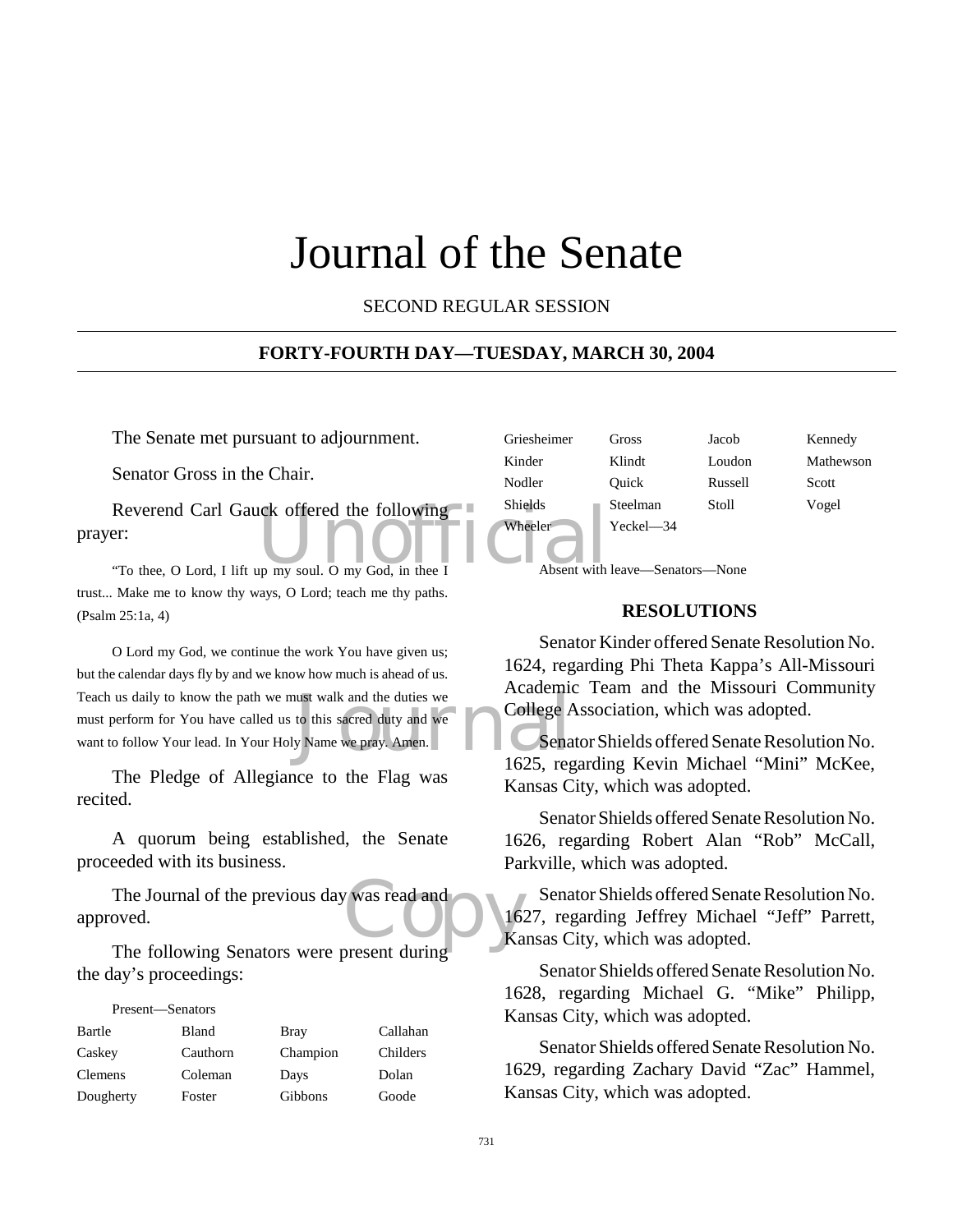#### **THIRD READING OF SENATE BILLS**

**SS** for **SS** for **SCS** for **SB 1122**, introduced by Senator Shields, entitled:

# SENATE SUBSTITUTE FOR SENATE SUBSTITUTE FOR SENATE COMMITTEE SUBSTITUTE FOR SENATE BILL NO. 1122

An Act to repeal sections 332.051, 332.071, 332.081, 332.111, 332.121, and 334.100, RSMo, and to enact in lieu thereof seven new sections relating to professional licensing, with penalty provisions.

#### Was taken up.

On motion of Senator Shields, **SS** for **SS** for **SCS** for **SB 1122** was read the 3rd time and passed by the following vote:

| YEAS—Senators |              |                 |                | Senator <sub>C</sub> |
|---------------|--------------|-----------------|----------------|----------------------|
| Bartle        | <b>Bray</b>  | Callahan        | Caskey         | read the 3rd til     |
| Cauthorn      | Champion     | <b>Childers</b> | <b>Clemens</b> |                      |
| Coleman       | Days         | Dolan           | Dougherty      | At the re            |
| Foster        | Gibbons      | Goode           | Griesheimer    | above motion         |
| Gross         | Jacob        | Kennedy         | Kinder         | back on the Co       |
| Klindt        | Loudon       | Mathewson       | Nodler         | SB 1331,             |
| Quick         | <b>Scott</b> | <b>Shields</b>  | Steelman       | Gibbons, entit       |
| Vogel         | Wheeler      | $Yeckel - 31$   |                |                      |
|               |              |                 |                | An Act to            |

Journal

NAYS—Senators—None

Absent—Senators

Bland Russell Stoll—3

Absent with leave—Senators—None

The President declared the bill passed.

title to the bill O On motion of Senator Shields, title to the bill was agreed to.

Senator Shields moved that the vote by which the bill passed be reconsidered.

Senator Gibbons moved that motion lay on the table, which motion prevailed.

#### **REPORTS OF STANDING COMMITTEES**

Senator Cauthorn, Chairman of the Committee on Governmental Accountability and Fiscal Oversight, submitted the following reports:

Mr. President: Your Committee on Governmental Accountability and Fiscal Oversight, to which were referred **SCS** for **SB 988**; **SB 1215**, with **SCS**; **SCS** for **SB 1212**; **SCS** for **SBs 1085** and **800**; and **SS** for **SS** for **SCS** for **SB 715**, begs leave to report that it has considered the same and recommends that the bills do pass.

#### **THIRD READING OF SENATE BILLS**

**SB 1329**, introduced by Senator Griesheimer, entitled:

An Act to repeal sections 190.335 and 190.339, RSMo, and to enact in lieu thereof four new sections relating to emergency services.

Was called from the Consent Calendar and taken up.

Senator Griesheimer moved that **SB 1329** be read the 3rd time and finally passed.

At the request of Senator Griesheimer, the above motion was withdrawn, which placed the bill back on the Consent Calendar.

**SB 1331**, with **SCS**, introduced by Senator Gibbons, entitled:

An Act to repeal section 99.918, RSMo, and to enact in lieu thereof one new section relating to downtown and rural development.

Was called from the Consent Calendar and taken up.

**SCS** for **SB 1331**, entitled:

# SENATE COMMITTEE SUBSTITUTE FOR SENATE BILL NO. 1331

An Act to repeal section 99.918, RSMo, and to enact in lieu thereof one new section relating to downtown and rural development.

Was taken up.

Senator Shields assumed the Chair.

Senator Gibbons moved that **SCS** for **SB 1331** be adopted, which motion prevailed.

On motion of Senator Gibbons, **SCS** for **SB 1331** was read the 3rd time and passed by the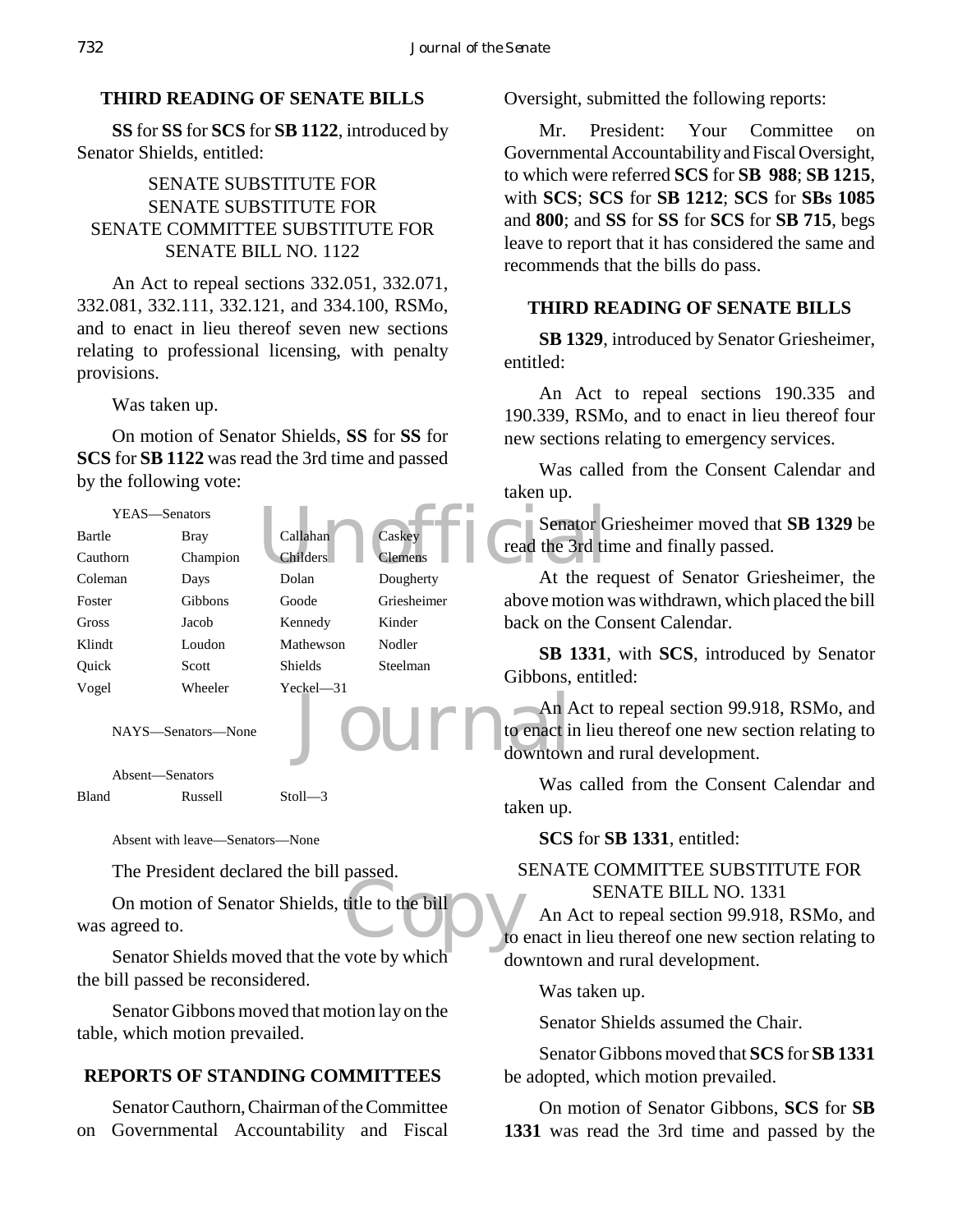following vote:

YEAS—Senators Bartle Bray Callahan Caskey Cauthorn Champion Childers Clemens Coleman Days Dolan Dougherty Foster Gibbons Goode Griesheimer Gross Jacob Kennedy Kinder Klindt Loudon Mathewson Nodler Quick Russell Scott Shields Steelman Vogel Wheeler Yeckel—32

NAYS—Senators—None

Absent—Senators Bland Stoll—2

Absent with leave—Senators—None

The President declared the bill passed.

or Gibbons, title to the bill-<br>
Unit of the bill-<br>
Unit of taken up. On motion of Senator Gibbons, title to the bill was agreed to.

Senator Gibbons moved that the vote by which the bill passed be reconsidered.

Senator Kinder moved that motion lay on the table, which motion prevailed.

ved that SB 1329 be<br>
mdar and again taken<br>
ssage, which motion Senator Griesheimer moved that **SB 1329** be called from the Consent Calendar and again taken up for 3rd reading and final passage, which motion prevailed.

On motion of Senator Griesheimer, **SB 1329** was read the 3rd time and passed by the following vote:

YEAS—Senators

| Bartle      | Bray           | Callahan  | Caskey         |
|-------------|----------------|-----------|----------------|
| Cauthorn    | Champion       | Childers  | <b>Clemens</b> |
| Coleman     | Days           | Dolan     | Dougherty      |
| Foster      | <b>Gibbons</b> | Goode     | Griesheimer    |
| Gross       | Jacob          | Kennedy   | Kinder         |
| Klindt      | Loudon         | Mathewson | Nodler         |
| Ouick       | Russell        | Scott     | <b>Shields</b> |
| Steelman    | Stoll          | Vogel     | Wheeler        |
| $Yech = 33$ |                |           |                |

NAYS—Senators—None

Absent—Senator Bland—1

Absent with leave—Senators—None

The President declared the bill passed.

On motion of Senator Griesheimer, title to the bill was agreed to.

Senator Griesheimer moved that the vote by which the bill passed be reconsidered.

Senator Gibbons moved that motion lay on the table, which motion prevailed.

**SB 1338**, introduced by Senator Callahan, entitled:

An Act to amend chapter 321, RSMo, by adding thereto one new section relating to a fire protection district sales tax for homeland security and training purposes.

Was called from the Consent Calendar and taken up.

On motion of Senator Callahan, **SB 1338** was read the 3rd time and passed by the following vote:

YEAS—Senators Bartle Bray Callahan Caskey Cauthorn Champion Childers Clemens Coleman Days Dolan Dougherty Foster Gibbons Goode Griesheimer Gross Jacob Kennedy Kinder Klindt Loudon Mathewson Nodler Quick Russell Scott Shields Steelman Stoll Vogel Wheeler Yeckel—33

NAYS—Senators—None

Absent—Senator Bland—1

Caskey<br>Clemens<br>Dougherty

Absent with leave—Senators—None

The President declared the bill passed.

On motion of Senator Callahan, title to the bill was agreed to.

Senator Callahan moved that the vote by which the bill passed be reconsidered.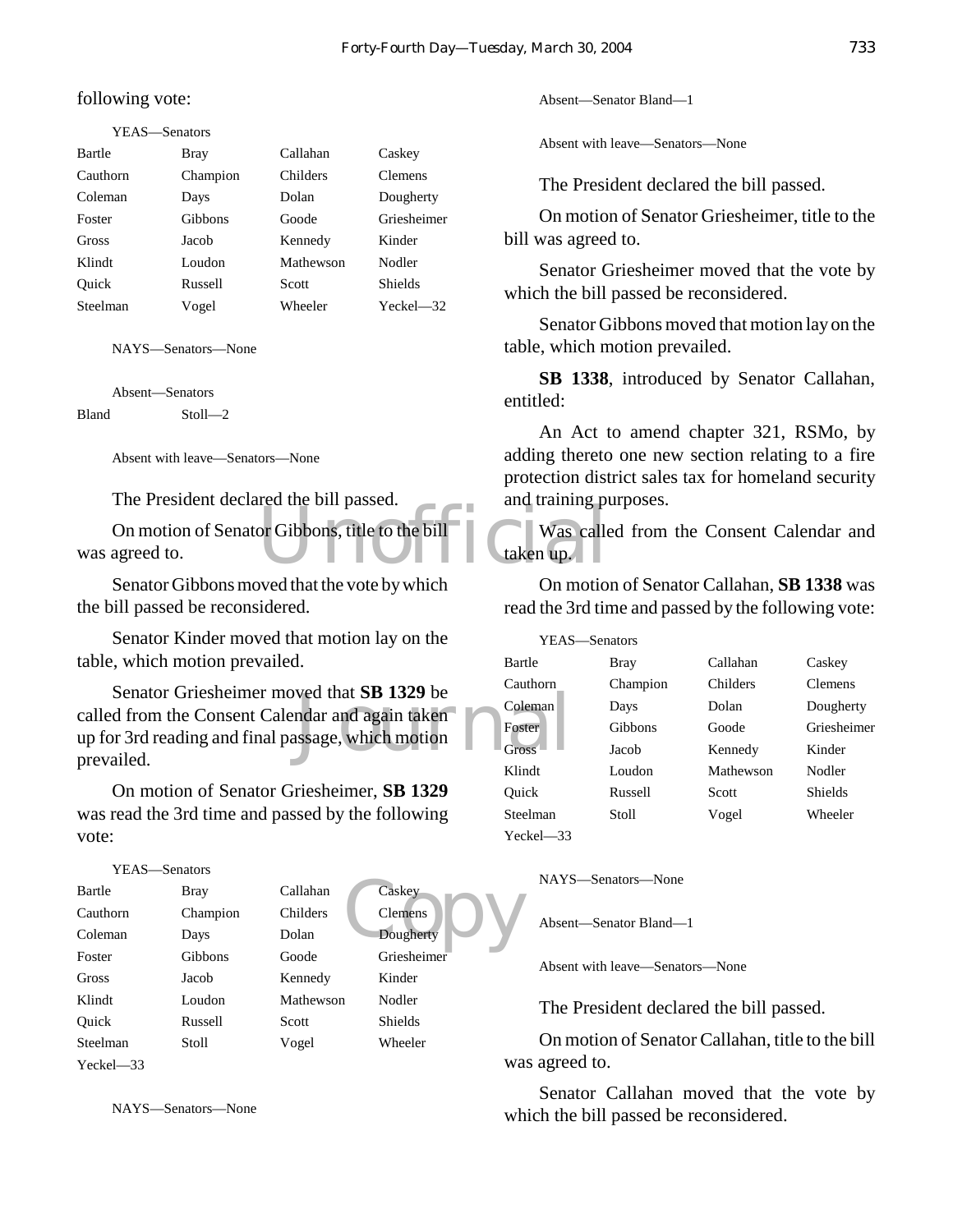Senator Gibbons moved that motion lay on the table, which motion prevailed.

**SB 1344**, introduced by Senator Champion, entitled:

An Act to repeal section 620.602, RSMo, and to enact in lieu thereof one new section relating to the joint committee on economic development policy and planning.

Was called from the Consent Calendar and taken up.

On motion of Senator Champion, **SB 1344** was read the 3rd time and passed by the following vote:



NAYS—Senators—None

Absent—Senators Bland Goode—2

Absent with leave—Senators—None

The President declared the bill passed.

On motion of Senator Champion, title to the bill was agreed to.

Senator Champion moved that the vote by<br>
the bill passed be reconsidered.<br>
Senator Gibbons moved that motion lay on the which the bill passed be reconsidered.

Senator Gibbons moved that motion lay on the table, which motion prevailed.

**SB 1391**, introduced by Senator Foster, entitled:

An Act to amend chapter 94, RSMo, by adding thereto one new section relating to transient guest taxes.

Was called from the Consent Calendar and

taken up.

On motion of Senator Foster, **SB 1391** was read the 3rd time and passed by the following vote:

| YEAS-Senators |          |           |                |
|---------------|----------|-----------|----------------|
| Bartle        | Bray     | Callahan  | Caskey         |
| Cauthorn      | Champion | Childers  | <b>Clemens</b> |
| Coleman       | Days     | Dolan     | Dougherty      |
| Foster        | Gibbons  | Goode     | Griesheimer    |
| Gross         | Jacob    | Kennedy   | Kinder         |
| Klindt        | Loudon   | Mathewson | Nodler         |
| Ouick         | Russell  | Scott     | Shields        |
| Steelman      | Stoll    | Vogel     | Wheeler        |
| Yeckel—33     |          |           |                |

NAYS—Senators—None

Absent—Senator Bland—1

Absent with leave—Senators—None

The President declared the bill passed.

On motion of Senator Foster, title to the bill was agreed to.

Senator Foster moved that the vote by which the bill passed be reconsidered.

Senator Gibbons moved that motion lay on the table, which motion prevailed.

Journal Sena **SB 961**, with **SCS**, introduced by Senator Champion, entitled:

> An Act to amend chapter 67, RSMo, by adding thereto one new section relating to amateur radio antenna regulations.

> Was called from the Consent Calendar and taken up.

**SCS** for **SB 961**, entitled:

# SENATE COMMITTEE SUBSTITUTE FOR SENATE BILL NO. 961

An Act to amend chapter 67, RSMo, by adding thereto one new section relating to amateur radio antenna regulations.

Was taken up.

Senator Champion moved that **SCS** for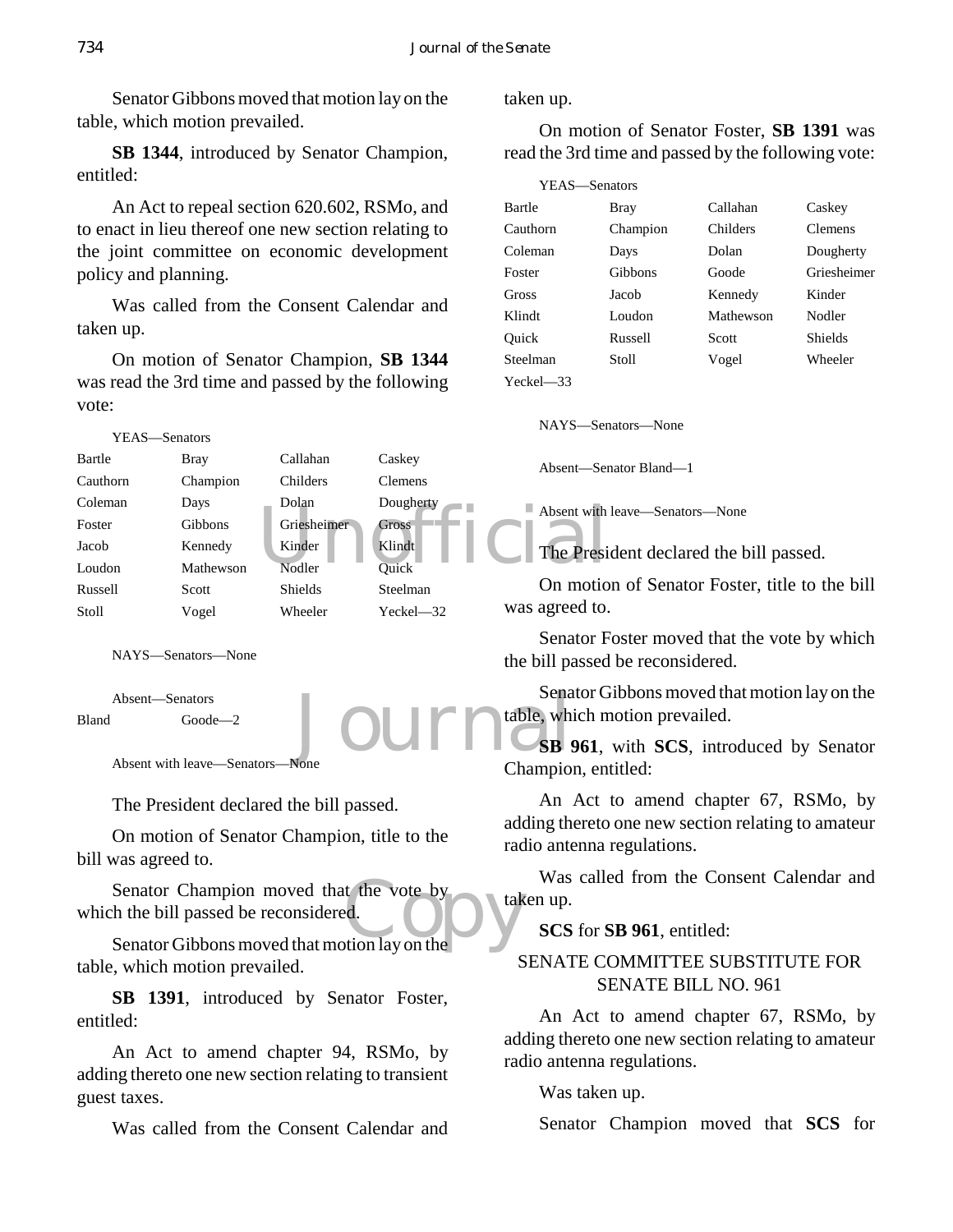**SB 961** be adopted, which motion prevailed.

On motion of Senator Champion, **SCS** for **SB 961** was read the 3rd time and passed by the following vote:

| YEAS—Senators  |          |          |           |
|----------------|----------|----------|-----------|
| Bartle         | Bland    | Bray     | Callahan  |
| Caskey         | Cauthorn | Champion | Childers  |
| <b>Clemens</b> | Coleman  | Days     | Dolan     |
| Dougherty      | Foster   | Gibbons  | Goode     |
| Griesheimer    | Gross    | Jacob    | Kennedy   |
| Kinder         | Klindt   | Loudon   | Mathewson |
| Nodler         | Ouick    | Russell  | Scott     |
| Shields        | Steelman | Stoll    | Vogel     |
| $Yeckel = 33$  |          |          |           |

NAYS—Senators—None

Absent—Senator Wheeler—1

Absent with leave—Senators—None

ors—None **no. 1990** for the bill passed The President declared the bill passed.

On motion of Senator Champion, title to the bill was agreed to.

Senator Champion moved that the vote by which the bill passed be reconsidered.

that motion lay on the Sena<br>1. Senator Gibbons moved that motion lay on the table, which motion prevailed.

**SB 987**, with **SCS**, introduced by Senator Quick, entitled:

An Act to repeal sections 247.040 and 247.165, RSMo, and to enact in lieu thereof two new sections relating to water service to annexed areas.

Calendar and Che Was called from the Consent Calendar and taken up.

**SCS** for **SB 987**, entitled:

#### SENATE COMMITTEE SUBSTITUTE FOR SENATE BILL NO. 987

An Act to repeal sections 247.040 and 247.165, RSMo, and to enact in lieu thereof two new sections relating to water service to annexed areas.

Was taken up.

Senator Quick moved that **SCS** for **SB 987** be adopted, which motion prevailed.

On motion of Senator Quick, **SCS** for **SB 987** was read the 3rd time and passed by the following vote:

| YEAS—Senators |              |             |           |
|---------------|--------------|-------------|-----------|
| Bartle        | <b>Bland</b> | <b>Bray</b> | Callahan  |
| Caskey        | Cauthorn     | Champion    | Childers  |
| Clemens       | Coleman      | Days        | Dolan     |
| Dougherty     | Foster       | Gibbons     | Goode     |
| Griesheimer   | Gross        | Jacob       | Kennedy   |
| Kinder        | Klindt       | Loudon      | Mathewson |
| Nodler        | Ouick        | Russell     | Scott     |
| Shields       | Steelman     | Stoll       | Vogel     |
| Wheeler—33    |              |             |           |

NAYS—Senators—None

Absent—Senator Yeckel—1

Absent with leave—Senators—None

The President declared the bill passed.

On motion of Senator Quick, title to the bill was agreed to.

Senator Quick moved that the vote by which the bill passed be reconsidered.

Senator Gibbons moved that motion lay on the table, which motion prevailed.

**SB 1155**, with **SCS**, introduced by Senator Cauthorn, entitled:

An Act to repeal section 99.1000, RSMo, and to enact in lieu thereof one new section relating to the Missouri rural economic stimulus authority.

Was called from the Consent Calendar and taken up.

**SCS** for **SB 1155**, entitled:

#### SENATE COMMITTEE SUBSTITUTE FOR SENATE BILL NO. 1155

An Act to repeal sections 99.1000 and 99.1018, RSMo, and to enact in lieu thereof two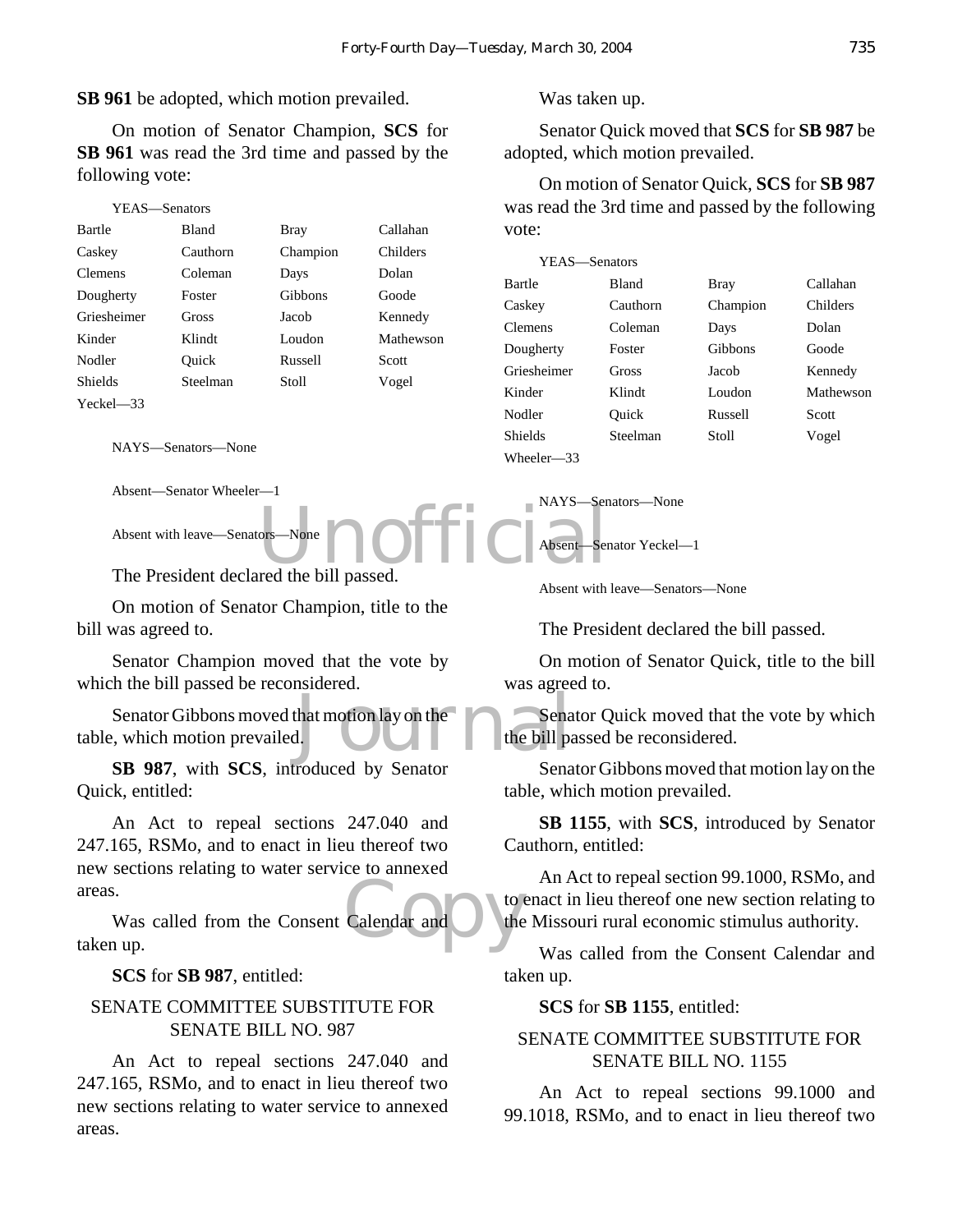new sections relating to the Missouri rural economic stimulus authority.

Was taken up.

Senator Cauthorn moved that **SCS** for **SB 1155** be adopted, which motion prevailed.

On motion of Senator Cauthorn, **SCS** for **SB 1155** was read the 3rd time and passed by the following vote:

| Bartle         | <b>Bland</b> | Bray     | Callahan  |
|----------------|--------------|----------|-----------|
| Caskey         | Cauthorn     | Champion | Childers  |
| <b>Clemens</b> | Coleman      | Days     | Dolan     |
| Dougherty      | Foster       | Gibbons  | Goode     |
| Griesheimer    | Gross        | Jacob    | Kennedy   |
| Kinder         | Klindt       | Loudon   | Mathewson |
| Nodler         | Ouick        | Russell  | Scott     |
| <b>Shields</b> | Steelman     | Stoll    | Vogel     |
| Wheeler-33     |              |          |           |

Unio

Absent—Senator Yeckel—1

NAYS—Senators—None

Absent with leave—Senators—None

The President declared the bill passed.

Dougherty<br>Cauthorn, title to the Griesheimer<br>Kinder On motion of Senator Cauthorn, title to the bill was agreed to.

Senator Cauthorn moved that the vote by which the bill passed be reconsidered.

Senator Gibbons moved that motion lay on the table, which motion prevailed.

**SB 901**, with **SCS**, introduced by Senator Goode, entitled:

 $\frac{125,319.127}{20}$ An Act to repeal sections 319.125, 319.127, 319.139, RSMo, and section 319.137 as enacted by house committee substitute for senate substitute for senate bill no. 3, eighty-eighth general assembly, first regular session, and section 319.137 as enacted by house bill no. 251, eighty-eighth general assembly, first regular session, and to enact in lieu thereof four new sections relating to underground storage tanks.

Was called from the Consent Calendar and taken up.

#### **SCS** for **SB 901**, entitled:

# SENATE COMMITTEE SUBSTITUTE FOR SENATE BILL NO. 901

An Act to repeal sections 260.370, 319.109, 319.125, 319.127, 319.139, RSMo, and section 319.137 as enacted by house committee substitute for senate substitute for senate bill no. 3, eighty-eighth general assembly, first regular session, and section 319.137 as enacted by house bill no. 251, eighty-eighth general assembly, first regular session, and to enact in lieu thereof ten new sections relating to environmental control.

Was taken up.

Senator Goode moved that **SCS** for **SB 901** be adopted, which motion prevailed.

On motion of Senator Goode, **SCS** for **SB 901** was read the 3rd time and passed by the following vote:

| YEAS—Senators  |           |          |           |
|----------------|-----------|----------|-----------|
| Bartle         | Bland     | Bray     | Callahan  |
| Caskey         | Cauthorn  | Champion | Childers  |
| <b>Clemens</b> | Coleman   | Days     | Dolan     |
| Dougherty      | Foster    | Gibbons  | Goode     |
| Griesheimer    | Gross     | Jacob    | Kennedy   |
| Kinder         | Klindt    | Loudon   | Mathewson |
| Nodler         | Ouick     | Russell  | Scott     |
| <b>Shields</b> | Steelman  | Stoll    | Vogel     |
| Wheeler        | Yeckel—34 |          |           |

NAYS—Senators—None

Absent—Senators—None

Absent with leave—Senators—None

The President declared the bill passed.

On motion of Senator Goode, title to the bill was agreed to.

Senator Goode moved that the vote by which the bill passed be reconsidered.

Senator Gibbons moved that motion lay on the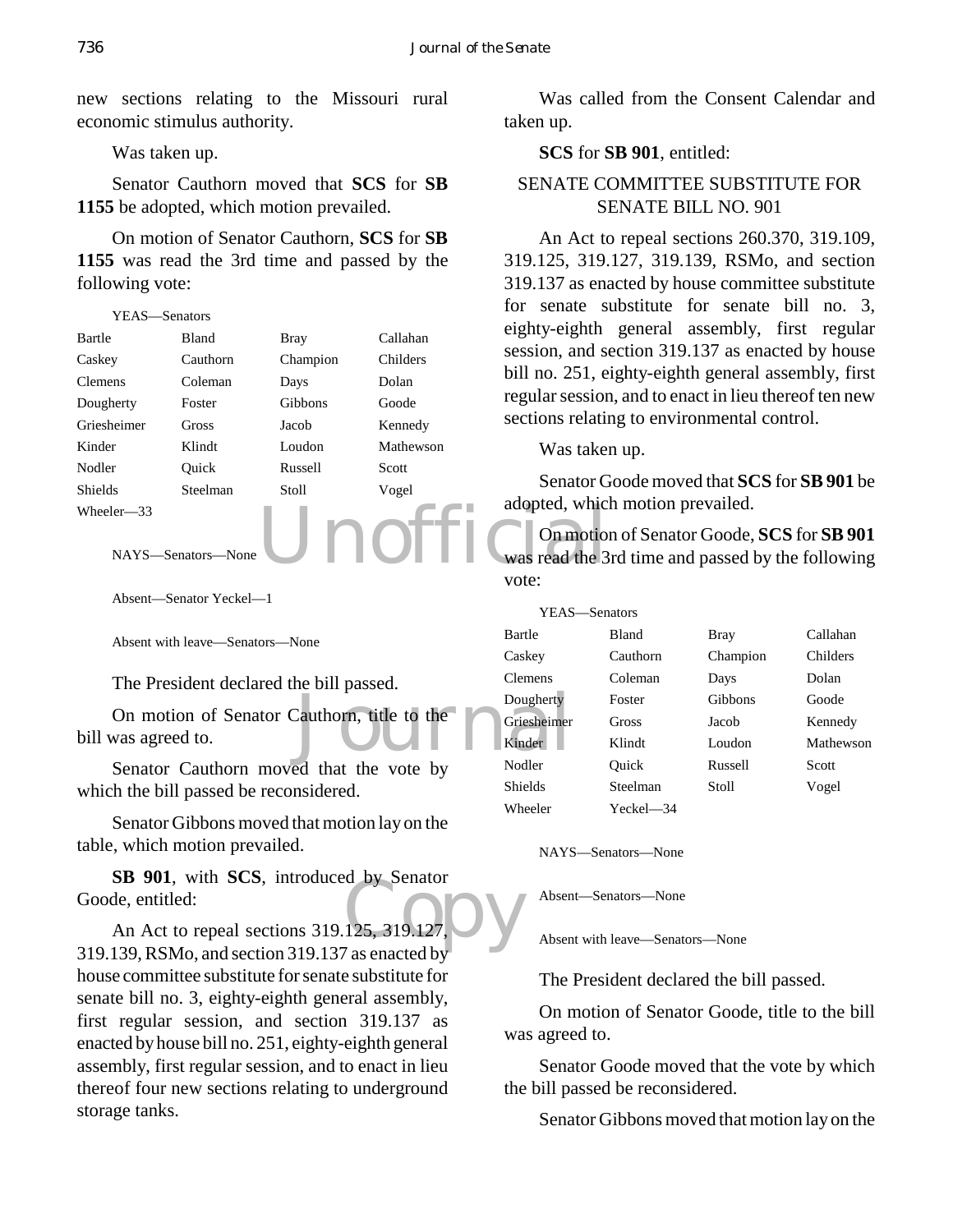table, which motion prevailed.

**SB 1091**, with **SCS**, introduced by Senator Klindt, entitled:

An Act to repeal section 163.191, RSMo, and to enact in lieu thereof one new section relating to state aid to community colleges.

Was called from the Consent Calendar and taken up.

**SCS** for **SB 1091**, entitled:

#### SENATE COMMITTEE SUBSTITUTE FOR SENATE BILL NO. 1091

An Act to repeal section 163.191, RSMo, and to enact in lieu thereof one new section relating to state aid to community colleges.

Was taken up.

Senator Klindt moved that SCS for SB 1091<br>
dopted.<br>
At the request of Senator Klindt, the above court, the hon Senator Klindt moved that **SCS** for **SB 1091** be adopted.

motion was withdrawn, which placed the bill back on the Consent Calendar.

#### **SENATE BILLS FOR PERFECTION**

(pending), be called<br>
India again taken up for<br>
vailed.<br> **Contract of the contract of the contract of the contract of the contract of the contract of the contract of the contract of the contract of the contract of the cont** Senator Kinder moved that **SB 1081**, with **SCS**, **SS** for **SCS** and **SA 8** (pending), be called from the Informal Calendar and again taken up for perfection, which motion prevailed.

**SA 8** was again taken up.

At the request of Senator Jacob, the above amendment was withdrawn.

Senator Jacob offered **SA 9**:

# SENATE AMENDMENT NO. 9

NO. 9<br>for Senate sta Amend Senate Substitute for Senate Committee Substitute for Senate Bill No. 1081, Section 431.306, Page 12, Line 7, by inserting at the end of said line the following: "**A written notice of claim and any written response by a contractor shall not be admissible as a prior inconsistent statement.**".

Senator Jacob moved that the above amendment be adopted, which motion prevailed.

Senator Bartle assumed the Chair.

Senator Jacob offered **SA 10**:

SENATE AMENDMENT NO. 10

Amend Senate Substitute for Senate Committee Substitute for Senate Bill No. 1081, Section 431.303, Page 5, Lines 26 to 28, by deleting said lines and inserting in lieu thereof the following:

"**3. (1) Nothing in sections 431.300 to 431.315 shall preclude or bar any action if notice is not given to the homeowner or association as required by this section or the contractor does not otherwise comply with the provisions of 431.300 to 431.315.**

**(2) If notice is not given to the homeowner or association as required by this section, such party may immediately file an action in circuit court without further delay. If the homeowner or association files such an action in circuit court, the homeowner or association shall attach as an exhibit to any initial pleading a copy of the contract for sale, construction, or substantial remodel of a residence as evidence that notice was not given as required by this section.**

**(3) If the homeowner or association asserts that the contractor has failed to comply with any provision of sections 431.300 to 431.315 other than this section, such party may, by motion to the mediator, ask the mediator to certify the same by signed affidavit. The party filing an action in circuit court, whether by claim, counterclaim, or cross claim, shall attach to any pleading asserting a claim, counterclaim or cross claim an affidavit from the mediator stating either that mediation has occurred and not resolved the dispute or that the contractor has not complied with sections 431.300 to 431.315.**".

Senator Jacob moved that the above amendment be adopted, which motion prevailed.

Senator Shields assumed the Chair.

Senator Jacob offered **SA 11**, which was read: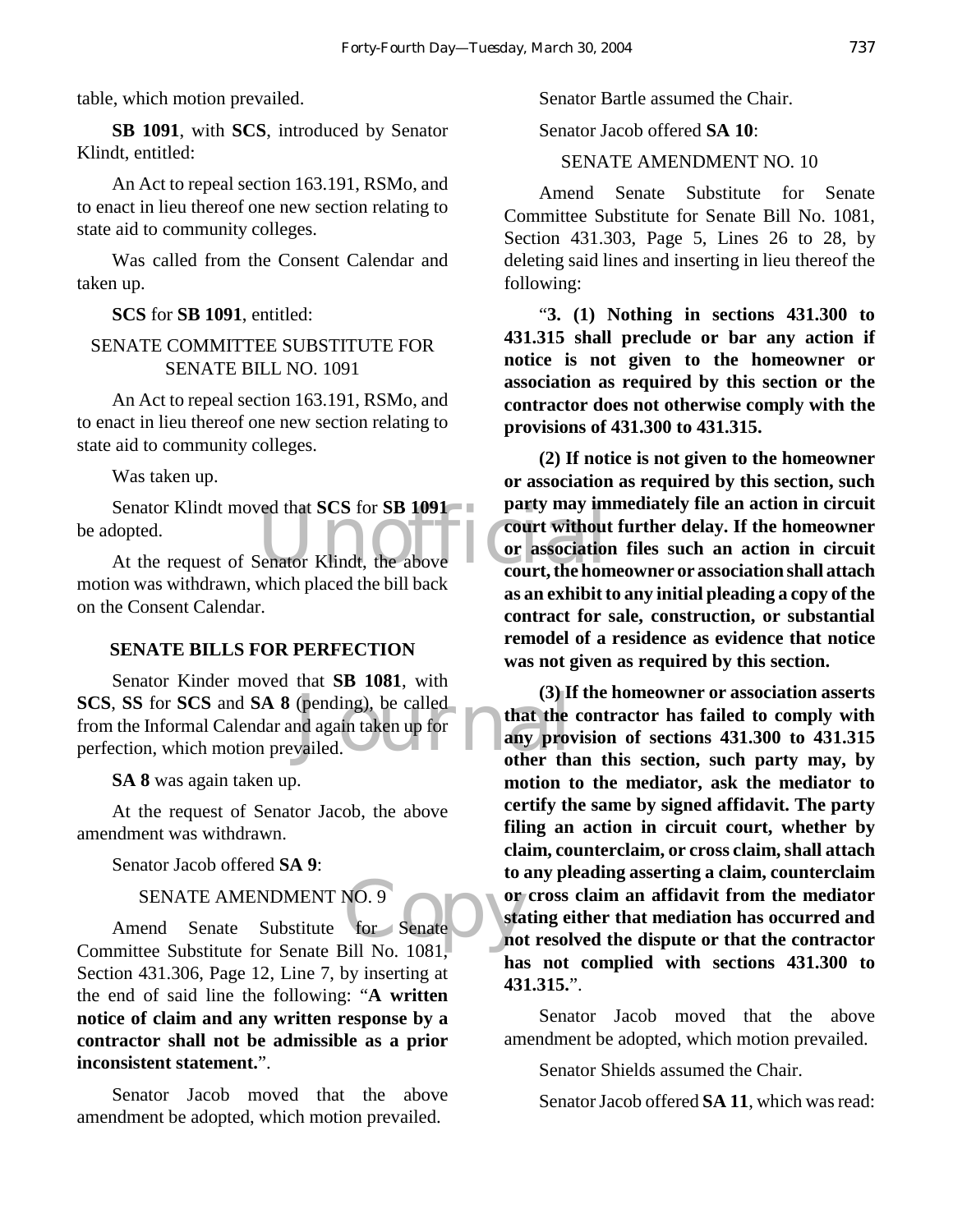#### SENATE AMENDMENT NO. 11

Amend Senate Substitute for Senate Committee Substitute for Senate Bill No. 1081, Page 6, Section 431.306, Line 19, by inserting after the word "**defect**" the following: "**within a specified time frame**".

Senator Jacob moved that the above amendment be adopted, which motion prevailed.

Senator Jacob offered **SA 12**, which was read:

# SENATE AMENDMENT NO. 12

Amend Senate Substitute for Senate Committee Substitute for Senate Bill No. 1081, Page 7, Section 431.306, Lines 9-10, by striking the words "**for the defect described in the notice of claim**"; and

lines 28-29, by striking the words "**described in**<br> **the notice of claim**"; and<br>
Further amending page 8, same section, line<br> **Example 10** Further amending same page, same section, **the notice of claim**"; and

Further amending page 8, same section, line 16, by striking the words "**set forth in the notice of claim**"; and

Further amending page 9, same section, line 23, by striking the words "**for the claim described in the notice of claim**"; and

Journal Further amending page 10, same section, line 8, by striking the words "**described in the notice of claim**"; and

Further amending page 10, same section, line 16, by striking the words "**for the claim described in the notice of claim**"; and

3, by striking the words "**set forth in the notice of**<br> **Claim**".<br>
Senator Jacob moved that the above Further amending page 11, same section, line **claim**".

Senator Jacob moved that the above amendment be adopted, which motion prevailed.

Senator Jacob offered **SA 13**, which was read:

#### SENATE AMENDMENT NO. 13

Amend Senate Substitute for Senate Committee Substitute for Senate Bill No. 1081, Section 431.300, Page 1, Line 12, by inserting at the end of said line the following: "**or any civil** **lawsuit, action, or arbitration proceeding, in contract or tort, or otherwise, for damages or indemnity, brought by petition, complaint, counterclaim, or cross claim, alleging any action on account or breach of a covenant or promise to pay money.**".

Senator Jacob moved that the above amendment be adopted, which motion prevailed.

Senator Kinder moved that **SS** for **SCS** for **SB 1081**, as amended, be adopted, which motion prevailed.

On motion of Senator Kinder, **SS** for **SCS** for **SB 1081**, as amended, was declared perfected and ordered printed.

# **CONFERENCE COMMITTEE APPOINTMENTS**

President Pro Tem Kinder appointed the following conference committee to act with a like committee from the House on **HCS** for **SB 739**, as amended: Senators Klindt, Steelman, Cauthorn, Kennedy and Caskey.

#### **REFERRALS**

President Pro Tem Kinder referred **SCR 44** and **HCR 12** to the Committee on Rules, Joint Rules, Resolutions and Ethics.

# **SECOND READING OF CONCURRENT RESOLUTIONS**

The following Concurrent Resolution was read the 2nd time and referred to the Committee indicated:

**SCR 45**—Rules, Joint Rules, Resolutions and Ethics.

#### **REFERRALS**

President Pro Tem Kinder referred **SB 1247**, with **SCS** and **SS** for **SS** for **SCS** for **SB 1371**, to the Committee on Governmental Accountability and Fiscal Oversight.

President Pro Tem Kinder referred the Gubernatorial Appointments appearing on Pages 725-727 of the Senate Journal for Monday, March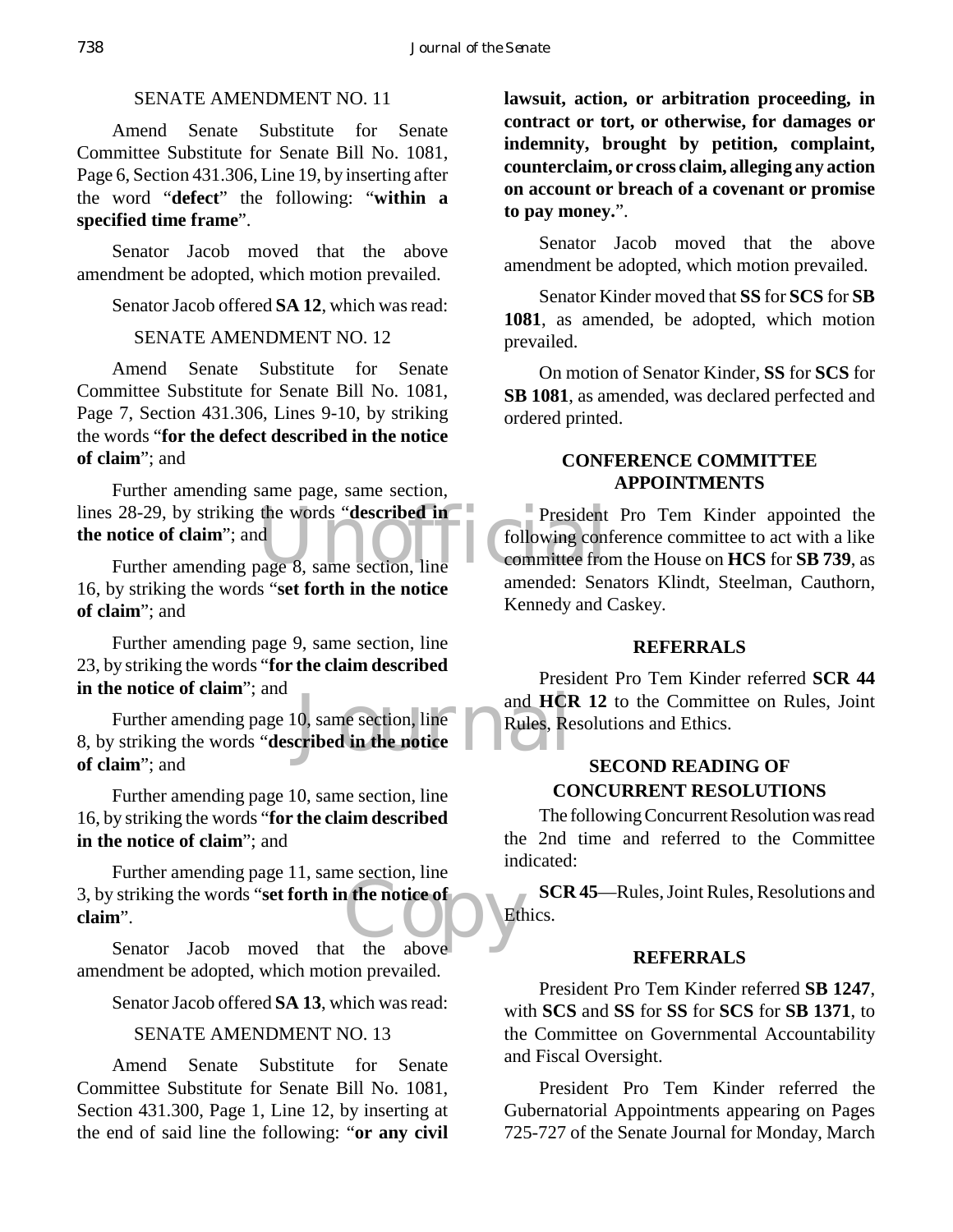29, 2004 to the Committee on Gubernatorial Appointments.

# **HOUSE BILLS ON SECOND READING**

The following Bills were read the 2nd time and referred to the Committees indicated:

**HB 904**—Judiciary and Civil and Criminal Jurisprudence.

**HCS** for **HB 1192**—Agriculture, Conservation, Parks and Natural Resources.

**HS** for **HCS** for **HB 1566**—Governmental Accountability and Fiscal Oversight.

**HB 1317**—Transportation.

**HB 996**—Transportation.

**HB 1187**—Economic Development, Tourism and Local Government.

 $\begin{array}{|l|l|}\n\hline\n\text{S} & 50.343, 51.28 \\
\hline\n\text{S} & 50.91, 56.263 \\
\text{enact in lieu the maximum of a maximum.}\n\hline\n\end{array}$ **HB 1188**—Judiciary and Civil and Criminal Jurisprudence.

**HCS** for **HB 985**—Financial and Governmental Organization, Veterans' Affairs and Elections.

**HCS** for **HB 1136**—Aging, Families, Mental and Public Health.

Sena<br>Commerce and the beadopte<br>Sena **HCS** for **HB 1288**—Commerce and the Environment.

**HCS** for **HB 1347**—Financial and Governmental Organization, Veterans' Affairs and Elections.

**HCS** for **HB 1456**—Economic Development, Tourism and Local Government.

ns the Senate On motion of Senator Gibbons the Senate recessed until 2:15 p.m.

#### **RECESS**

The time of recess having expired, the Senate was called to order by Senator Shields.

# **RESOLUTIONS**

Senator Dougherty offered Senate Resolution No. 1630, regarding Karsen McConnell Castellow, Newport News, Virginia, which was adopted.

Senator Dougherty offered Senate Resolution No. 1631, regarding Kathrine Emma Castellow, Newport News, Virginia, which was adopted.

Senator Champion offered Senate Resolution No. 1632, regarding Dr. Robert H. Spence, Springfield, which was adopted.

# **SENATE BILLS FOR PERFECTION**

Senator Caskey moved that **SB 1220**, with **SCS**, be called from the Informal Calendar and taken up for perfection, which motion prevailed.

#### **SCS** for **SB 1220**, entitled:

# SENATE COMMITTEE SUBSTITUTE FOR SENATE BILL NO. 1220

An Act to repeal sections 49.082, 50.334, 50.343, 51.281, 52.269, 53.082, 54.261, 54.320, 55.091, 56.265, 57.317, and 58.095, RSMo, and to enact in lieu thereof thirteen new sections relating to maximum allowable compensation for certain county officials.

Was taken up.

Senator Nodler assumed the Chair.

Senator Caskey moved that **SCS** for **SB 1220** be adopted.

Senator Shields offered **SA 1**, which was read:

#### SENATE AMENDMENT NO. 1

Amend Senate Committee Substitute for Senate Bill No. 1220, Page 16, Section 56.265, Line 7, by striking "an associate" and inserting in lieu thereof the following: "**a**".

Senator Shields moved that the above amendment be adopted, which motion failed.

Senator Caskey moved that **SCS** for **SB 1220**, be adopted, which motion prevailed.

On motion of Senator Caskey, **SCS** for **SB 1220** was declared perfected and ordered printed.

Senator Dolan moved that **SB 1233**, **SB 840** and **SB 1043**, with **SCS**, be called from the Informal Calendar and taken up for perfection,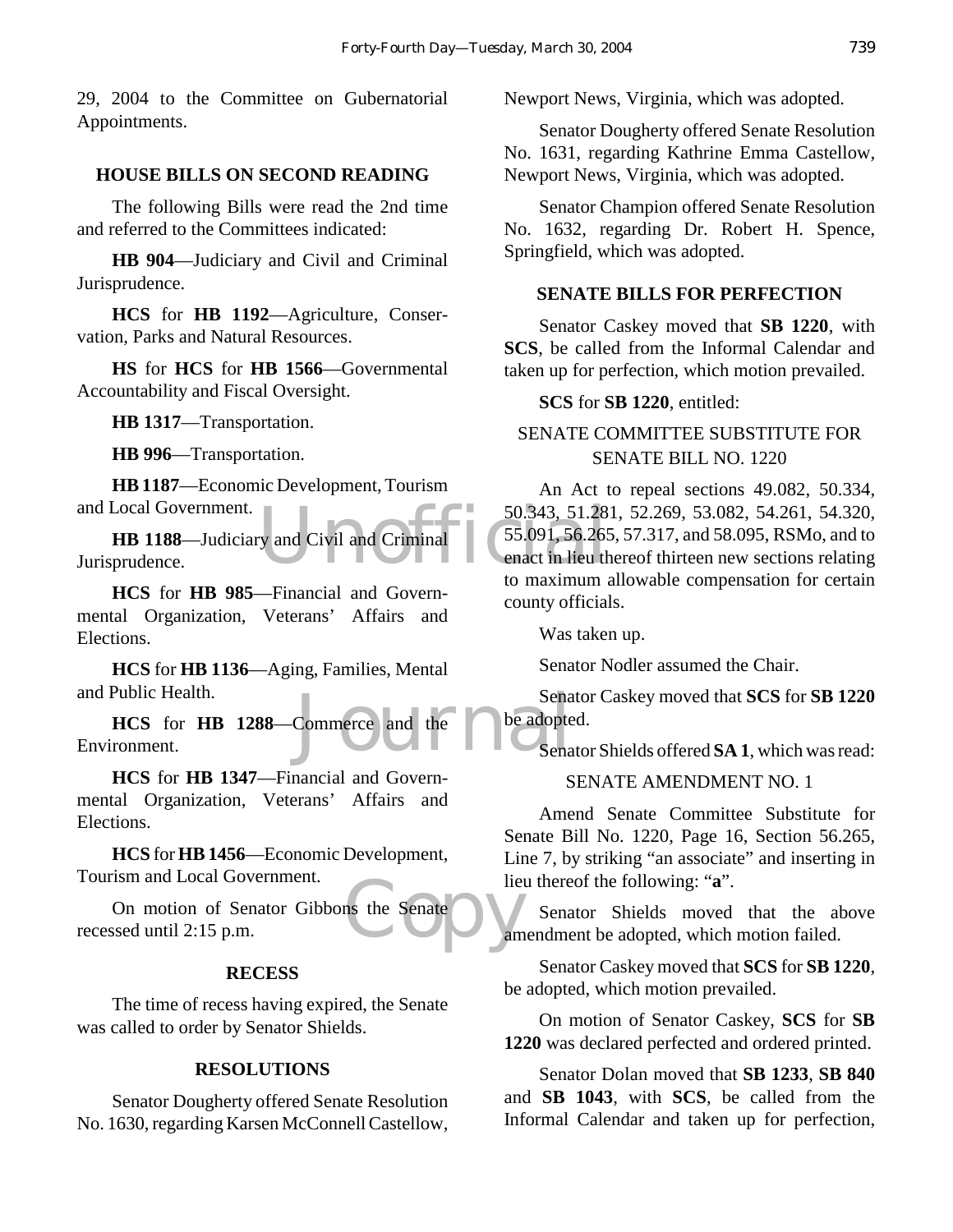which motion prevailed.

#### **SCS** for **SBs 1233**, **840** and **1043**, entitled:

# SENATE COMMITTEE SUBSTITUTE FOR SENATE BILLS NOS. 1233, 840 and 1043

An Act to repeal sections 21.795, 301.010, 301.041, 301.132, 301.144, 301.190, 301.193, 301.217, 301.219, 301.227, 301.280, 301.463, 301.2999, 301.3098, 302.177, 302.225, 302.272, 302.302, 302.309, 302.700, 302.725, 302.735, 302.740, 302.755, 302.756, 302.760, 304.155, 304.157, 390.136, 390.340, 577.054, 577.080, and 622.095, RSMo, and to enact in lieu thereof sixty-one new sections relating to motor vehicles, with penalty provisions and an effective date for certain sections.

Was taken up.

Senator Dolan moved that **SCS** for **SBs 1233**, **840** and **1043** be adopted.

Senator Dolan offered **SS** for **SCS** for **SBs 1233**, **840** and **1043**, entitled:

# SENATE SUBSTITUTE FOR SENATE COMMITTEE SUBSTITUTE FOR SENATE BILLS NOS. 1233, 840, and 1043

301.055, 301.057,<br>301.132, 301.144,<br>301.219, 301.221,<br>Line 20 thereof sixty-<br>vehicles, with<br>late for certain An Act to repeal sections 21.795, 301.010, 301.020, 301.025, 301.041, 301.055, 301.057, 301.058, 301.129, 301.130, 301.132, 301.144, 301.190, 301.193, 301.217, 301.219, 301.221, 301.227, 301.280, 301.463, 301.2999, 301.3098, 302.177, 302.225, 302.272, 302.302, 302.309, 302.700, 302.725, 302.735, 302.740, 302.755, 302.756, 302.760, 304.035, 304.155, 304.157, 390.136, 390.340, 577.054, 577.080, 622.095, and 622.618, RSMo, and to enact in lieu thereof sixtynine new sections relating to motor vehicles, with penalty provisions and an effective date for certain sections.

Senator Dolan moved that **SS** for **SCS** for **SBs 1233**, **840** and **1043** be adopted.

Senator Gross assumed the Chair.

Senator Shields offered **SA 1**:

SENATE AMENDMENT NO. 1

Amend Senate Substitute for Senate

Committee Substitute for Senate Bills Nos. 1233, 840 and 1043, Page 11, Section 301.010, Line 29, of said page, by striking the comma "," and inserting in lieu thereof the following: "**:**

**(a)**"; and

Further amend said bill and section, Page 12, Line 4, by inserting after all of said line the following:

 "**(b) The movement of any vehicle or vehicles, not owned by the transporter, constituting the commodity being transported, by a person engaged in the business of furnishing drivers and operators for the purpose of transporting vehicles in transit from one place to another by the driveaway or towaway methods; or**

d.<br>
The SS for SCS for SBs<br>
The SCS for SBs<br>
The SCS for SBs<br>
The SCS for SBs<br>
The SCS for SBs<br>
The SCS for SBs<br>
The SCS for SBs<br>
The SCS for SBs<br>
The SCS for SBs<br>
The SCS for SBs<br>
The SCS for SBs<br>
The SCS for SBs<br>
The SCS **(c) The movement of a motor vehicle by any person who is lawfully engaged in the business of transporting or delivering vehicles that are not the person's own and vehicles of a type otherwise required to be registered, by the driveaway or towaway methods, from a point of manufacture, assembly or distribution or from the owner of the vehicles to a dealer or sales agent of a manufacturer or to any consignee designated by the shipper or consignor;**"; and

> Further amend said bill and section, Page 13, Line 20 of said page, by striking the following: "twenty-five" and inserting in lieu thereof the following: "**fifty**"; and

> Further amend said bill, Page 40, Section 301.058, Line 23 of said page, by inserting after all of said line the following:

> "301.069. **A driveaway license plate may not be used on a vehicle used or operated on a highway except for the purpose of transporting vehicles in transit. Driveaway license plates may not be used by tow truck operators transporting wrecked, disabled, abandoned, improperly parked, or burned vehicles.** For each driveaway license there shall be paid an annual license fee of forty-four dollars and fifty cents for one set of plates or such insignia as the director may issue which shall be attached to the motor vehicle as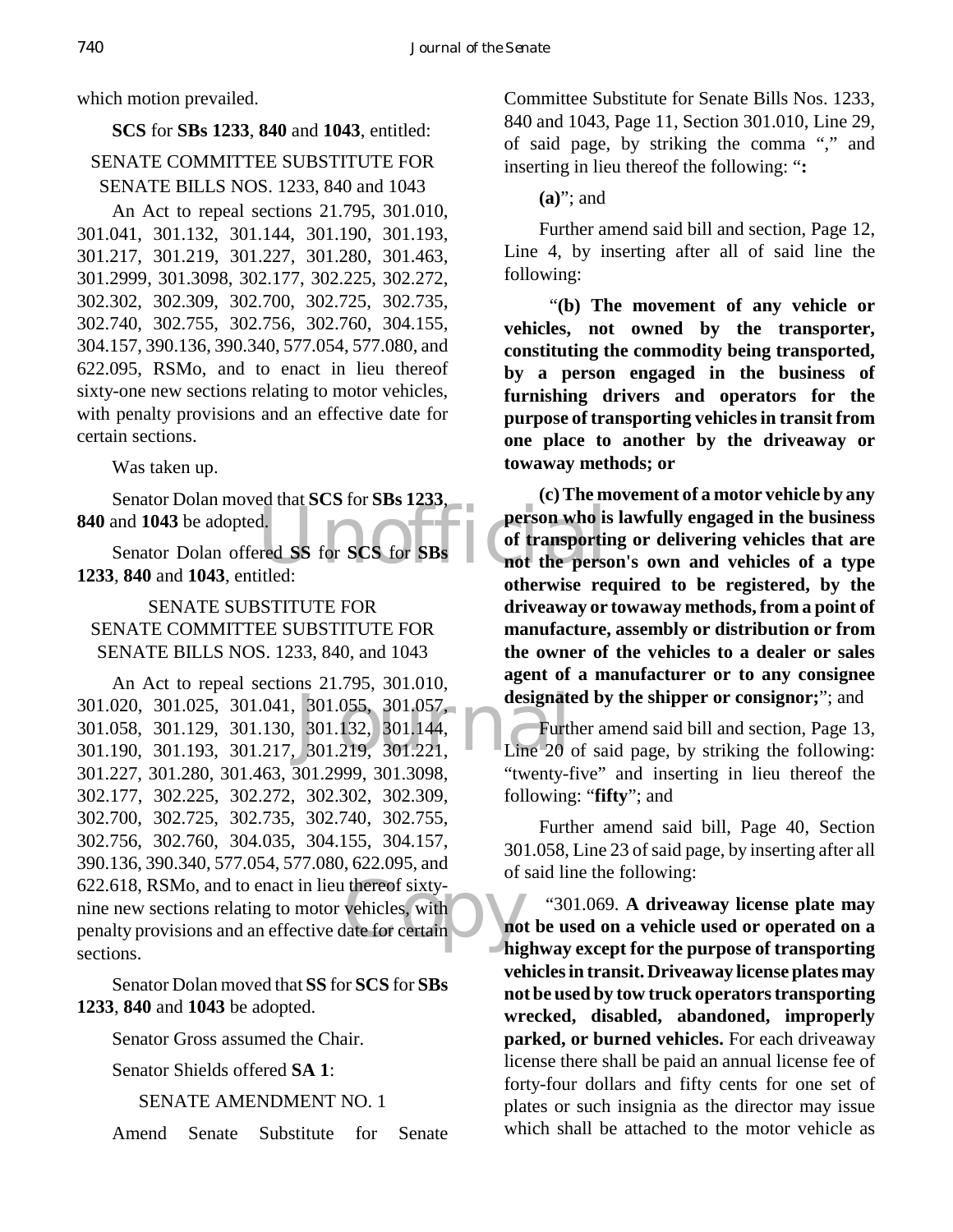prescribed in this chapter. Applicants may choose to obtain biennial driveaway licenses. The fee for biennial driveaway licenses shall be eighty-nine dollars. For single trips the fee shall be four dollars, and descriptive insignia shall be prepared and issued at the discretion of the director who shall also prescribe the type of equipment used to attach such vehicles in combinations."; and

Further amend said bill, Page 170, Section 304.157, Line 28 of said page, by inserting after all of said line the following:

 "390.020. As used in this chapter, unless the context clearly requires otherwise, the words and terms mean:

orticultural, viticultural or<br>
other products which are<br>
a farm or in a forest, and<br>
ne processing at any time<br>
transportation (1) "Agricultural commodities in bulk", commodities conforming to the meaning of "commodities in bulk" as defined in this section, which are agricultural, horticultural, viticultural or forest products or any other products which are grown or produced on a farm or in a forest, and which have not undergone processing at any time since movement from the farm or forest, or processed or unprocessed grain, feed, feed ingredients, or forest products;

Friends to engage in all subsiders issued under the owns direction of the state of the contract of the state of the state of the state of the state of the state of the state of the state of the state of the state of the st (2) "Certificate", a written document authorizing a common carrier to engage in intrastate commerce and issued under the provisions of this chapter;

point of origin to a specified destination or for a<br>particular itinerary, either agreed upon in advance<br>or modified by the chartering group after having (3) "Charter service", the transportation of a group of persons who, pursuant to a common purpose and at a fixed charge for the vehicle, have acquired the exclusive use of a passenger-carrying motor vehicle to travel together as a group from a point of origin to a specified destination or for a particular itinerary, either agreed upon in advance left the place of origin;

(4) "Commercial zone", unless otherwise increased pursuant to the provisions of subdivision (4) of section 390.041, any municipality within this state together with that territory either within or without the state of Missouri, extending one mile beyond the corporate limits of such municipality and one additional mile for each fifty thousand

inhabitants or portion thereof; however, any commercial zone of a city not within a county shall extend eighteen miles beyond that city's corporate limits and shall also extend throughout any first class charter county which adjoins that zone;

(5) "Commodities in bulk", commodities, which are fungible, flowable, capable of being poured or dumped, tendered for transportation unpackaged, incapable of being counted, but are weighed or measured by volume and which conform to the shape of the vehicle transporting them;

(6) "Common carrier", any person which holds itself out to the general public to engage in the transportation by motor vehicle of passengers or property for hire or compensation upon the public highways and airlines engaged in intrastate commerce;

(7) "Contract carrier", any person under individual contracts or agreements which engage in transportation by motor vehicles of passenger or property for hire or compensation upon the public highways;

(8) "Corporate family", a group of corporations consisting of a parent corporation and all subsidiaries in which the parent corporation owns directly or indirectly a one hundred percent interest;

(9) "Division", the division of motor carrier and railroad safety of the department of economic development;

(10) "Driveaway operator"**[**,**]:**

**(a)** Any motor carrier who moves any commercial motor vehicle or assembled automobile singly under its own power or in any other combination of two or more vehicles under the power of one of said vehicles upon any public highway for the purpose of delivery for sale or for delivery either before or after sale;

**(b) A person engaged in the business of furnishing drivers and operators for the purpose of transporting vehicles in transit from one place to another by the driveaway or**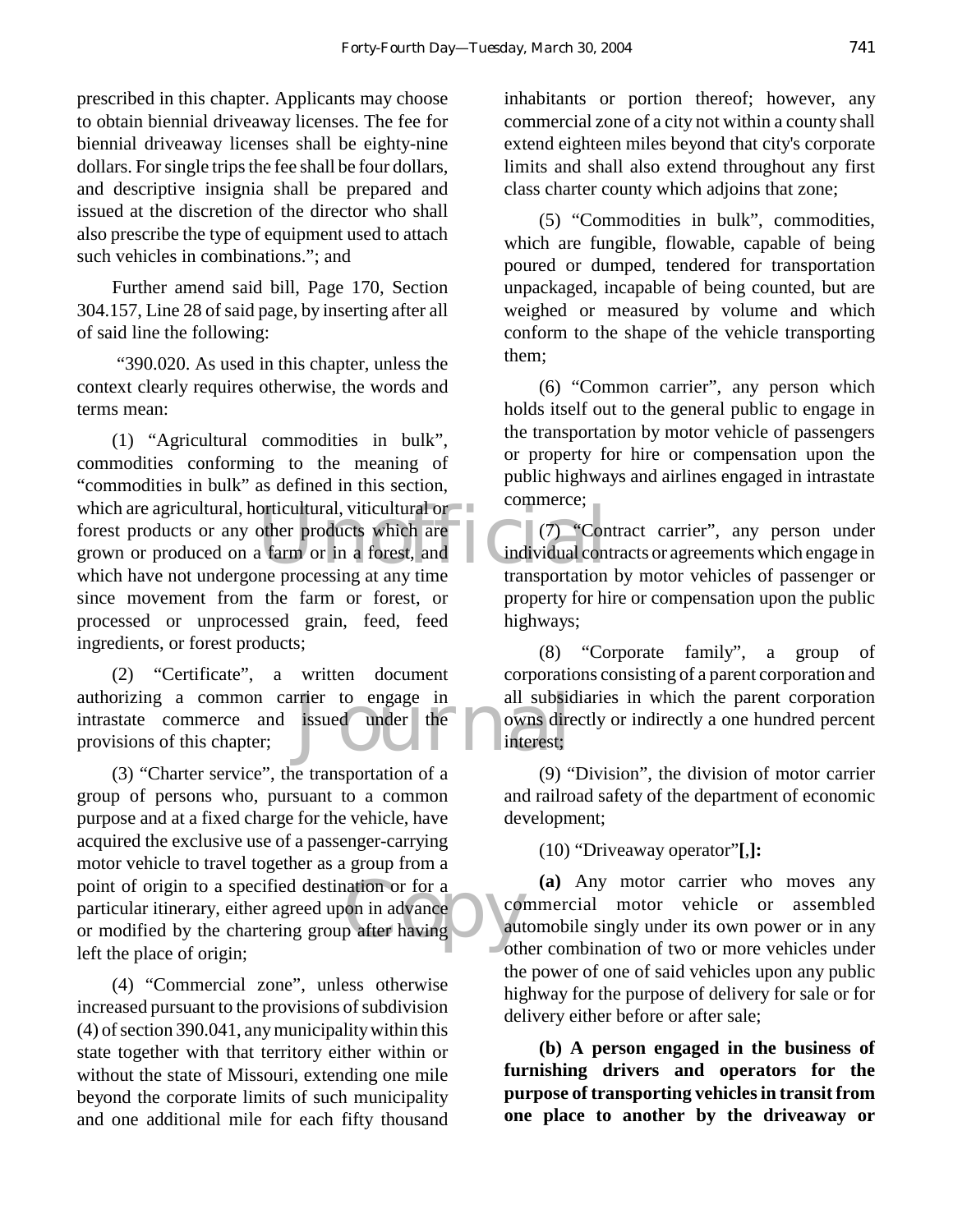**towaway methods; or**

**(c) A person who is lawfully engaged in the business of transporting or delivering vehicles that are not the person's own and vehicles of a type otherwise required to be registered, by the driveaway or towaway methods, from a point of manufacture, assembly or distribution or from the owner of the vehicles to a dealer or sales agent of a manufacturer or to any consignee designated by the shipper or consignor;**

the transportation and the transport conveyor belt, air pressure, pump or other the transportation of the transportation of the transportation of the transportation of the transportation of the transportation of the transp (11) "Dump truck", any open-top vehicle, including dump trailers, and those trailers commonly referred to as hopper trailers and/or belly dump trailers, that discharges its load by tipping or opening the body in such a manner that the load is ejected or dumped by gravity but does not include tank or other closed-top vehicles, or vehicles that discharge cargo by means of an auger, mechanical means;

ments, and articles,<br>sual nature or value<br>nd equipment usually<br>ld goods; (12) "Household goods", personal effects and property used or to be used in a dwelling when a part of the equipment or supply of such dwelling; new or used furniture; store or office furniture or fixtures; equipment of museums, institutions, hospitals and other establishments; and articles, which because of their unusual nature or value require specialized handling and equipment usually employed in moving household goods;

such commerce moves wholly by motor venicle or<br>
partly by motor vehicle and partly by any other<br>
regulated means of transportation where the<br>
commodity does not come to rest or change its (13) "Interstate commerce", commerce between a point in this state and a point outside this state, or between points outside this state when such commerce moves through this state whether such commerce moves wholly by motor vehicle or partly by motor vehicle and partly by any other regulated means of transportation where the identity during the movement;

(14) "Intrastate commerce", commerce moving wholly between points within this state, whether such commerce moves wholly by motor vehicle or partly by motor vehicle and partly by any other means of transportation;

(15) "Irregular route", the course or line of

travel to be used by a motor carrier's vehicle when not restricted to any specific route or routes within the area the motor carrier is authorized to serve;

(16) "Less-than-truckload lots", lots of freight, other than a truckload lot, being transported on the motor vehicle at one time;

(17) "Mobile home", house trailers, cabin trailers, bungalow trailers, mobile homes and any other transportable building unit designed to be used for residential, commercial, industrial or recreational purposes, including special equipment, wheels, tires, axles, springs, racks, undercarriages and undersupports used or useful in connection with the transportation of mobile homes when transported as part of the transportation of mobile homes;

(18) "Motor carrier", any person engaged in the transportation of property or passengers, or both, for compensation or hire, over the public roads of this state by motor vehicle. The term includes both common and contract carriers;

(19) "Motor vehicle", any vehicle, truck, truck-tractor, trailer, or semitrailer, motor bus or any self-propelled vehicle used upon the highways of the state in the transportation of property or passengers;

(20) "Party", any person admitted as a party to a division proceeding or seeking and entitled as a matter of right to admission to a division proceeding;

(21) "Permit", a permit issued under the provisions of this chapter to a contract carrier to engage in intrastate or interstate commerce or to a common carrier to engage in interstate commerce;

(22) "Person", any individual or other legal entity, whether such entity is a proprietorship, partnership, corporation, company, association or joint-stock association, including the partners, officers, employees, and agents of the person, as well as any trustees, assignees, receivers, or personal representatives of the person;

(23) "Private carrier", any person engaged in the transportation of property or passengers by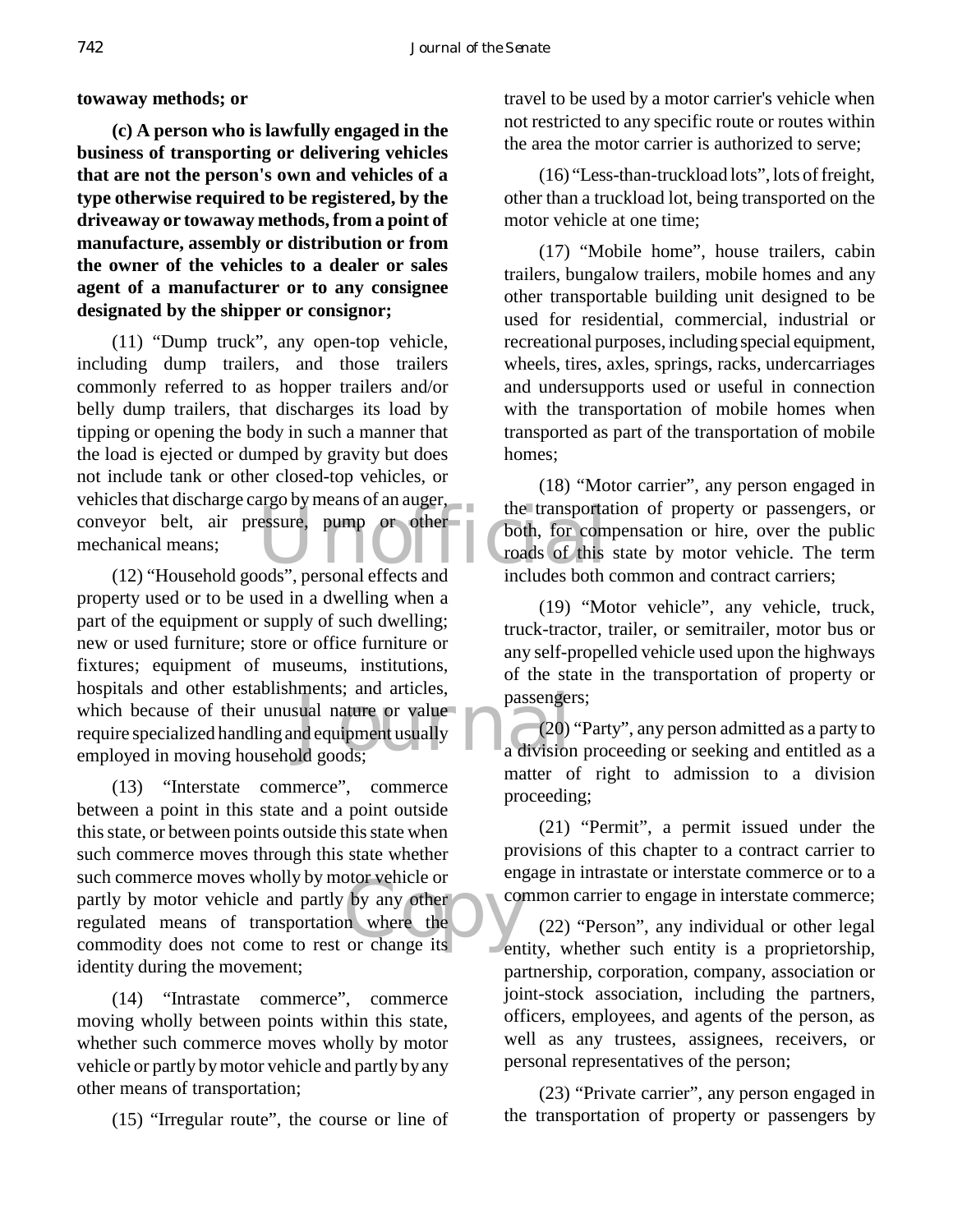motor vehicle upon public highways, but not as a common or contract carrier by motor vehicle; and includes any person who transports property by motor vehicle where such transportation is incidental to or in furtherance of his commercial enterprises;

(24) "Public highway", every public street, road, highway or thoroughfare of any kind used by the public, whether actually dedicated to the public;

(25) "Regular route", a specific and determined course to be traveled by a motor carrier's vehicle rendering service to, from or between various points or localities in this state;

(26) "School bus", any motor vehicle while being used solely to transport students to or from school or to transport students to or from any place for educational purposes or school purposes;

Some school purposes;<br>
motor vehicle performing<br>
axicab service having a (27) "Taxicab", any motor vehicle performing a bona fide for hire taxicab service having a capacity of not more than five passengers, exclusive of the driver, and not operated on a regular route or between fixed termini;

statemen<br>
the direction of the<br>
the lot or lots being<br>
on the motor vehicle<br>
required (28) "Truckload lot", a lot or lots of freight tendered to a carrier by one consignor or one consignee for delivery at the direction of the consignor or consignee with the lot or lots being the only lot or lots transported on the motor vehicle at any one time."; and

Further amend the title and enacting clause accordingly.

Senator Shields moved that the above amendment be adopted, which motion prevailed.

Senator Shields offered **SA 2**:

#### SENATE AMENDMENT NO. 2

Amend Senate Substitute for Senate Committee Substitute for Senate Bills Nos. 1233, 840 and 1043, Page 112, Section 301.3144, Line 20, by inserting after all of said line the following:

 "**301.3146. 1. Any member of the search and rescue council of Missouri, after an annual payment of an emblem-use authorization fee to the search and rescue council of Missouri, may**

**receive special license plates for any vehicle the member owns, either solely or jointly, other than an apportioned motor vehicle or a commercial motor vehicle licensed in excess of eighteen thousand pounds gross weight. The search and rescue council of Missouri hereby authorizes the use of its official emblem to be affixed on multiyear personalized license plates within the plate area prescribed by the director of revenue and as provided in this section. Any contribution to the search and rescue council of Missouri derived from this section, except reasonable administrative costs, shall be used solely for the purposes of the search and rescue council of Missouri. Any member of the search and rescue council of Missouri may annually apply for the use of the emblem.**

on prevailed. **2. Upon annual application and payment of a twenty-five dollar emblem-use contribution to the search and rescue council of Missouri, the search and rescue council of Missouri shall issue to the vehicle owner, without further charge, an "emblem-use authorization statement", which shall be presented by the vehicle owner to the director of revenue at the time of registration. Upon presentation of the annual statement and payment of a fifteen dollar fee in addition to the regular registration fees, and presentation of any documents which may be required by law, the director of revenue shall issue to the vehicle owner a special license plate which shall bear the emblem of the search and rescue council of Missouri and the words "SEARCH AND RESCUE" in place of the words "SHOW-ME-STATE". Such license plates shall be made with fully reflective material with a common color scheme and design of the standard license plate, shall be clearly visible at night, shall have a reflective white background in the area of the plate configuration, and shall be aesthetically attractive, as prescribed by section 301.130. Notwithstanding the provisions of section 301.144, no additional fee shall be charged for the personalization of license plates pursuant to this section.**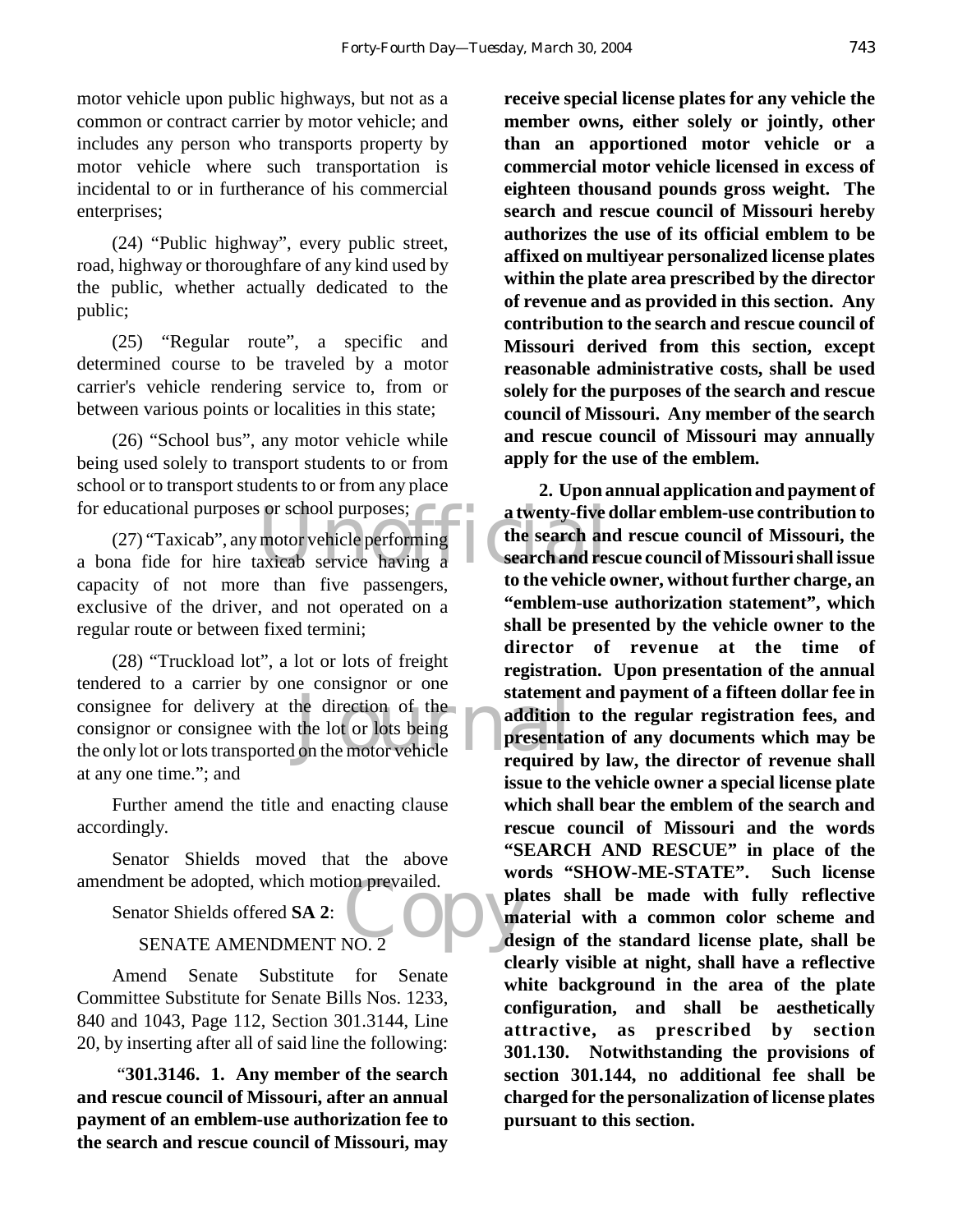**3. A vehicle owner who was previously issued a plate with the search and rescue council of Missouri emblem authorized by this section, but who does not provide an emblem-use authorization statement at a subsequent time of registration, shall be issued a new plate which does not bear the search and rescue council of Missouri emblem, as otherwise provided by law. The director of revenue shall make necessary rules and regulations for the enforcement of this section, and shall design all necessary forms required by this section.**"; and

Further amend the title and enacting clause accordingly.

Senator Shields moved that the above amendment be adopted, which motion prevailed.

Senator Nodler assumed the Chair.

Senator Callahan offered **SA 3**: SENATE AMENDMENT NO. 3

Amend Senate Substitute for Senate Committee Substitute for Senate Bills Nos. 1233, 840 and 1043, Page 10, Section 21.795, Line 18, of said page, by inserting after all of said line the following:

"137.298. 1. Other provisions of law to the<br>contrary notwithstanding, any city may by<br>ordinance include as a charge on bills issued for e of such city.<br>be considered<br>violations are<br>revenue shall "137.298. **1.** Other provisions of law to the contrary notwithstanding, any city may by personal property taxes any outstanding parking violations issued on any vehicle for which personal property tax is to be paid and, if required by ordinance, such charge shall be collected with and in the same payment as personal property taxes are collected by the collector of revenue of such city. No personal property tax bill shall be considered paid unless all charges for parking violations are also paid in full and the collector of revenue shall not issue a paid personal property receipt until all such charges are paid.

**2. Other provisions of law to the contrary notwithstanding, any home rule city with more than four hundred thousand inhabitants and located in more than one county may by ordinance include as a charge on bills issued for**

Fered SA 3:<br>
NDMENT NO. 3 FOR THE CONDENSITY OF THE CONDENSITY OF THE CONDENSITY OF THE CONDENSITY OF THE CONDENSITY OF THE CONDENSITY OF THE CONDENSITY OF THE CONDENSITY OF THE CONDENSITY OF THE CONDENSITY OF THE CONDENSI **personal property taxes any outstanding vehicle-related fees and fines, including traffic and parking violations, assessed or issued on any vehicle for which personal property tax is to be paid and, if required by ordinance, such charge shall be collected with and in the same payment as personal property taxes are collected by the collector of revenue of such city or the treasurer ex officio collector. For the purpose of this section, vehicle-related fees and fines shall include, but not necessarily be limited to, traffic violation fines, parking violation fines, towing and vehicle immobilization fees, and any late payment penalties and court costs associated with the adjudication or collection of those fines. No personal property tax bill shall be considered paid unless all charges for parking violations and other vehicle-related fees and fines are also paid in full and the collector of revenue or treasurer ex officio collector shall not issue a paid personal property receipt until all such charges are paid. The collector of revenue or treasurer ex officio collector of the city or county shall remit to the appropriate political subdivision all fees and fines, including traffic and parking violations collected less two percent for administrative costs.**"; and

> Further amend the title and enacting clause accordingly.

> Senator Callahan moved that the above amendment be adopted, which motion prevailed.

Senator Callahan offered **SA 4**:

#### SENATE AMENDMENT NO. 4

Amend Senate Substitute for Senate Committee Substitute for Senate Bills Nos. 1233, 840 and 1043, Page 32, Section 301.025, Line 9, of said page, by inserting immediately after the word "county" the following: "**or any home rule city with more than four hundred thousand inhabitants and located in more than one county**"; and further amend Line 13 of said page, by immediately inserting after the word "county" the following: "**or any home rule city with more than four hundred thousand inhabitants and located in more than one county**"; and further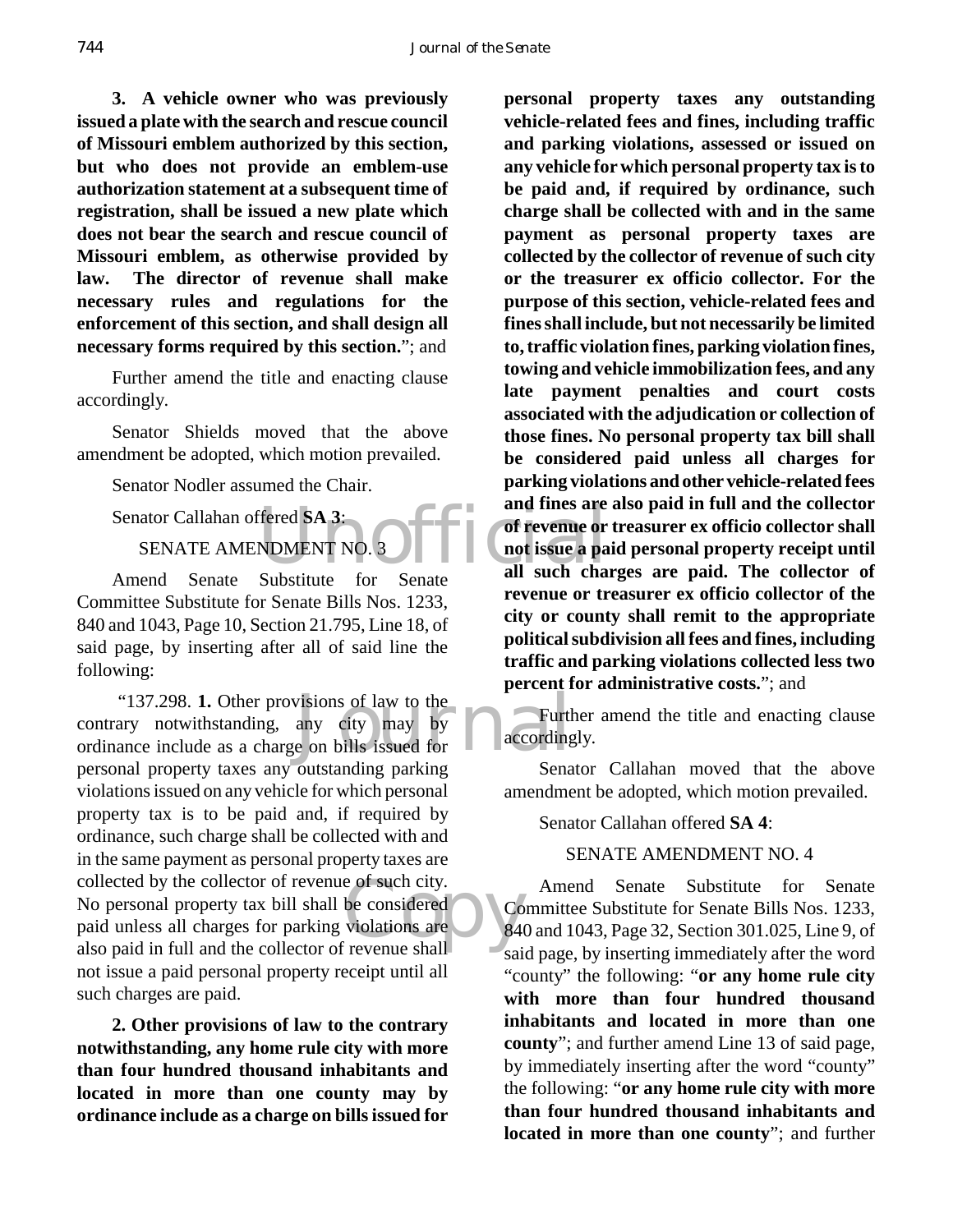Line 15 of said page, by immediately inserting after the word "county" the following: "**or any home rule city with more than four hundred thousand inhabitants and located in more than one county**" and further amend Line 25 of said page, by immediately inserting after the word "county" the following" "**or any home rule city with more than four hundred thousand inhabitants and located in more than one county**"; and further Line 26 of said page, by inserting immediately after the word "county" the following: "**or any home rule city with more than four hundred thousand inhabitants and located in more than one county**"; and

inhabitants and located in more than one passing violation<br>
county"; and further amend Line 26 of said page,<br>
by immediately inserting after the word "county" fifty dollars in Further amend said bill, section, Page 33, Line 7 of said page, by immediately inserting after the word "county" the following: "**or any home rule city with more than four hundred thousand county**"; and further amend Line 26 of said page, by immediately inserting after the word "county" the following: "**or any home rule city with more than four hundred thousand inhabitants and located in more than one county**".

Senator Callahan moved that the above amendment be adopted, which motion prevailed.

Senator Callahan offered **SA 5**:

SENATE AMENDMENT NO. 5

Amend Senate Substitute for Senate Committee Substitute for Senate Bills Nos. 1233, 840 and 1043, Page 170, Section 304.157, Line 28, of said page, by inserting after all of said line the following:

etion, the term<br>e<sup>"</sup> means any<br>as defined in "304.580. 1. As used in this section, the term "construction zone" or "work zone" means any area upon or around any highway as defined in section 302.010, RSMo, which is visibly marked by the department of transportation or a contractor performing work for the department of transportation as an area where construction, maintenance, or other work is temporarily occurring. The term "work zone" or "construction zone" also includes the lanes of highway leading up to the area upon which an activity described in

this subsection is being performed, beginning at the point where appropriate signs directing motor vehicles to merge from one lane into another lane are posted.

2. Upon **[**a**] the first** conviction or **[**a**]** plea of guilty by any person for a moving violation as defined in section 302.010, RSMo, or any offense listed in section 302.302, RSMo, the court shall assess a fine of thirty-five dollars in addition to any other fine authorized to be imposed by law, if the offense occurred within a construction zone or a work zone. **A second or subsequent violation of this subsection shall result in the court assessing a fine of one hundred dollars in addition to any other fine authorized to be imposed by law.**

1 SA 5:<br>
IENT NO. 5 3. Upon **[**a**] the first** conviction or plea of guilty by any person for a speeding violation pursuant to either section 304.009 or 304.010, or a passing violation pursuant to subsection 6 of this section, the court shall assess a fine of two hundred fifty dollars in addition to any other fine authorized by law, if the offense occurred within a construction zone or a work zone and at the time the speeding or passing violation occurred there was any person in such zone who was there to perform duties related to the reason for which the area was designated a construction zone or work zone. **A second or subsequent violation of this subsection shall result in the court assessing a fine of three hundred dollars in addition to any other fine authorized by law.** However, no person assessed an additional fine pursuant to this subsection shall also be assessed an additional fine pursuant to subsection 2 of this section, and no person shall be assessed an additional fine pursuant to this subsection if no signs have been posted pursuant to subsection 4 of this section.

> 4. The penalty authorized by subsection 3 of this section shall only be assessed by the court if the department of transportation or contractor performing work for the department of transportation has erected signs upon or around a construction or work zone which are clearly visible from the highway and which state substantially the following message: "Warning: \$250 fine for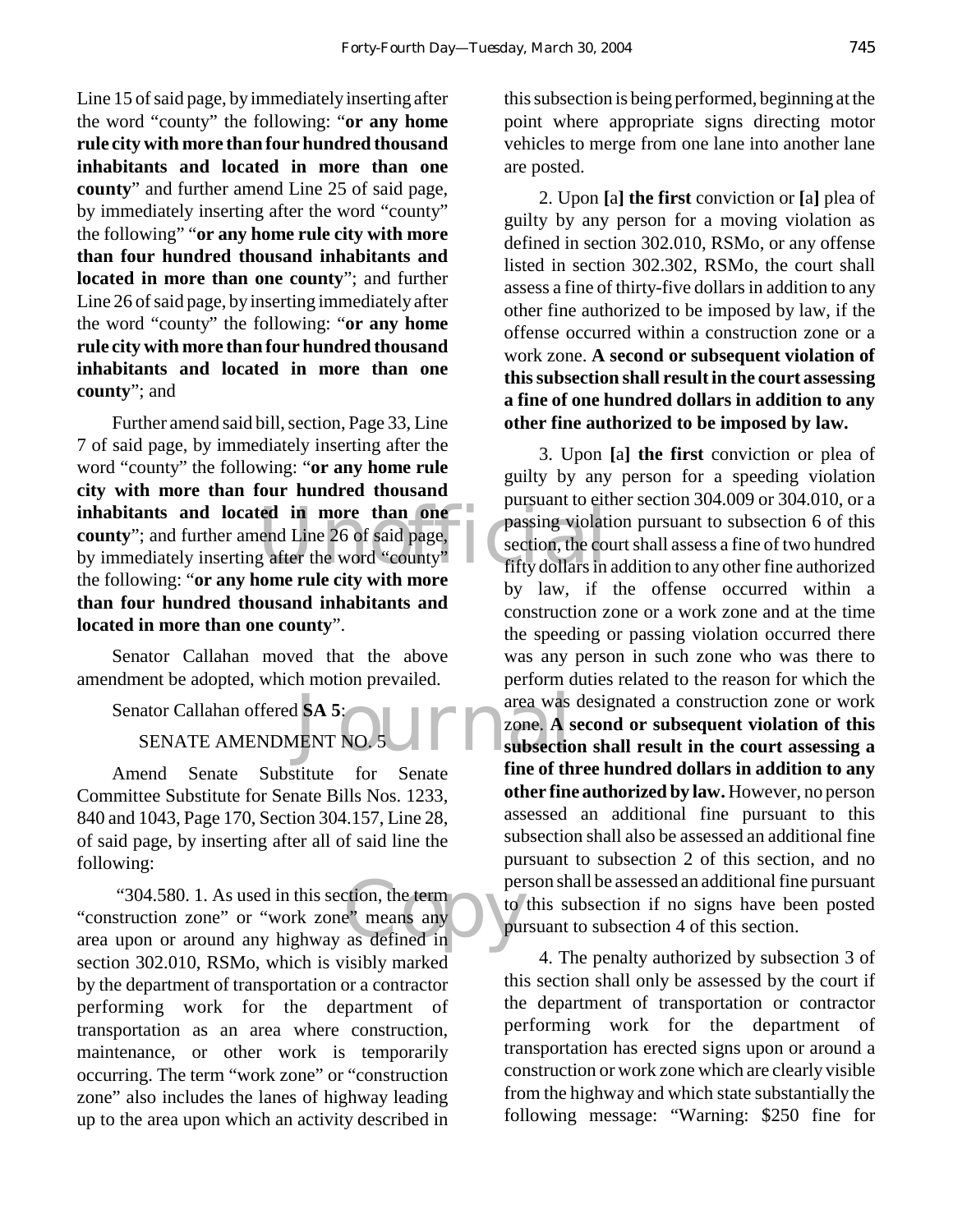speeding or passing in this work zone".

signs necessary for public safety in the construction<br>or work zone being visible to motorists at all times.<br>6. The driver of a motor vehicle may not<br>the summar of 5. During any day in which no person is present in a construction zone or work zone established pursuant to subsection 3 of this section to perform duties related to the purpose of the zone, the sign warning of additional penalties shall not be visible to motorists. During any period of two hours or more in which no person is present in such zone on a day in which persons have been or will be present to perform duties related to the reason for which the area was designated as a construction zone or work zone, the sign warning of additional penalties shall not be visible to motorists. The department of transportation or contractor performing work for the department of transportation shall be responsible for compliance with provisions of this subsection. Nothing in this subsection shall prohibit warning or traffic control or work zone being visible to motorists at all times.

for which motor vehicles are instructed to merge<br>
from one lane into another lane by an appropriate<br>
sign erected by the department of transportation or<br>
shall cont 6. The driver of a motor vehicle may not overtake or pass another motor vehicle within a work zone or construction zone. This subsection applies to a construction zone or work zone located upon a highway divided into two or more marked lanes for traffic moving in the same direction and for which motor vehicles are instructed to merge from one lane into another lane by an appropriate a contractor performing work for the department of transportation. Violation of this subsection is a class C misdemeanor.

Soment of points pursuant to section 302.302,<br>
Io."; and<br>
Further amend the title and enacting clause 7. This section shall not be construed to enhance the assessment of court costs or the assessment of points pursuant to section 302.302, RSMo."; and

accordingly.

Senator Callahan moved that the above amendment be adopted, which motion failed.

Senator Callahan offered **SA 6**:

SENATE AMENDMENT NO. 6

Amend Senate Substitute for Senate

Committee Substitute for Senate Bills Nos. 1233, 840 and 1043, Page 166, Section 304.155, Line 2, of said page, by inserting after all of said line the following:

 "304.156. 1. Within five working days of receipt of the crime inquiry and inspection report under section 304.155 or the abandoned property report under section 304.157, the director of revenue shall search the records of the department of revenue, or initiate an inquiry with another state, if the evidence presented indicated the abandoned property was registered or titled in another state, to determine the name and address of the owner and lienholder, if any. After ascertaining the name and address of the owner and lienholder, if any, the department shall, within fifteen working days, notify the towing company. Any towing company which comes into possession of abandoned property pursuant to section 304.155 or 304.157 and who claims a lien for recovering, towing or storing abandoned property shall give notice to the title owner and to all persons claiming a lien thereon, as disclosed by the records of the department of revenue or of a corresponding agency in any other state. The towing company shall notify the owner and any lienholder within ten business days of the date of mailing indicated on the notice sent by the department of revenue, by certified mail, return receipt requested. The notice shall contain the following:

(1) The name, address and telephone number of the storage facility;

(2) The date, reason and place from which the abandoned property was removed;

(3) A statement that the amount of the accrued towing, storage and administrative costs are the responsibility of the owner, and that storage and/or administrative costs will continue to accrue as a legal liability of the owner until the abandoned property is redeemed;

(4) A statement that the storage firm claims a possessory lien for all such charges;

(5) A statement that the owner or holder of a valid security interest of record may retake possession of the abandoned property at any time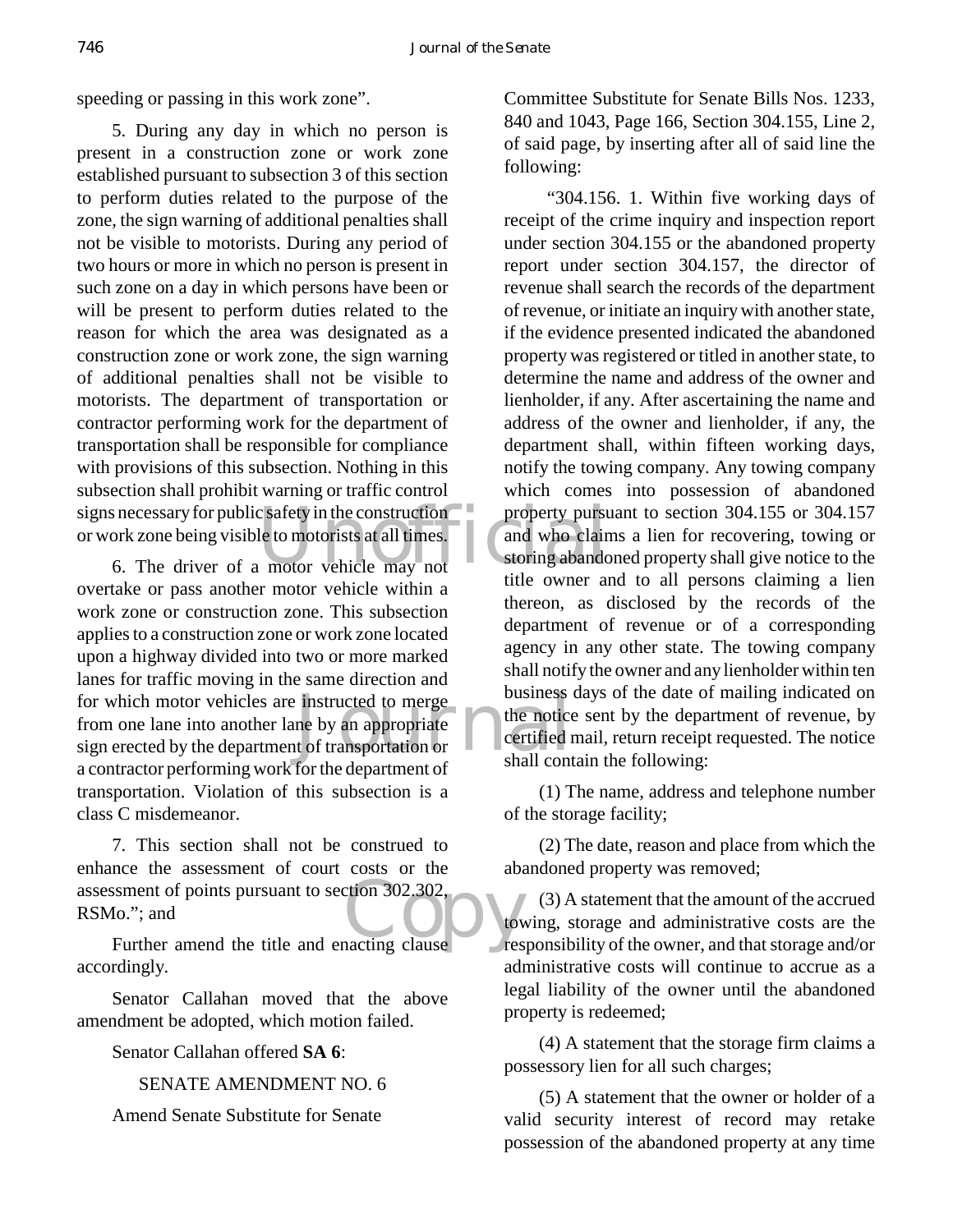during business hours by proving ownership or rights to a secured interest and paying all towing and storage charges;

(6) A statement that, should the owner consider that the towing or removal was improper or not legally justified, the owner has a right to request a hearing as provided in this section to contest the propriety of such towing or removal;

(7) A statement that if the abandoned property remains unclaimed for thirty days from the date of mailing the notice, title to the abandoned property will be transferred to the person or firm in possession of the abandoned property free of all prior liens; and

(8) A statement that any charges in excess of the value of the abandoned property at the time of such transfer shall remain a liability of the owner.

2. A towing company may only assess<br>
2. A towing company may only assessed the 5. (1) The<br>
2. A towing consent of the owner.<br>
204.155 or 304.155 or 304.155 or 304.155 or 304.155 or 304.155 or 304.155 or 304.155 or 304.155 edural requirements of sections 304.155 to<br>
158.<br>
3. In the event that the records of the petitions reasonable storage charges for abandoned property towed without the consent of the owner. Reasonable storage charges shall not exceed the charges for vehicles which have been towed with the consent of the owner on a negotiated basis. Storage charges may be assessed only for the time in which the towing company complies with the procedural requirements of sections 304.155 to 304.158.

certify that a the property reverse contract the contract of the contract of the contract of the contract of the contract of the contract of the contract of the contract of the contract of the contract of the contract of t department of revenue fail to disclose the name of the owner or any lienholder of record, the department shall notify the towing company which shall attempt to locate documents or other evidence of ownership on or within the abandoned property itself. The towing company must certify that a physical search of the abandoned property disclosed that no ownership documents were found and a good faith effort has been made. For purposes of this section, "good faith effort" means that the following checks have been performed by the company to establish the prior state of registration and title:

(1) Check of the abandoned property for any type of license plates, license plate record, temporary permit, inspection sticker, decal or other evidence which may indicate a state of possible registration and title;

(2) Check the law enforcement report for a license plate number or registration number if the abandoned property was towed at the request of a law enforcement agency;

(3) Check the tow ticket/report of the tow truck operator to see if a license plate was on the abandoned property at the beginning of the tow, if a private tow; and

(4) If there is no address of the owner on the impound report, check the law enforcement report to see if an out-of-state address is indicated on the driver license information.

4. If no ownership information is discovered, the director of revenue shall be notified in writing and title obtained in accordance with subsection 7 of this section.

5. (1) The owner of the abandoned property removed pursuant to the provisions of section  $304.155$  or  $304.157$  or any person claiming a lien, other than the towing company, within ten days after the receipt of notification from the towing company pursuant to subsection 1 of this section may file a petition in the associate circuit court in the county where the abandoned property is stored to determine if the abandoned property was wrongfully taken or withheld from the owner. The petition shall name the towing company among the defendants. The petition may also name the agency ordering the tow or the owner, lessee or agent of the real property from which the abandoned property was removed. The director of revenue shall not be a party to such petition but a copy of the petition shall be served on the director of revenue who shall not issue title to such abandoned property pursuant to this section until the petition is finally decided.

(2) Upon filing of a petition in the associate circuit court, the owner or lienholder may have the abandoned property released upon posting with the court a cash or surety bond or other adequate security equal to the amount of the charges for towing and storage to ensure the payment of such charges in the event he does not prevail. Upon the posting of the bond and the payment of the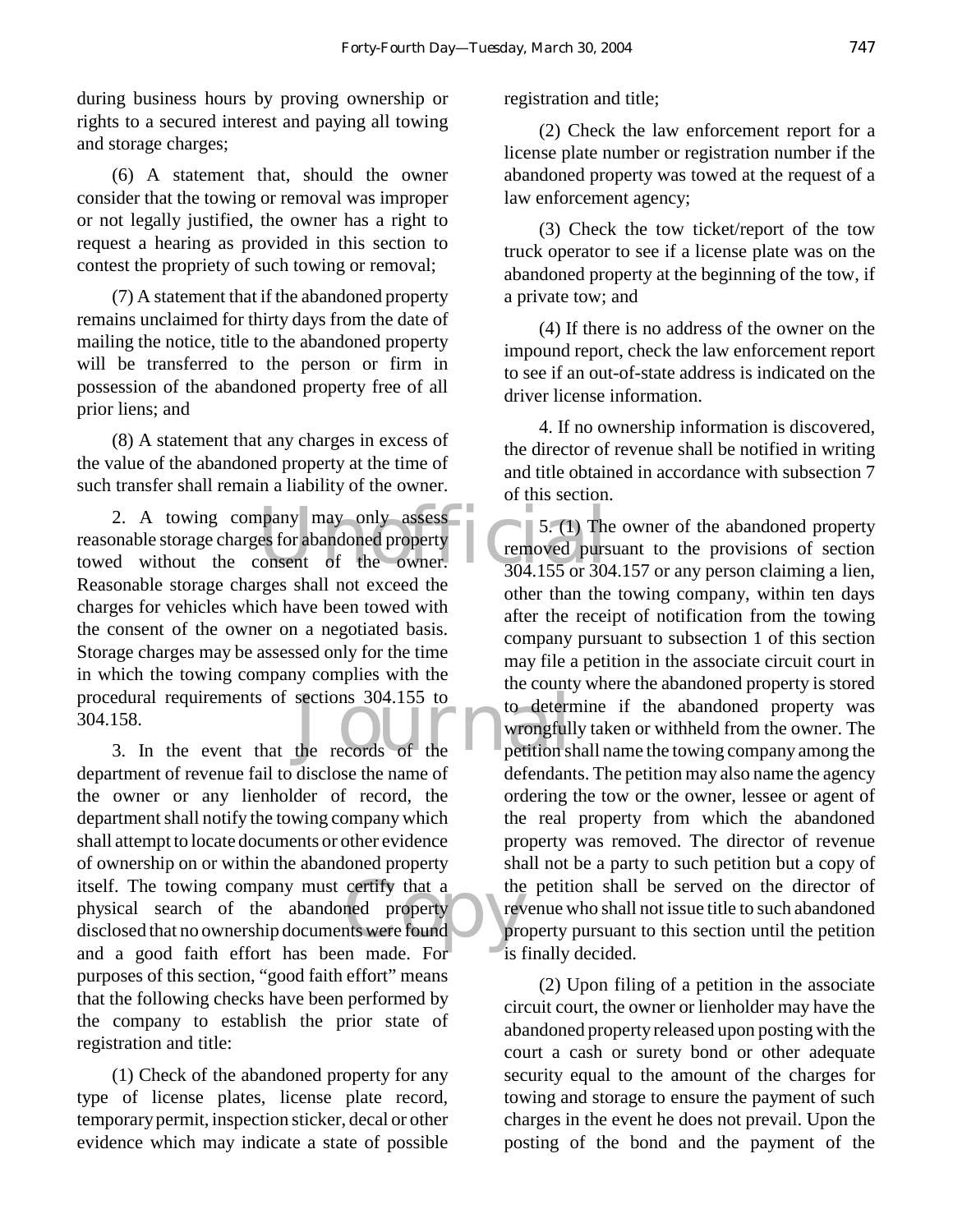applicable fees, the court shall issue an order notifying the towing company of the posting of the bond and directing the towing company to release the abandoned property. At the time of such release, after reasonable inspection, the owner or lienholder shall give a receipt to the towing company reciting any claims for loss or damage to the abandoned property or the contents thereof.

(3) Upon determining the respective rights of the parties, the final order of the court shall provide for immediate payment in full of recovery, towing, and storage fees by the abandoned property owner or lienholder or the owner, lessee, or agent thereof of the real property from which the abandoned property was removed.

6. A towing and storage lien shall be enforced as provided in subsection 7 of this section.

the notification form has<br>
loned property owner and<br>
ement and the property is<br>
sfactory arrangement has<br>
must be sear apply to the director<br>
impound<br>
the lienholder in 7. Thirty days after the notification form has been mailed to the abandoned property owner and holder of a security agreement and the property is unredeemed and no satisfactory arrangement has been made with the lienholder in possession for continued storage, and the owner or holder of a security agreement has not requested a hearing as provided in subsection 5 of this section, the lienholder in possession may apply to the director of revenue for a certificate. The application for title shall be accompanied by:

(1) An affidavit from the lienholder in possession that he has been in possession of the abandoned property for at least thirty days and the owner of the abandoned property or holder of a security agreement has not made arrangements for payment of towing and storage charges;

ges;<br>lienholder in<br>ny application (2) An affidavit that the lienholder in possession has not been notified of any application for hearing as provided in this section;

(3) A copy of the abandoned property report or crime inquiry and inspection report;

(4) A copy of the thirty-day notice given by certified mail to any owner and person holding a valid security interest and a copy of the certified mail receipt indicating that the owner and lienholder of record was sent a notice as required in

this section; and

(5) A copy of the envelope or mailing container showing the address and postal markings indicating that the notice was "not forwardable" or "address unknown".

8. If notice to the owner and holder of a security agreement has been returned marked "not forwardable" or "addressee unknown", the lienholder in possession shall comply with subsection 3 of this section.

9. Any municipality or county may adopt an ordinance regulating the removal and sale of abandoned property provided such ordinance is consistent with sections 304.155 to 304.158**, and, for a home rule city with more than four hundred thousand inhabitants and located in more than one county, includes the following provisions:**

**(1) That the department of revenue records must be searched to determine the registered owner or lienholder of the abandoned property;**

**(2) That if a registered owner or lienholder is disclosed in the records, that the owner and lienholder or owner or lienholder are mailed a notice, by U.S. mail, advising of the towing and impoundment;**

**(3) That if the vehicle is older than six years and more than fifty percent damaged by collision, fire, or decay, and is valued at less than two hundred dollars, it must be held no less than ten days before being sold to a licensed salvage or scrap business;**

**(4) That all other vehicles must be held no less than thirty days before they may be sold**.

10. Any municipality or county which has physical possession of the abandoned property and which sells abandoned property in accordance with a local ordinance may transfer ownership by means of a bill of sale signed by the municipal or county clerk or deputy and sealed with the official municipal or county seal. Such bill of sale shall contain the make and model of the abandoned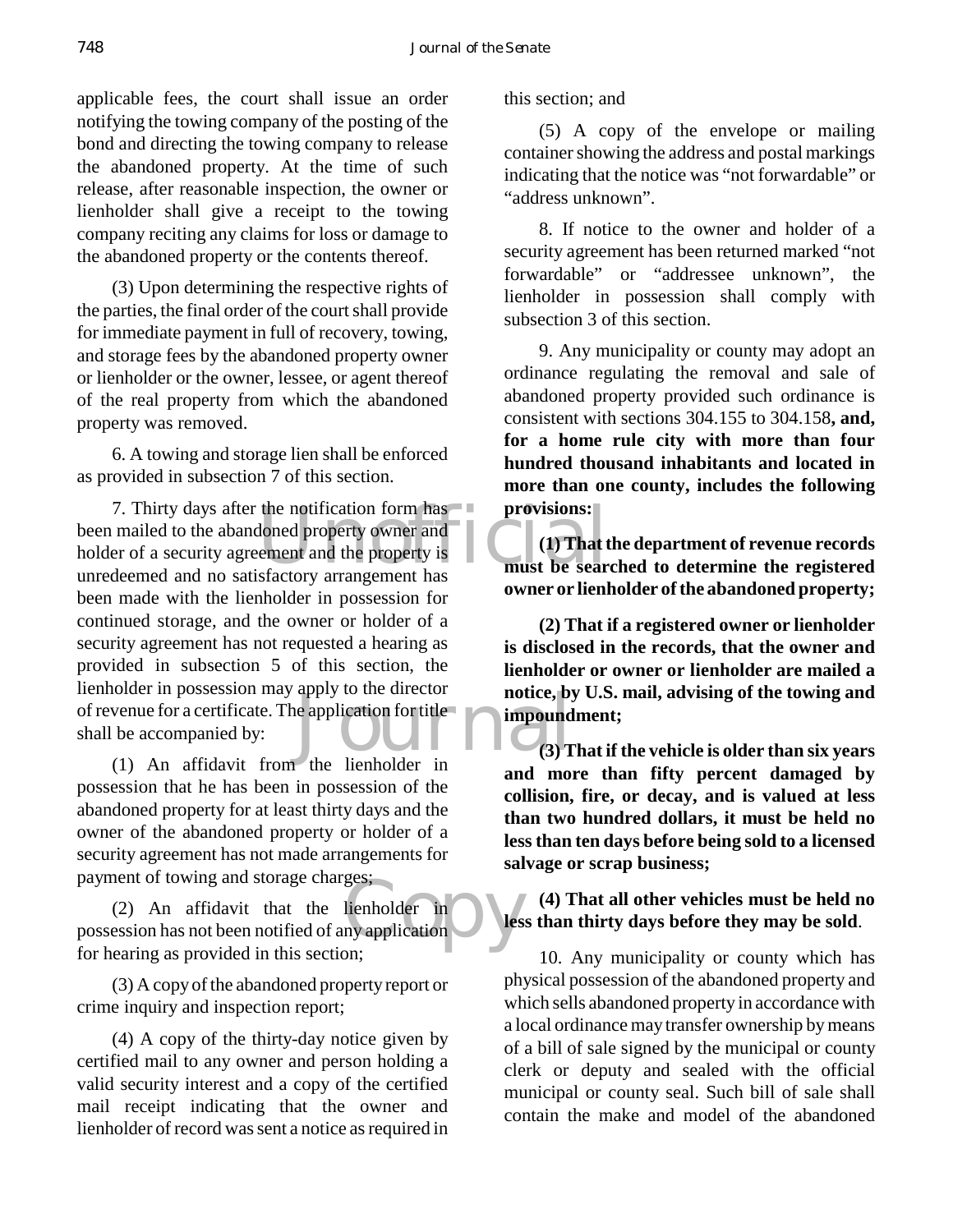property, the complete abandoned property identification number and the odometer reading of the abandoned property if available and shall be lawful proof of ownership for any dealer registered under the provisions of section 301.218, RSMo, or section 301.560, RSMo, or for any other person. Any dealer or other person purchasing such property from a municipality or county shall apply within thirty days of purchase for a certificate. Anyone convicted of a violation of this section shall be guilty of an infraction.

11. Any persons who have towed abandoned property prior to August 28, 1996, may, until January 1, 2000, apply to the department of revenue for a certificate. The application shall be accompanied by:

In the abandoned property<br>
on, including the name of<br>
freal property from which<br>
Was removed;<br>
tor the property<br>
for the property (1) A notarized affidavit explaining the circumstances by which the abandoned property came into their possession, including the name of the owner or possessor of real property from which the abandoned property was removed;

(2) The date of the removal;

(3) The current location of the abandoned property;

(4) An inspection of the abandoned property as prescribed by the director; and

abandoned property<br>and<br>day notice given by<br>and person holding a owner's in (5) A copy of the thirty-day notice given by certified mail to any owner and person holding a valid security interest of record and a copy of the certified mail receipt.

ments submitted pursuant to this section, the<br>
tot tor shall issue one of the following:<br>
(1) An original certificate of title if the vehicle<br>
the 12. If the director is satisfied with the genuineness of the application and supporting documents submitted pursuant to this section, the director shall issue one of the following:

owner has obtained a vehicle examination certificate as provided in section 301.190, RSMo, which indicates that the vehicle was not previously in a salvaged condition or rebuilt;

(2) An original certificate of title designated as prior salvage if the vehicle examination certificate as provided in section 301.190, RSMo, indicates the vehicle was previously in a salvage condition or rebuilt;

(3) A salvage certificate of title designated with the words "salvage/abandoned property" or junking certificate based on the condition of the abandoned property as stated in the abandoned property report or crime inquiry and inspection report;

(4) Notwithstanding the provisions of section 301.573, RSMo, to the contrary, if satisfied with the genuineness of the application and supporting documents, the director shall issue an original title to abandoned property previously issued a salvage title as provided in this section, if the vehicle examination certificate as provided in section 301.190, RSMo, does not indicate the abandoned property was previously in a salvage condition or rebuilt.

13. If abandoned property is insured and the insurer of property regards the property as a total loss and the insurer satisfies a claim by the owner for the property, then the insurer or lienholder shall claim and remove the property from the storage facility or make arrangements to transfer the title, and such transfer of title subject to agreement shall be in complete satisfaction of all claims for towing and storage, to the towing company or storage facility. The owner of the abandoned vehicle. lienholder or insurer, to the extent the vehicle owner's insurance policy covers towing and storage charges, shall pay reasonable fees assessed by the towing company and storage facility. The property shall be claimed and removed or title transferred to the towing company or storage facility within thirty days of the date that the insurer paid a claim for the total loss of the property or is notified as to the location of the abandoned property, whichever is the later event. Upon request, the insurer of the property shall supply the towing company and storage facility with the name, address and phone number of the insurance company and of the insured and with a statement regarding which party is responsible for the payment of towing and storage charges under the insurance policy."; and

Further amend the title and enacting clause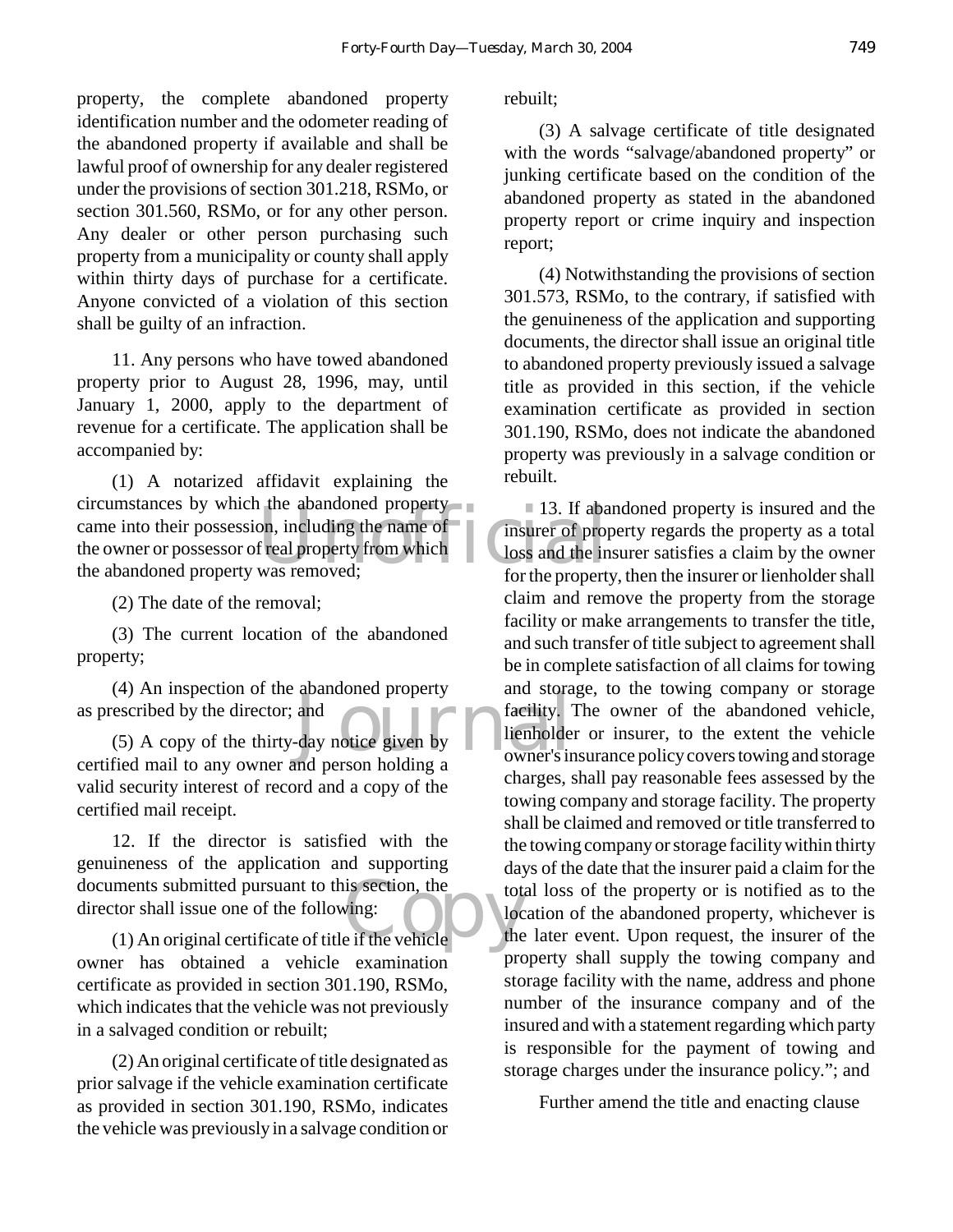accordingly.

Senator Callahan moved that the above amendment be adopted, which motion prevailed.

Senator Dougherty offered **SA 7**:

# SENATE AMENDMENT NO. 7

Amend Senate Substitute for Senate Committee Substitute for Senate Bills Nos. 1233, 840 and 1043, Page 157, Section 302.760, Line 10, by inserting immediately after said line the following:

"**304.031. 1. As used in this section, "Traffic Signal Preemption System (TSPS)" shall mean a traffic-control system designated for use by emergency vehicles, as defined in section 304.031, to improve traffic movement by temporarily controlling signalized intersections.**

2. The owner of a traffic control signal may<br>orize use of a TSPS by the following<br>ons for the following purposes:<br>either solely **authorize use of a TSPS by the following persons for the following purposes:**

**(1) An authorized operator in an authorized emergency vehicle, in order to improve the safety and efficiency of emergency response operations;**

of the traffic control<br>
seep the green light
of the would; **(2) An authorized operator in a bus, in order to interrupt the cycle of the traffic control signal in such a way as to keep the green light showing for longer than it otherwise would;**

**(3) An authorized operator in a traffic signal maintenance vehicle, in order to facilitate traffic signal maintenance activities.**

an emergency vehicle shall preempt and per<br>override a device operated by any other person.<br>4. A traffic control signal operating device **3. A TSPS used by an authorized person in override a device operated by any other person.**

**4. A traffic control signal operating device used as authorized under this section must operate in such a way that the device does not continue to control the signal once the vehicle containing the device has arrived at the intersection, regardless of whether the vehicle remains at the intersection.**

**5. It shall be unlawful for any person not approved herein to use a TSPS to control**

# **traffic.**

# **6. Violation of this section shall be deemed a class B misdemeanor.**"; and

Further amend the title and enacting clause accordingly.

Senator Dougherty moved that the above amendment be adopted, which motion prevailed.

# Senator Dolan offered **SA 8**:

# SENATE AMENDMENT NO. 8

Amend Senate Substitute for Senate Committee Substitute for Senate Bills Nos. 1233, 840 and 1043, Page 84, Section 301.2999, Line 7, by inserting immediately after said line the following:

 "**301.3079. 1. Any person, after an annual payment of an emblem-use authorization fee to the Missouri Farm Bureau, may receive special license plates for any vehicle the member owns, either solely or jointly, other than an apportioned motor vehicle or a commercial motor vehicle licensed in excess of eighteen thousand pounds gross weight. The Missouri Farm Bureau hereby authorizes the use of the Missouri "Agriculture in the Classroom" official emblem to be affixed on multiyear personalized license plates within the plate area prescribed by the director of revenue and as provided in this section. All monies received by the Missouri Farm Bureau pursuant to this section shall be used solely to fund Missouri's Agriculture in the Classroom program and to further the mission of such program. Any person may annually apply for the use of the emblem.**

**2. Upon annual application and payment of a twenty-five dollar emblem-use contribution to Missouri Farm Bureau, the Missouri Farm Bureau shall issue to the vehicle owner, without further charge, an "emblem-use authorization statement", which shall be presented by the vehicle owner to the director of revenue at the time of registration. Upon presentation of the annual statement and payment of a fifteen**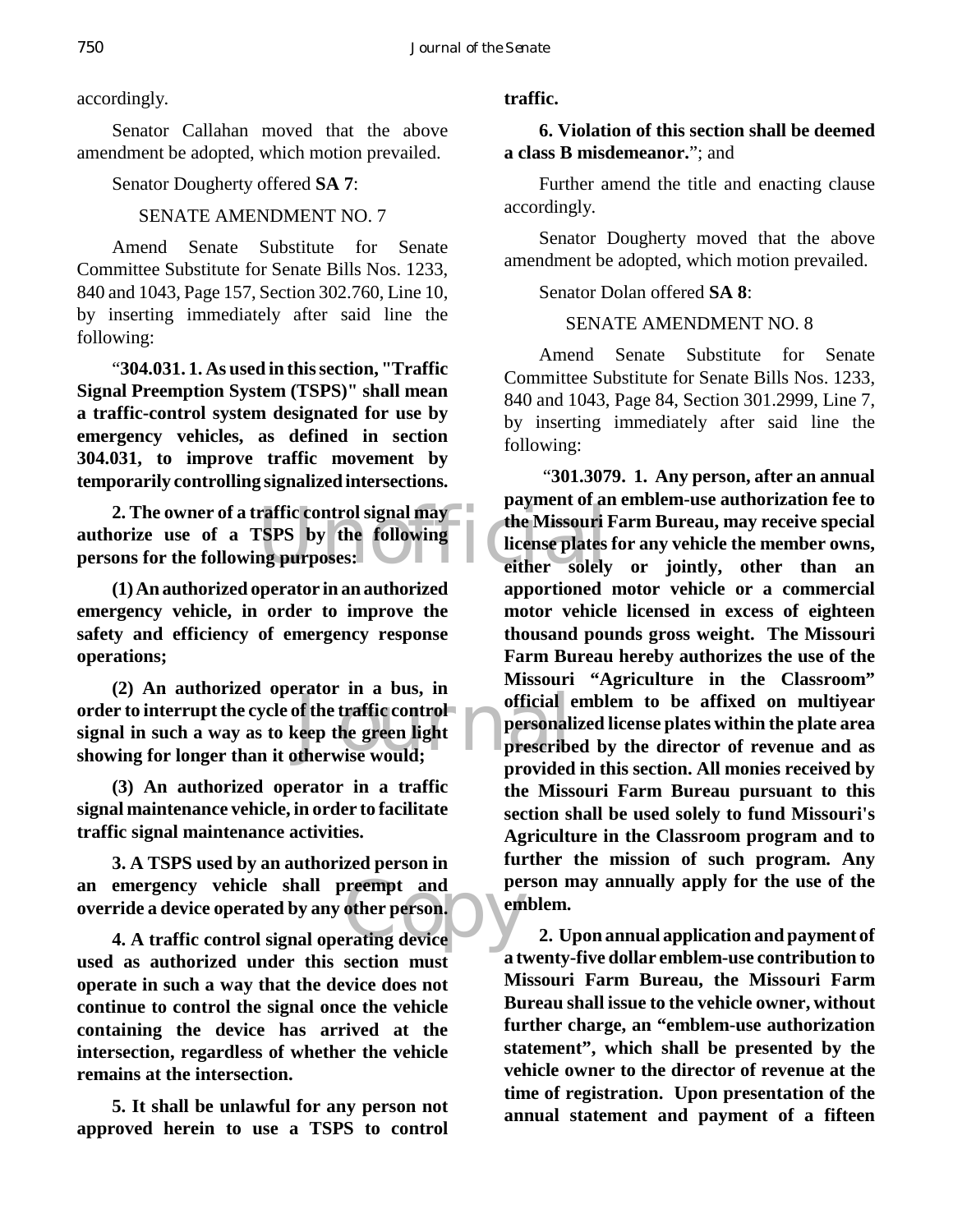**dollar fee in addition to the regular registration fees, and presentation of any documents which may be required by law, the director of revenue shall issue to the vehicle owner a special license plate which shall bear the emblem of the Missouri Agriculture in the Classroom program and the words "AG IN THE CLASSROOM" in place of the words "SHOW-ME STATE". Such license plates shall be made with fully reflective material with a common color scheme and design of the standard license plate, shall be clearly visible at night, shall have a reflective white background in the area of the plate configuration, and shall be aesthetically attractive, as prescribed by section 301.130. Notwithstanding the provisions of section 301.144, no additional fee shall be charged for the personalization of license plates pursuant to this section.**

pursuant to this section.<br>
3. A vehicle owner who was previously<br>
issued a plate with an emblem authorized by<br>
this section, but who does not provide an (4) Cove Exactly rules and (5)<br>
ment of this section, special performs required by<br>  $\begin{array}{c} \text{of all-term} \\ \text{of all-term} \end{array}$ **3. A vehicle owner who was previously this section, but who does not provide an emblem-use authorization statement at a subsequent time of registration, shall be issued a new plate which does not bear such emblem, as otherwise provided by law. The director of revenue shall make necessary rules and regulations for the enforcement of this section, and shall design all necessary forms required by this section.**"; and

Further amend the title and enacting clause accordingly.

Senator Dolan moved that the above amendment be adopted, which motion prevailed.

Senator Steelman offered **SA 9**:

# SENATE AMENDMENT NO. 9

Amend Senate Substitute for Senate Committee Substitute for Senate Bills Nos. 1233, 840 and 1043, Page 10, Section 301.010, Line 25- 26, of said page, by striking the following: "six hundred" and inserting in lieu thereof the following: "**one thousand**"; and further amend line 28 of said page, by inserting after "operator" the following: "**or with a seat designed to carry**

#### **more than one person**"; and

Further amend said bill, Page 157, Section 302.760, Line 10 of said page, by inserting after all of said line the following:

 "304.013. 1. No person shall operate an all-terrain vehicle, as defined in section 301.010, RSMo, upon the highways of this state, except as follows:

(1) All-terrain vehicles owned and operated by a governmental entity for official use;

(2) All-terrain vehicles operated for agricultural purposes or industrial on-premises purposes between the official sunrise and sunset on the day of operation;

(3) All-terrain vehicles operated by handicapped persons for short distances occasionally only on the state's secondary roads when operated between the hours of sunrise and sunset;

(4) Governing bodies of cities may issue special permits to licensed drivers for special uses of all-terrain vehicles on highways within the city limits. Fees of fifteen dollars may be collected and retained by cities for such permits;

(5) Governing bodies of counties may issue special permits to licensed drivers for special uses of all-terrain vehicles on county roads within the county. Fees of fifteen dollars may be collected and retained by the counties for such permits.

 $\overline{\text{Cov}}$ 2. No person shall operate an off-road vehicle within any stream or river in this state, except that off-road vehicles may be operated within waterways which flow within the boundaries of land which an off-road vehicle operator owns, or for agricultural purposes within the boundaries of land which an off-road vehicle operator owns or has permission to be upon, or for the purpose of fording such stream or river of this state at such road crossings as are customary or part of the highway system. All law enforcement officials or peace officers of this state and its political subdivisions or department of conservation agents or department of natural resources park rangers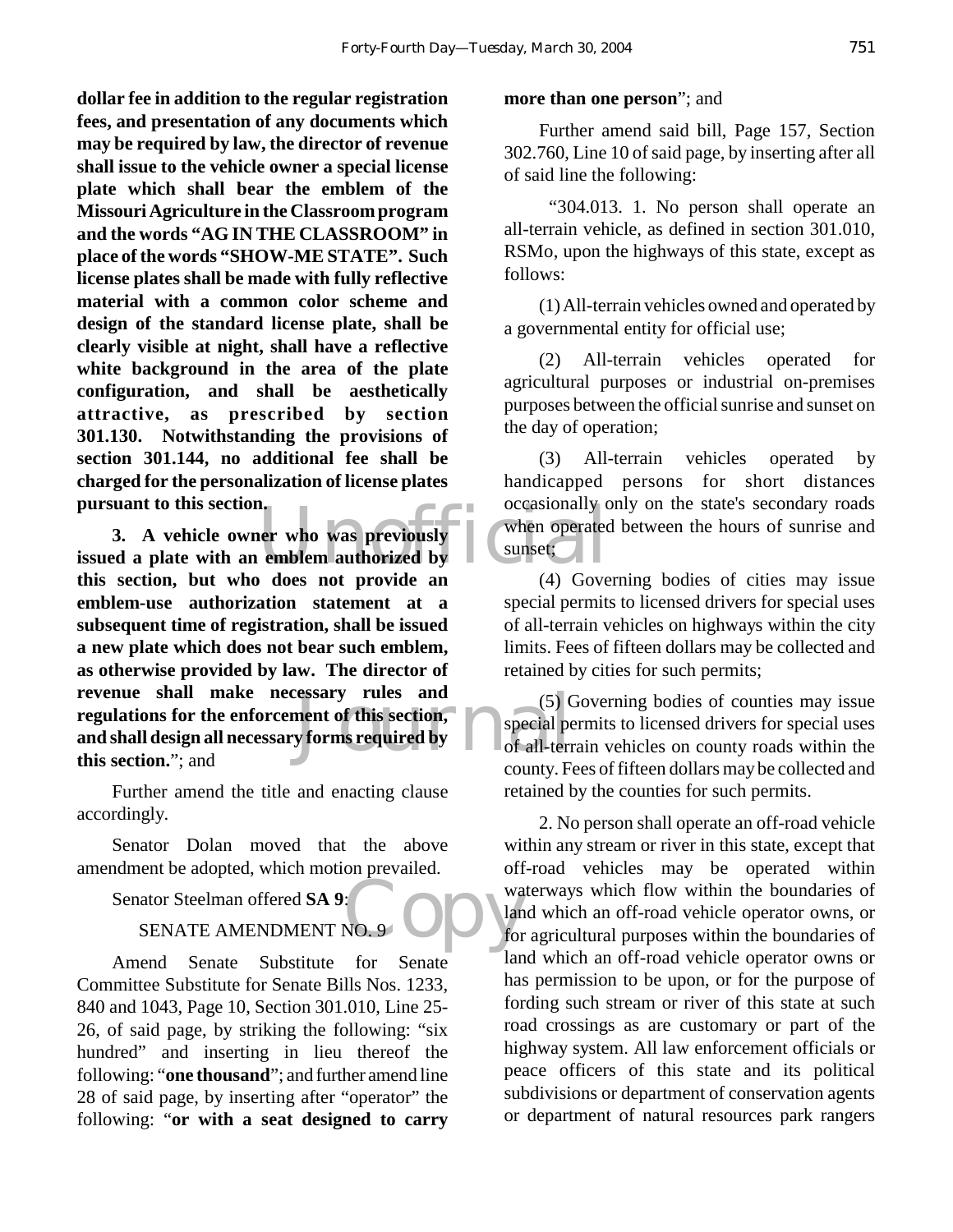shall enforce the provisions of this subsection within the geographic area of their jurisdiction.

3. A person operating an all-terrain vehicle on a highway pursuant to an exception covered in this section shall have a valid operator's or chauffeur's license, except that a handicapped person operating such vehicle pursuant to subdivision (3) of subsection 1 of this section, but shall not be required to have passed an examination for the operation of a motorcycle, and the vehicle shall be operated at speeds of less than thirty miles per hour. When operated on a highway, an all-terrain vehicle shall have a bicycle safety flag, which extends not less than seven feet above the ground, attached to the rear of the vehicle. The bicycle safety flag shall be triangular in shape with an area of not less than thirty square inches and shall be day-glow in color.

4. No persons shall operate an all-terrain<br>
cle:<br>
(1) In any careless way so as to endanger the from the veh vehicle:

(1) In any careless way so as to endanger the person or property of another;

(2) While under the influence of alcohol or any controlled substance;

on the head of an individual who operates an [and] on<br>all-terrain vehicle or who is being towed or mosques,<br>otherwise propelled by an all-terrain vehicle, unless worship, (3) Without a securely fastened safety helmet all-terrain vehicle or who is being towed or otherwise propelled by an all-terrain vehicle, unless the individual is at least eighteen years of age.

such vehicle is designed to carry more than one<br>
person.<br>
6. A violation of this section shall be a class C 5. No operator of an all-terrain vehicle shall carry a passenger, except for agricultural purposes. **The provisions of this subsection shall not apply to any all-terrain vehicle in which the seat of person.**

6. A violation of this section shall be a class C misdemeanor. In addition to other legal remedies, the attorney general or county prosecuting attorney may institute a civil action in a court of competent jurisdiction for injunctive relief to prevent such violation or future violations and for the assessment of a civil penalty not to exceed one thousand dollars per day of violation."; and

Further amend the title and enacting clause accordingly.

Senator Steelman moved that the above amendment be adopted, which motion prevailed.

#### Senator Bray offered **SA 10**:

#### SENATE AMENDMENT NO. 10

Amend Senate Substitute for Senate Committee Substitute for Senate Bills Nos. 1233, 840 and 1043, Page 170, Section 304.157, Line 28, by inserting immediately after said line the following:

 "307.100. 1. Any lighted lamp or illuminating device upon a motor vehicle other than headlamps, spotlamps, front direction signals or auxiliary lamps which projects a beam of light of an intensity greater than three hundred candlepower shall be so directed that no part of the beam will strike the level of the roadway on which the vehicle stands at a distance of more than seventy-five feet from the vehicle. Alternately flashing warning signals may be used on school buses when used for school purposes and on motor vehicles when used to transport United States mail from post offices to boxes of addressees thereof and on emergency vehicles as defined in section 304.022, RSMo, [and] on buses owned or operated by churches, mosques, synagogues, temples or other houses of worship, **and on commercial passenger transport vehicles or railroad passenger cars that are stopped to load or unload passengers,** but are prohibited on other motor vehicles, motorcycles and motor-drawn vehicles except as a means for indicating a right or left turn.

2. Notwithstanding the provisions of section 307.120, violation of this section is an infraction."; and

Further amend the title and enacting clause accordingly.

Senator Bray moved that the above amendment be adopted, which motion prevailed.

Senator Bray offered **SA 11**: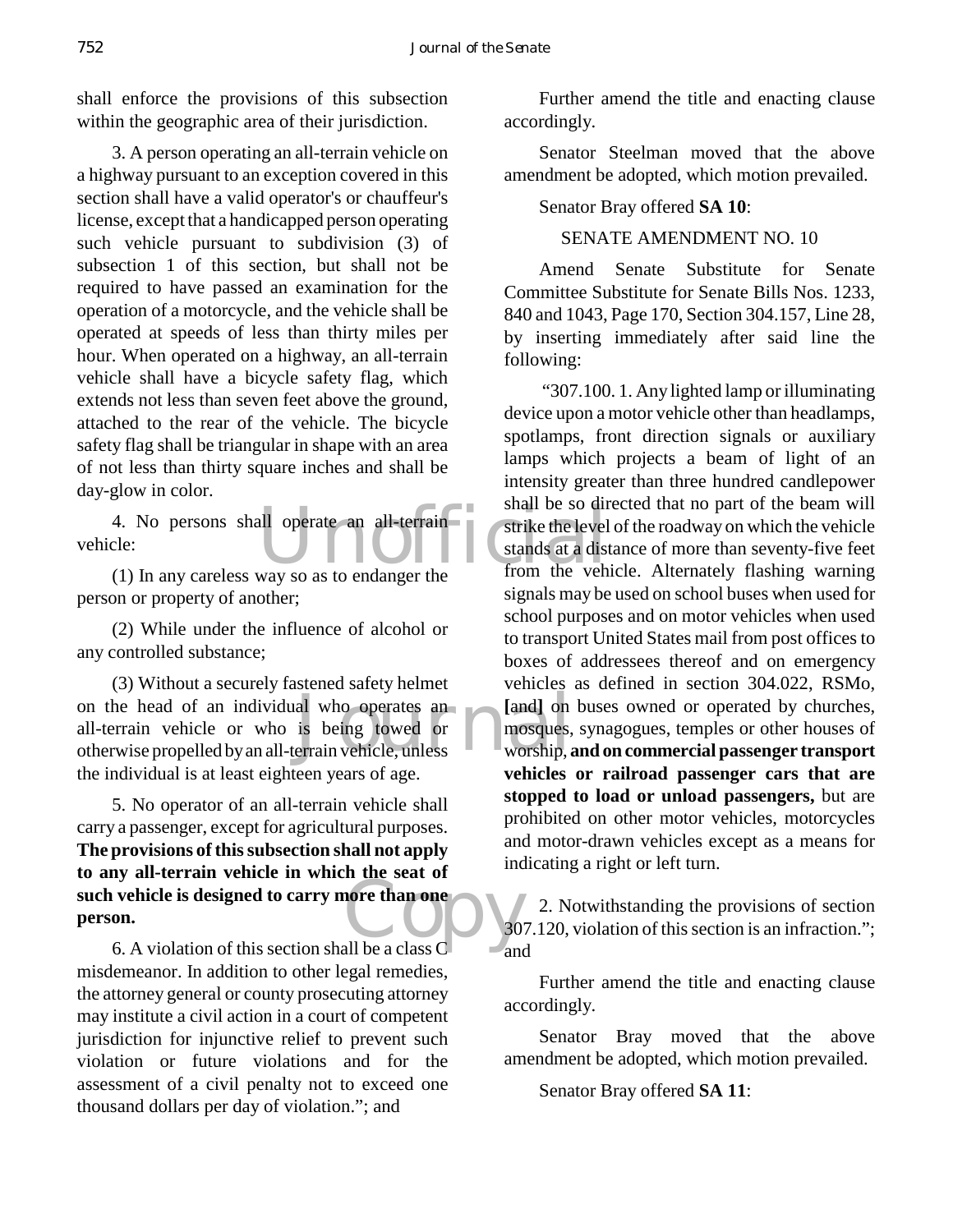#### SENATE AMENDMENT NO. 11

Amend Senate Substitute for Senate Committee Substitute for Senate Bills Nos. 1233, 840 and 1043, Page 157, Section 302.760, Line 10, by inserting immediately thereafter the following:

"**304.029. 1. Notwithstanding any other law to the contrary, a low-speed vehicle may be operated upon a highway in the state if it meets the requirements of this section. Every person operating a low-speed vehicle shall be granted all the rights and shall be subject to all the duties applicable to the driver of any other motor vehicle except as to the special regulations in this section and except as to those provisions which by their nature can have no application.**

Strand local ordinances<br>
The road. A low-speed<br>
Derated on a street or a<br>
Senator<br>
Senator<br>
Senator<br>
Senator<br>
Senator<br>
Senator<br>
Senator<br>
Senator<br>
Senator<br>
Senator<br>
Senator<br>
Senator<br>
Senator<br>
Senator<br>
Senator<br>
Senator<br>
Sena **2. The operator of a low-speed vehicle shall observe all traffic laws and local ordinances regarding the rules of the road. A low-speed vehicle shall not be operated on a street or a highway with a posted speed limit greater than thirty-five miles per hour. The provisions of this subsection shall not prohibit a low-speed vehicle from crossing a street or highway with a posted speed limit greater than thirty-five miles per hour.**

840 and 1<br>
hall be exempt from the of said pa<br>
307.350 to 307.402, tollowing<br>
and registration **3. A low-speed vehicle shall be exempt from the requirements of sections 307.350 to 307.402, RSMo, for purposes of titling and registration. Low-speed vehicles shall comply with the standards in 49 C.F.R. 571.500, as amended.**

chapter 303, is<br>
o be operated **4. Every operator of a low-speed vehicle shall maintain financial responsibility on such low-speed vehicle as required by chapter 303, RSMo, if the low-speed vehicle is to be operated upon the highways of this state.**

**5. Each person operating a low-speed vehicle on a highway in this state shall possess a valid driver's license issued pursuant to chapter 302, RSMo.**

**6. For purposes of this section a "low-speed vehicle" shall have the meaning ascribed to it in 49 C.F.R., section 571.3, as amended.**

**7. All low-speed vehicles shall be manufactured in compliance with the National Highway Traffic Safety Administration standards for low-speed vehicles in 49 C.F.R. 571.500, as amended.**

**8. Nothing in this section shall prevent county or municipal governments from adopting more stringent local ordinances governing low-speed vehicle operation if the governing body of the county or municipality determines that such ordinances are necessary in the interest of public safety. The department of transportation may prohibit the operation of low-speed vehicles on any highway under its jurisdiction if it determines that the prohibition is necessary in the interest of public safety.**"; and

Further amend the title and enacting clause accordingly.

Senator Bray moved that the above amendment be adopted, which motion prevailed.

Senator Griesheimer offered **SA 12**:

#### SENATE AMENDMENT NO. 12

Amend Senate Substitute for Senate Committee Substitute for Senate Bills Nos. 1233, 840 and 1043, Page 173, Section 390.136, Line 13, of said page, by inserting after all of said line the following:

 "**407.1200. As used in sections 407.1200 to 407.1227, the following terms shall mean:**

**(1) "Administrator", the person who is responsible for the administration of the service contracts or the service contracts plan and who is responsible for any filings required by sections 407.1200 to 407.1227;**

**(2) "Consumer", a natural person who buys other than for purposes of resale any motor vehicle that is distributed in commerce and that is normally used for personal, family, or household purposes and not for business or research purposes;**

**(3) "Director", the director of the department of insurance;**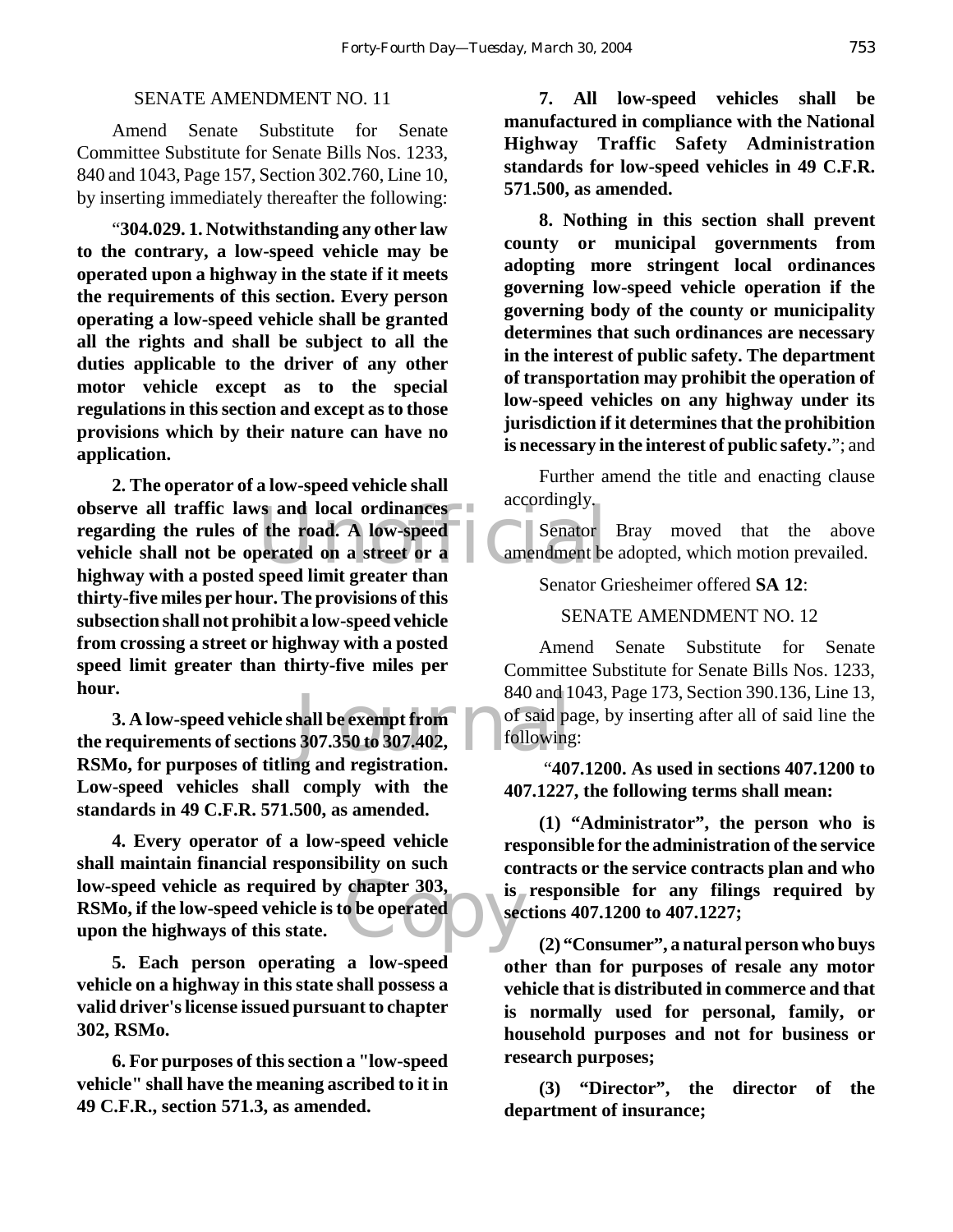**(4) "Maintenance agreement", a contract of limited duration that provides for scheduled maintenance only;**

**(5) "Manufacturer", a person that:**

**(a) Manufacturers or produces the property and sells the property under its own name or label;**

**(b) Is a wholly owned subsidiary of the person who manufacturers or produces the property;**

**(c) Is a corporation which owns one hundred percent of the person who manufacturers or produces the property;**

**(d) Does not manufacture or produce the property, but the property is sold under its trade name label;**

(e) Manufacturers or produces the property<br>
the property is sold under the trade name<br>
bel of another person; or<br>
is contractual **and the property is sold under the trade name or label of another person; or**

**(f) Does not manufacture or produce the property but, pursuant to a written contract, licenses the use of its trade name or label to another person that sells the property under the licensor's trade name or label;**

down insurance", a<br>
ment issued by an policy of<br>
vides for the repair, pursuant **(6) "Mechanical breakdown insurance", a policy, contract, or agreement issued by an authorized insurer that provides for the repair, replacement, or maintenance of a motor vehicle or indemnification for repair, replacement, or service, for the operational or structural failure of a motor vehicle due to a defect in materials or workmanship;**

ded service<br>a contract or present of the pre-**(7) "Motor vehicle extended service contract" or "service contract", a contract or agreement for a separately stated consideration or for a specific duration to perform the repair, replacement, or maintenance of a motor vehicle or indemnification for repair, replacement, or maintenance, for the operational or structural failure due to a defect in materials, workmanship, or normal wear and tear, with or without additional provision for incidental payment of indemnity under limited**

**circumstances, including, but not limited to, towing, rental, and emergency road service, but does not include mechanical breakdown insurance or maintenance agreements;**

**(8) "Non-original manufacturer's parts", replacement parts not made for or by the original manufacturer of the property, commonly referred to as "after market parts";**

**(9) "Person", an individual, partnership, corporation, incorporated or unincorporated association, joint stock company, reciprocal, syndicate, or any similar entity or combination of entities acting in concert;**

**(10) "Premium", the consideration paid to an insurer for a reimbursement insurance policy;**

**(11) "Provider", a person who administers, issues, makes, provides, sells, or offers to sell a motor vehicle extended service contract, or who is contractually obligated to provide service under a motor vehicle extended service contract such as sellers, administrators, and other intermediaries;**

**(12) "Provider fee", the consideration paid for a service contract in excess of the premium;**

**(13) "Reimbursement insurance policy", a policy of insurance issued to a provider and pursuant to which the insurer agrees, for the benefit of the service contract holders, to discharge all of the obligations and liabilities of the provider under the terms of the service contracts in the event of non-performance by the provider. All obligations and liabilities include, but are not limited to, failure of the provider to perform under the service contract and the return of the unearned provider fee in the event of the provider's unwillingness or inability to reimburse the unearned provider fee in the event of termination of a service contract;**

**(14) "Service contract holder" or "contract holder", a person who is the purchaser or holder of a services contract;**

**(15) "Warranty", a warranty made solely**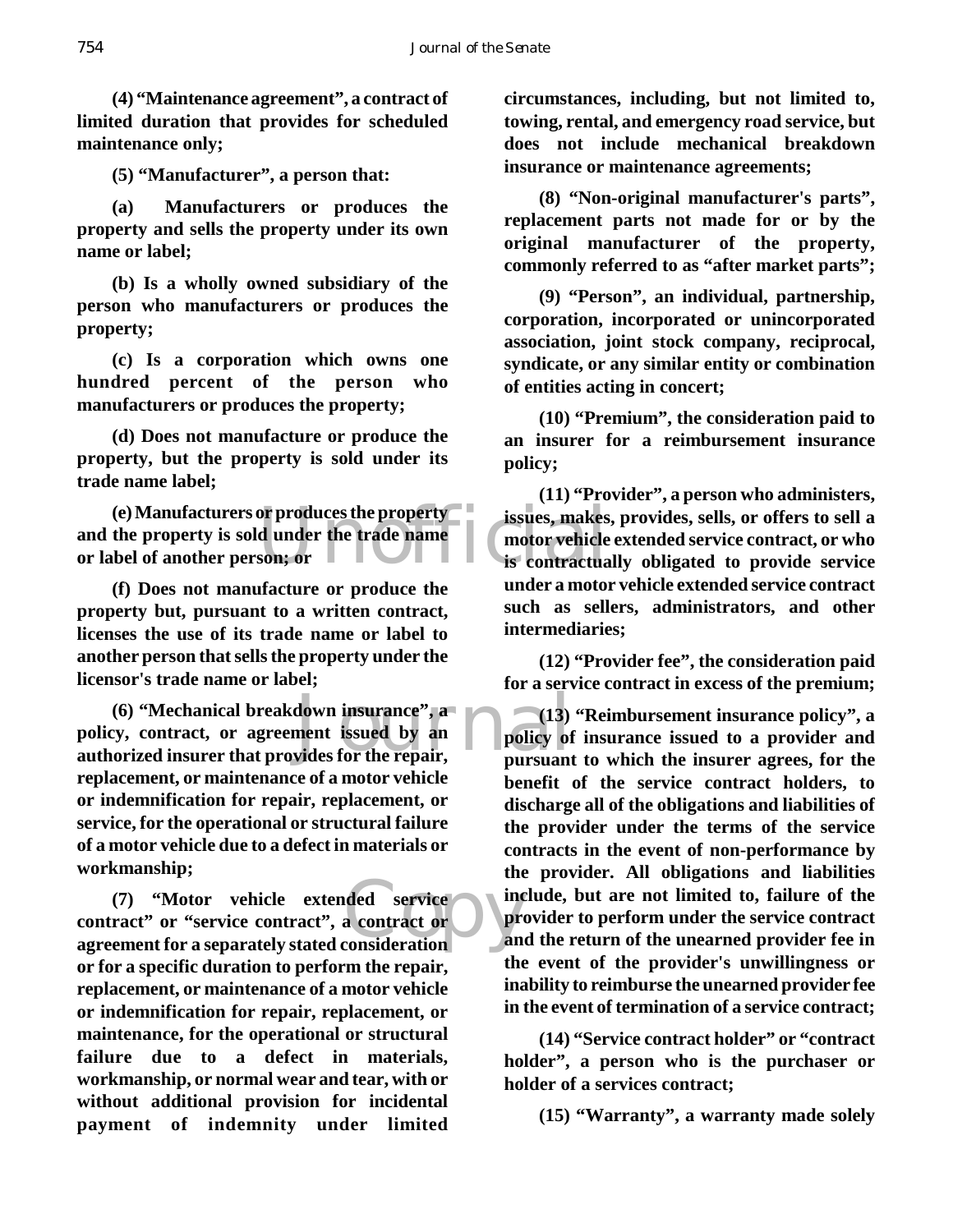**by the manufacturer, importer, or seller of property or services without charge, that is not negotiated or separated from the sale of the product and is incidental to the sale of the product, that guarantees indemnity for defective parts, mechanical or electrical breakdown, labor, or other remedial measures, such as repair or replacement of the property or repetition of services.**

**407.1203. 1. Service contracts shall not be issued, sold, or offered for sale in this state unless the administrator or its designee has:**

**(1) Provided a receipt for the purchase of the service contract to the contract holder at the date of purchase;**

**reasonable period of time from the date of** (3)(a) Mapurchase; and (3) Complied with the provisions of sections (b) Upon **(2) Provided a copy of the service contract to the service contract holder within a purchase; and**

**(3) Complied with the provisions of sections 407.1200 to 407.1227.**

**2. All administrators of service contracts sold in this state shall file a registration with the director on a form, at a fee and at a frequency prescribed by the director.**

sure the faithful within the sure the faithful does not<br>
is obligations to its<br>
provider who is **3. In order to assure the faithful performance of a provider's obligations to its contract holders, each provider who is contractually obligated to provide service under a service contract shall:**

rer authorized to transact insurance in this<br> **(2) (a) Maintain a funded reserve account**<br> **(2) (a) Maintain a funded reserve account (1) Insure all service contracts under a reimbursement insurance policy issued by an insurer authorized to transact insurance in this state; or**

**for its obligation under its contracts issued and outstanding in this state. The reserves shall not be less than forty percent of gross consideration received, less claims paid, on the sale of the service contract for all in-force contracts. The reserve account shall be subject to examination and review by the director; and**

**(b) Place in trust with the director a**

**financial security deposit, having a value of not less than five percent of the gross consideration received, less claims paid, on the sale of the service contract for all service contracts issued and in force, but not less than twenty-five thousand dollars, consisting of one of the following:**

**a. A surety bond issued by an authorized surety;**

**b. Securities of the type eligible for deposit by authorized insurers in this state;**

**c. Cash;**

**d. A letter of credit issued by a qualified financial institution; or**

**e. Another form of security prescribed by regulations issued by the director; or**

**(3) (a) Maintain a net worth of one hundred million dollars; and**

**(b) Upon request, provide the director with a copy of the provider's or, if the provider's financial statements are consolidated with those of its parent company, the provider's parent company's most recent Form 10-K filed with the Securities and Exchange Commission (SEC) within the last calendar year, or if the company does not file with the SEC, a copy of the company's audited financial statements, which shows a net worth of the provider or its parent company of at least one hundred million dollars. If the provider's parent company's Form 10-K or audited financial statements are filed to meet the provider's financial stability requirement, then the parent company shall agree to guarantee the obligations of the obligor relating to service contracts sold by the provider in this state.**

**4. Provider fees collected on service contracts shall not be subject to premium taxes. Premiums for reimbursement insurance policies shall be subject to applicable premium taxes.**

**5. Except for the registration requirement in subsection 2 of this section, persons marketing, selling, or offering to sell service**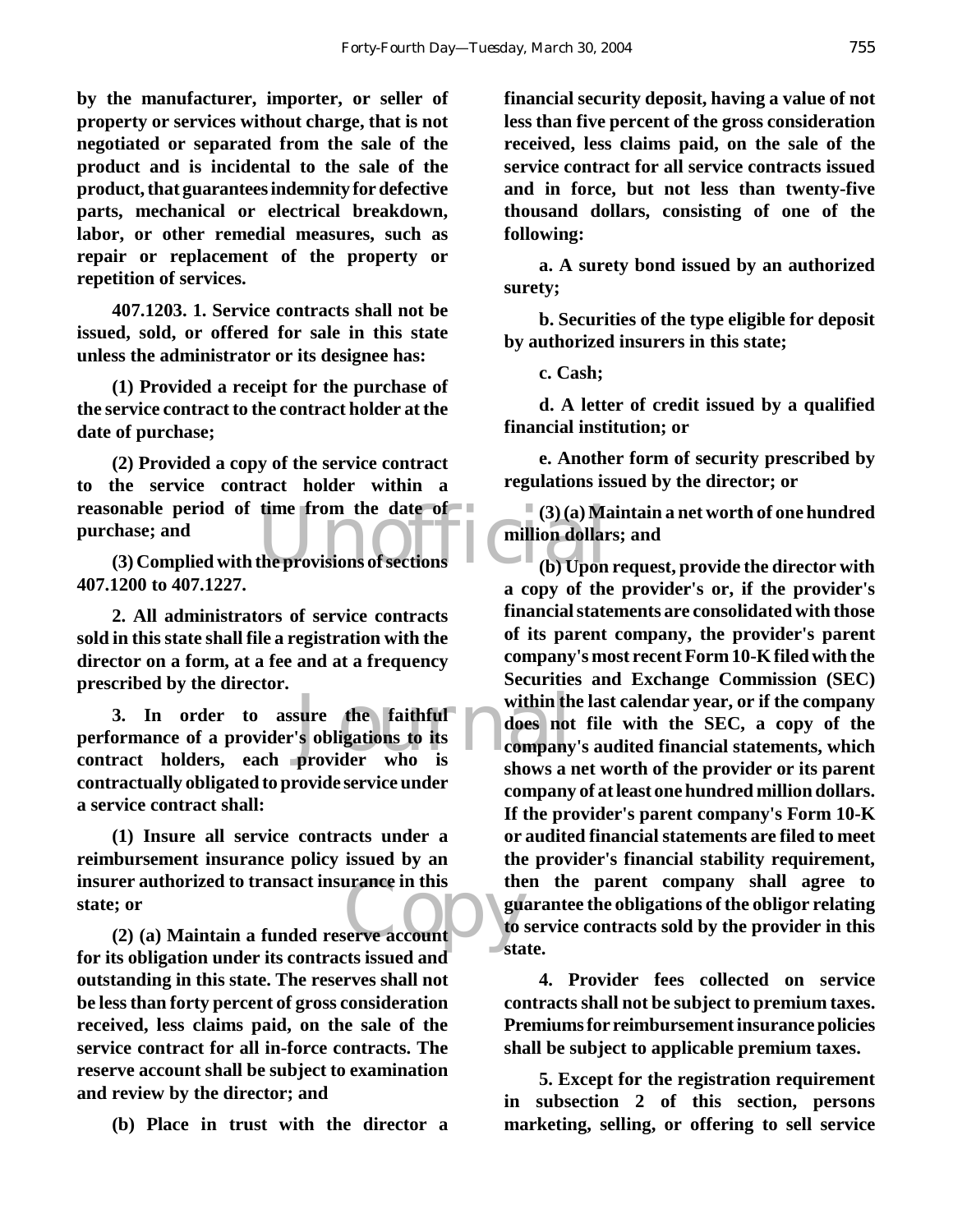**contracts for providers that comply with sections 407.1200 to 407.1227 are exempt from this state's licensing requirements.**

**6. Providers complying with the provisions of sections 407.1200 to 407.1227 are not required to comply with other provisions of chapters 374 or 375, or any other provisions governing insurance companies.**

perform according to the provider's contractual<br>
obligations under the service contracts issued or<br>
sold by the provider.<br>
State the total **407.1206. Reimbursement insurance policies insuring service contracts issued, sold, or offered for sale in this state shall conspicuously state that, upon failure of the provider to perform under the contract, such as failure to return the unearned provider fee, the insurer that issued the policy shall pay on behalf of the provider any sums the provider is legally obligated to pay or shall provide the service which the provider is legally obligated to obligations under the service contracts issued or sold by the provider.**

in this section, as<br>insured under a prior all **407.1209. 1. Service contracts issued, sold, or offered for sale in this state shall be written in clear, understandable language and the entire contract shall be printed or typed in easy to read ten point type or larger and conspicuously disclose the requirements in this section, as applicable.**

F a service<br>e policy. If the<br>service on a<br>of of loss has **2. Service contracts insured under a reimbursement insurance policy pursuant to subsection 3 of section 407.1203 shall contain a statement in substantially the following form: "Obligations of the provider under this service contract are guaranteed under a service contract reimbursement insurance policy. If the provider fails to pay or provide service on a claim within sixty days after proof of loss has been filed, the contract holder is entitled to make a claim directly against the insurance company." A claim against the provider shall also include a claim for return of the unearned provider fee. The service contract shall also conspicuously state the name and address of the insurer.**

**3. Service contracts not insured under a**

**reimbursement insurance policy pursuant to subsection 3 of section 407.1203 shall contain a statement in substantially the following form: "Obligations of the provider under this service contract are backed only by the full faith and credit of the provider (insurer) and are not guaranteed under a service contract requirement insurance policy." A claim against the provider shall also include a claim for return of the unearned provider fee. The service contract shall also conspicuously state the name and address of the provider.**

**4. Service contracts shall identify any administrator, the provider obligated to perform the service under the contract, the service contract seller, and the service contract holder to the extent that the name and address of the service contract holder has been furnished by the service contract holder.**

**5. Service contracts shall conspicuously state the total purchase price and the terms under which the service contract is sold. The purchase price is not required to be pre-printed on the service contract and may be negotiated at the time of sale with the service contract holder.**

**6. If prior approval of repair work is required, the service contracts shall conspicuously state the procedure for obtaining prior approval and for making a claim, including a toll-free telephone number for claim service and a procedure for obtaining emergency repairs performed outside of normal business hours.**

**7. Service contracts shall conspicuously state the existence of any deductible amount.**

**8. Service contracts shall specify the merchandise and services to be provided and any limitations, exceptions, and exclusions.**

**9. Service contracts shall state the conditions upon which the use of non-original manufacturer's parts, or substitute service, may be allowed. Conditions stated shall comply with applicable state and federal laws.**

**10. Service contracts shall state any terms,**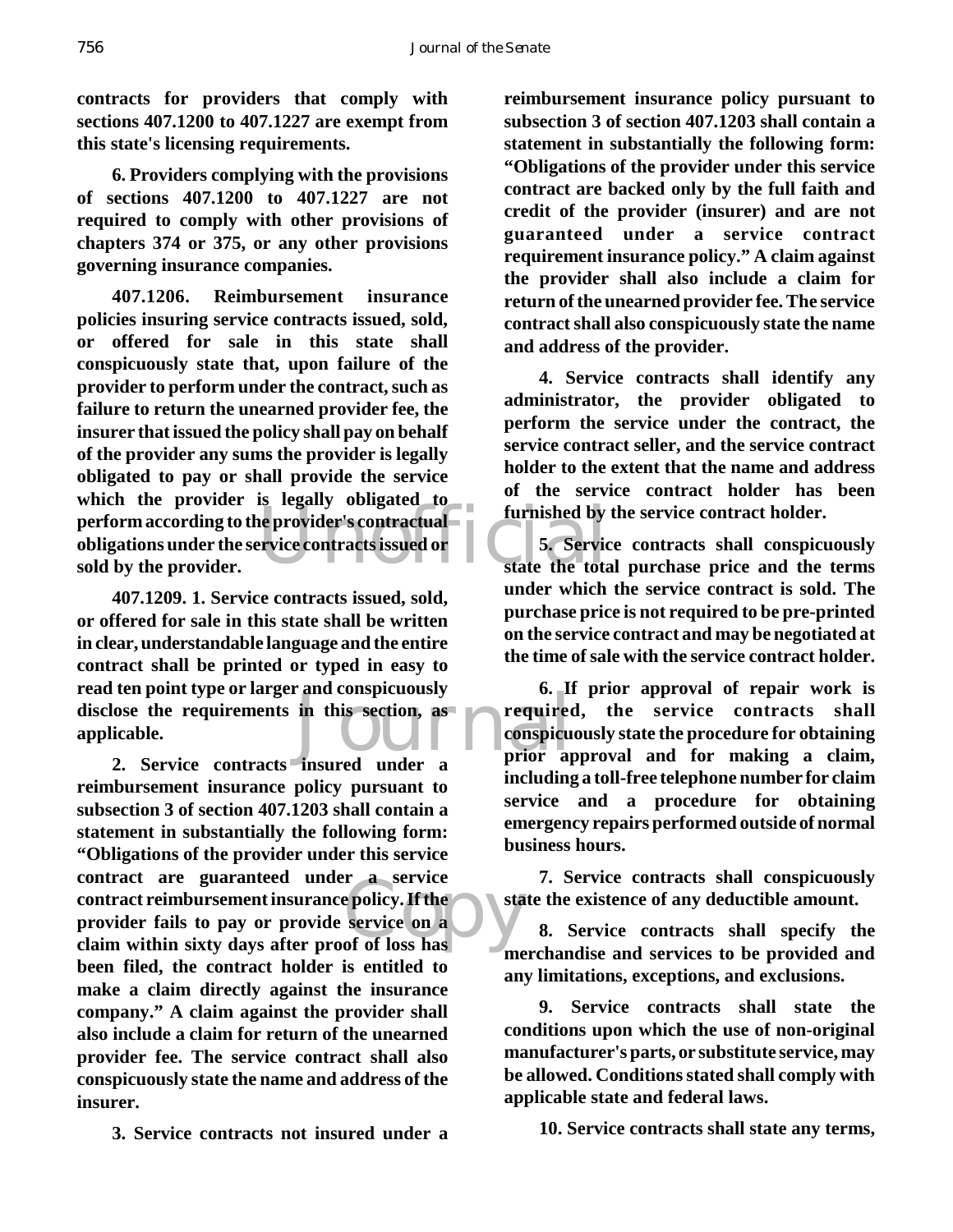**restrictions, or conditions governing the transferability of the service contract.**

**11. Service contracts shall state the terms, restrictions, or conditions governing termination of the service contract by the service contract holder. The provider of the service contract shall mail a written notice to the contract holder within fifteen days of the date of termination.**

of the contract holder the ran parenase price of the other internet contract. A ten percent penalty per month shall<br>be added to a refund that is not paid within<br>thirty days of return of the contract to the 407.1227. **12. Service contracts shall require every provider to permit the service contract holder to return the contract within at least fifteen business days if the service contract is delivered at the time of sale or within a longer time period permitted under the contract. If no claim has been made under the contract, the contract is void and the provider shall refund to the contract holder the full purchase price of the be added to a refund that is not paid within thirty days of return of the contract to the provider. The applicable free-look time periods on service contracts shall only apply to the original service contract purchaser.**

protect against any issued;<br>nirement for certain (2) 1 **13. Service contracts shall set forth all of the obligations and duties of the service contract holder, such as the duty to protect against any further damage and the requirement for certain service and maintenance.**

**14. Service contracts shall clearly state whether or not the service contract provides for or excludes consequential damages or preexisting conditions.**

not use in its<br>lty, guaranty,<br>ls descriptive<br>aty or surety **407.1212. 1. A provider shall not use in its name the words insurance, casualty, guaranty, surety, mutual, or any other words descriptive of the insurance, casualty, guaranty, or surety business; or a name deceptively similar to the name or description of any insurance or surety corporation, or any other provider. This section shall not apply to a company that was using any of the prohibited language in its name prior to August 28, 2003. However, a company using the prohibited language in its name shall conspicuously disclose in its service contract the**

**following statement: "This agreement is not an insurance contract."**

**2. A provider or its representative shall not in its service contracts or literature make, permit, or cause to be made any false or misleading statement, or deliberately omit any material statement that would be considered misleading if omitted, in connection with the sale, offer to sell or advertisement of a service contract.**

**3. A person, such as a bank, savings and loan association, lending institution, manufacturer or seller of any product, shall not require the purchase of a service contract as a condition of a loan or a condition for the sale of any property.**

**407.1215. 1. An administrator, provider, or other intermediary shall keep accurate accounts, books, and records concerning transactions regulated by sections 407.1200 to 407.1227.**

**2. An administrator's, provider's, or other intermediary's accounts, books, and records shall include:**

**(1) Copies of each type of service contract issued;**

**(2) The name and address of each service contract holder to the extent that the name and address have been furnished by the service contract holder;**

**(3) A list of the provider locations where service contracts are marketed, sold, or offered for sale; and**

**(4) Claims files which shall contain at least the dates, amounts, and description of all receipts, claims, and expenditures related to the service contracts.**

**3. Except as provided in this section, an administrator shall retain all records pertaining to each service contract holder for at least three years after the specified period of coverage has expired.**

**4. An administrator, provider, or other**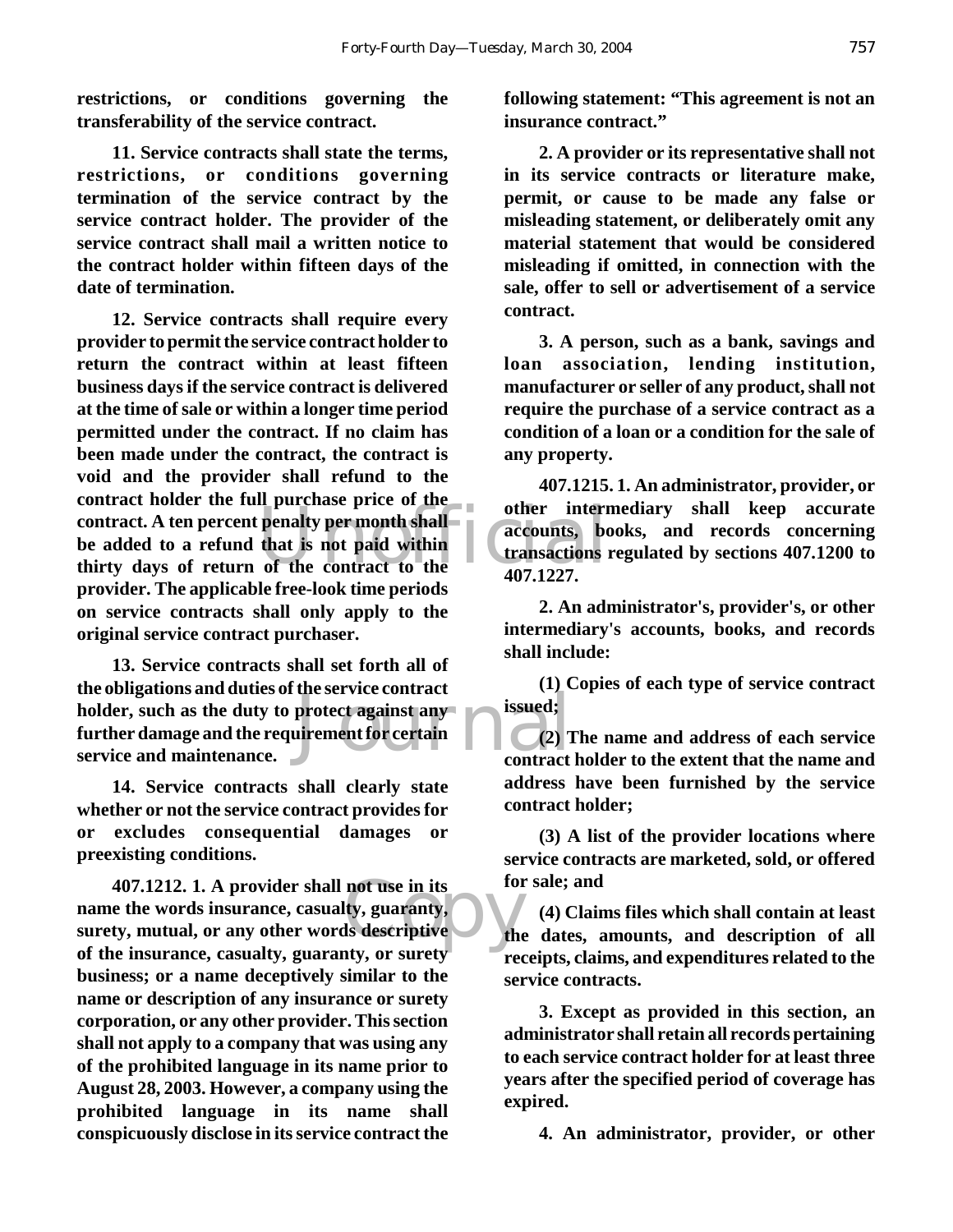**intermediary may keep all records required pursuant to sections 407.1200 to 407.1227 on a computer disk or other similar technology. If an administrator maintains records in other than hard copy, records shall be accessible from a computer terminal available to the director and be capable of duplication to legible hard copy.**

**5. An administrator, provider, or other intermediary discontinuing business in this state shall maintain its records until it furnishes the commissioner satisfactory proof that it has discharged all obligations to contract holders in this state.**

**6. An administrator, provider, or other intermediary shall make all accounts, books, and records concerning transactions regulations pursuant to sections 407.1200 to 407.1227 or other pertinent laws available to the director upon request.**

poncy shan not<br>sibility for service<br>rs prior to the date<br>the director's **407.1218. As applicable, an insurer that issued a reimbursement insurance policy shall not terminate the policy until a notice of termination, in a form and time frame prescribed by the director, has been mailed or delivered to the director. The termination of a reimbursement insurance policy shall not reduce the issuer's responsibility for service contracts issued by providers prior to the date of the termination.**

der acting as<br>
insurer of the<br>
er providers.<br>
and 1200 to and the other **407.1221. 1. Providers are considered to be the agent of the insurer which issued the reimbursement insurance policy. In cases where a provider is acting as an administrator and enlists other providers, the provider acting as the administrator shall notify the insurer of the existence and identities of the other providers.**

**2. The provisions of sections 407.1200 to 407.1227 shall not prevent or limit the right of an insurer which issued a reimbursement insurance policy to seek indemnification or subrogation against a provider if the insurer pays or is obligated to pay the service contract holder sums that the provider was obligated to pay pursuant to the provisions of the service contract or under a contractual agreement.**

**407.1224. 1. The director may conduct investigations or examinations of providers, administrators, insurers, or other persons to enforce the provisions of sections 407.1200 to 407.1227 and protect service contract holders in this state.**

**2. The director may take action which is necessary or appropriate to enforce the provisions of sections 407.1200 to 407.1227 and the director's regulations and orders, and to protect service contract holders in this state.**

examative to the director<br>penalty, or a<br>licable, an insurer that<br>tinsurance policy shall<br> $407.1200$  to **3. The director may order a service contract provider to cease and desist from committing violations of sections 407.1200 to 407.1227 or the director's regulations or orders, may issue an order prohibiting a service contract provider from selling or offering for sale service contracts, or may issue an order imposing a civil penalty, or any combination of these, if the provider has violated the provisions of sections 407.1200 to 407.1227 or the director's regulations or orders.**

> **4. A person aggrieved by an order pursuant to this section may request a hearing before the director. The hearing request shall be filed with the director within twenty days of the date the director's order is effective.**

> **5. Pending the hearing and the decision by the director, the director shall suspend the effective date of the order. At the hearing, the burden shall be on the director to show why the order issued pursuant to this section is justified. Such hearing shall be held in accordance with the provisions of chapter 536, RSMo.**

> **6. The director may bring an action in the circuit court of Cole county for an injunction or other appropriate relief to enjoin threatened or existing violations of sections 407.1200 to 407.1227 or of the director's orders or regulations. An action filed pursuant to this section may also seek restitution on behalf of persons aggrieved by a violation of sections 407.1200 to 407.1227 or orders or regulations of the director.**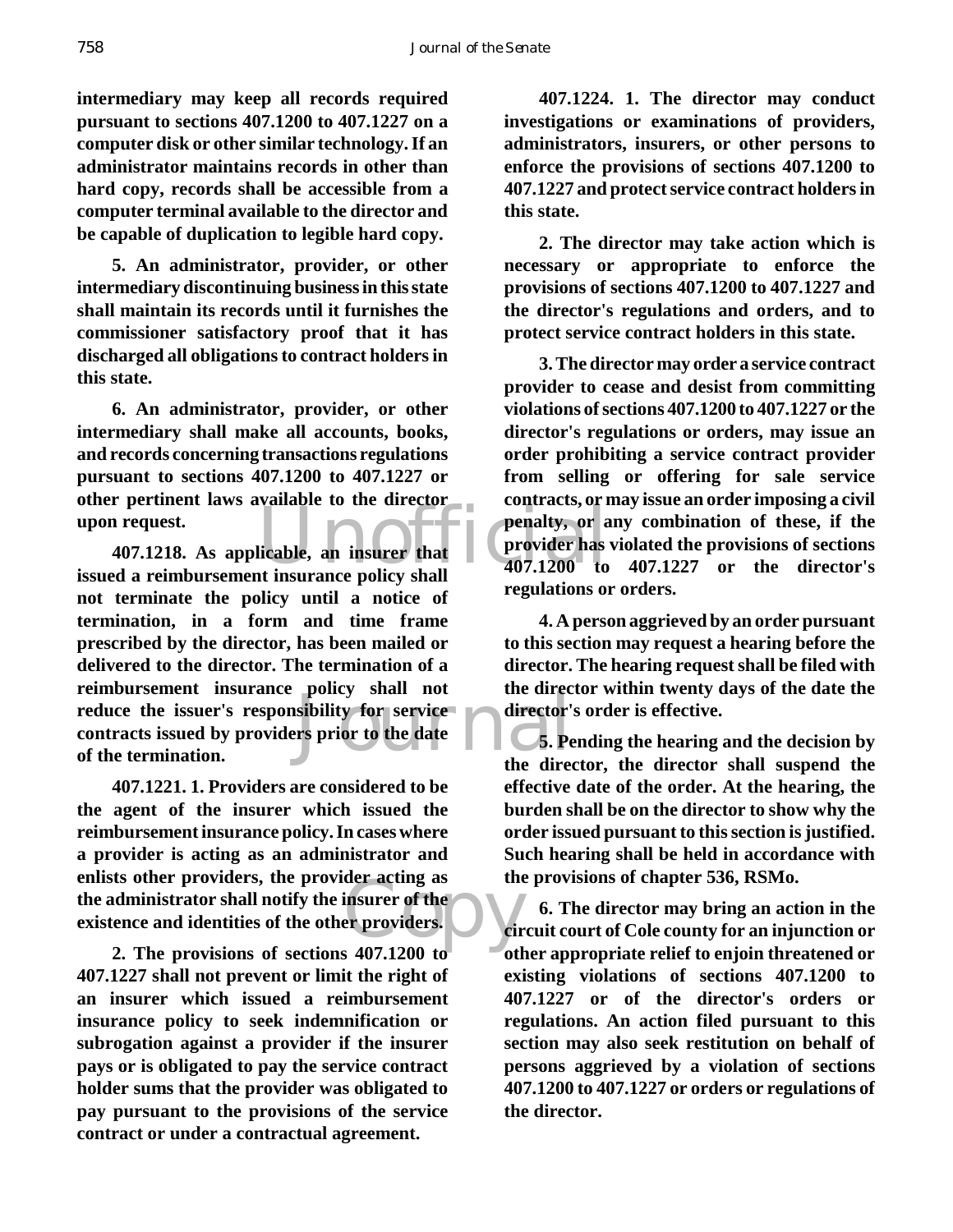**7. A person in violation of sections 407.1200 to 407.1227 or orders or regulation of the director may be assessed a civil penalty not to exceed one thousand dollars per violation.**

**8. The authority of the director pursuant to this section is in addition to other authority of the director.**

pursuant to chapter 536, RSMo, to review, to by city ordinal<br>delay the effective date, or to disapprove and<br>annul a rule are subsequently held executives of **407.1225. The director may promulgate rules to effectuate sections 407.1200 to 407.1224. Any rule or portion of a rule, as that term is defined in section 536.010, RSMo, that is created under the authority delegated in this section shall become effective only if it complies with and is subject to all of the provisions of chapter 536, RSMo, and, if applicable, section 536.028, RSMo. This section and chapter 536, RSMo, are nonseverable and if any of the powers vested with the general assembly delay the effective date, or to disapprove and annul a rule are subsequently held unconstitutional, then the grant of rulemaking authority and any rule proposed or adopted after August 28, 2003, shall be invalid and void.**

**407.1227. 1. The provisions of sections 407.1200 to 407.1224 shall not apply to:**

**(1) Warranties;**

**(2) Maintenance agreements;**

**(3) Commercial transactions; and**

**(4) Service contracts sold or offered for sale to persons other than consumers.**

manufacturer's products need only comply with<br>the provisions of sections 407.1209, 407.1212,<br>and 407.1224."; and **2. Manufacturer's contracts on the the provisions of sections 407.1209, 407.1212, and 407.1224.**"; and

Further amend said bill, Page 180, Section B, Line 4 of said page, by inserting after all of said line the following:

 "Section C. The enactment of sections 407.1200, 407.1203, 407.1206, 407.1209, 407.1212, 407.1215, 407.1218, 407.1221, 407.1224, 407.1225, and 407.1227, of this act shall become effective January 1, 2007."; and

Further amend the title and enacting clause accordingly.

Senator Griesheimer moved that the above amendment be adopted, which motion prevailed.

#### Senator Dolan offered **SA 13**:

#### SENATE AMENDMENT NO. 13

Amend Senate Substitute for Senate Committee Substitute for Senate Bills Nos. 1233, 840 and 1043, Page 10, Section 21.795, Line 18, by inserting after all of said line the following:

 "67.1800. As used in sections 67.1800 to 67.1822, the following terms mean:

(1) "Airport", Lambert-St. Louis International Airport and any other airport located within the district and designated by a chief executive;

(2) "Airport authority", an entity established by city ordinance regarding governance of the airport with representatives appointed by the chief executives of the city, county, and other approximate counties within the region;

(3) "Airport taxicab", a taxicab which picks up passengers for hire at the airport, transports them to places they designate by no regular specific route, and the charge is made on the basis of distance traveled as indicated by the taximeter;

 $\sum_{\text{ments}}$  and the c  $\mathcal{L}(4)$  "Chief executive", the mayor of the city and the county executive of the county;

(5) "City", a city not within a county;

(6) "Commission", the regional taxicab commission created in section 67.1804;

(7) "County", a county with a charter form of government and with more than one million inhabitants;

(8) "District", the geographical area encompassed by the regional taxicab commission;

(9) "Driver", an individual operator of a motor vehicle and may be an employee or independent contractor;

(10) "Hotel and restaurant industry", the group of enterprises actively engaged in the business of operating lodging and dining facilities for transient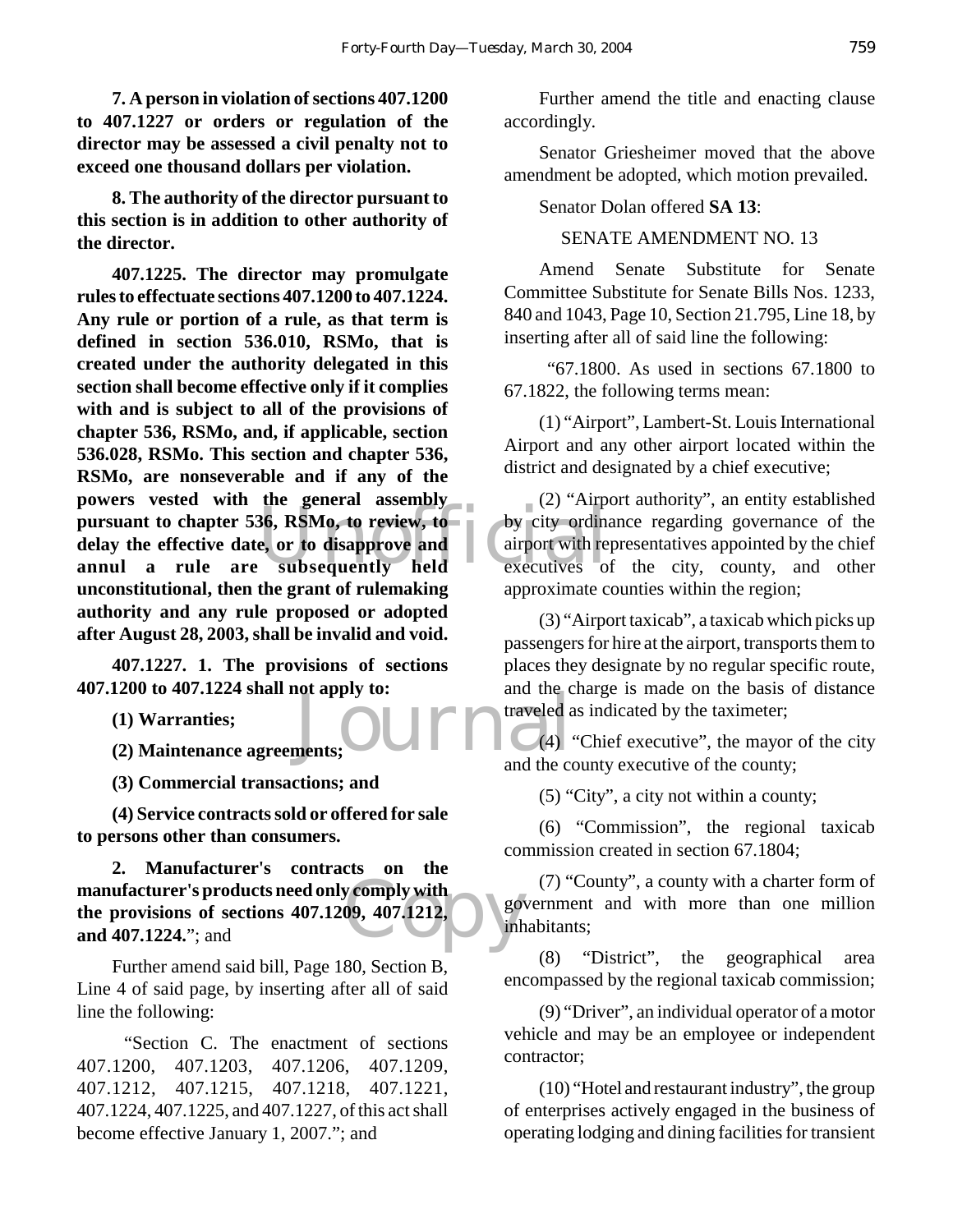guests;

(11) "Municipality", a city, town, or village which has been incorporated in accordance with the laws of the state of Missouri;

(12) "On-call/reserve taxicab", any motor vehicle or nonmotorized carriage engaged in the business of carrying persons for hire on the streets of the district, whether the same is hailed on the streets by a passenger or is operated from a street stand, from a garage on a regular route, or between fixed termini on a schedule, and where no regular or specific route is traveled, passengers are taken to and from such places as they designate, and the charge is made on the basis of distance traveled as indicated by a taximeter;

rict which seats a total of<br>
in addition to a driver and<br>
rehicle a manifest or trip<br>
the granting, d<br>
read pickup address of<br> **nenalties not trip** (13) "Premium sedan", any motor vehicle engaged in the business of carrying persons for hire on the streets of the district which seats a total of five or less passengers in addition to a driver and which carries in each vehicle a manifest or trip ticket containing the name and pickup address of the passenger or passengers who have arranged for the use of the vehicle, and the charge is a prearranged fixed contract price quoted for transportation between termini selected by the passenger;

and ree st<br>
intervalsed as well as well<br>
icabs as well as well<br>
icabs as well as well **persons to and from airports**<br>
within the city or county where such<br> **parson providing such transport and the**  $(14)$  "Taxicab", airport taxicabs, on-call/reserve taxicabs and premium sedans referred to collectively as taxicabs **as well as well as any motor vehicle used to engage in the principal business of transporting persons to and from various locations within the city or county for hire and any motor vehicle transporting persons to and from airports within the city or county where such transportation is not the primary business of the compensation for such transportation is made directly or indirectly**;

(15) "Taxicab company", the use of one or more taxicabs operated as a business carrying persons for hire;

(16) "Taximeter", a meter instrument or device attached to an on-call taxicab or airport taxicab which measures mechanically or electronically the distance driven and the waiting time upon which the fare is based**;**

**(17) "Central Repository", the Missouri state highway patrol criminal records division for compiling and disseminating complete and accurate criminal history records;**

**(18) "Criminal history record information", information collected by criminal justice agencies on individuals consisting of identifiable descriptions and notations of arrests, detentions, indictments, information, or other formal criminal charges, and any disposition arising there from sentencing, correctional supervision and release**.

67.1818. The commission shall establish as part of the taxicab code its own internal, administrative procedure for decisions involving the granting, denying, suspending, or revoking of licenses**, or the imposition of administrative penalties not to exceed two hundred dollars, and shall develop a schedule of penalties which shall be available to the public and provided to all owners and operators of taxicabs**. The commission shall study and take into account rate and fee structures as well as the number of existing taxicab licenses within the district in considering new applications for such licenses. The internal procedures set forth in the taxicab code shall allow appeals from license-related decisions to be conducted by independent hearing officers."; and

Further amend said bill, page 179, section 622.095, line 8, of said page, by inserting after all of said line the following:

"**Section 1. 1. The commission with the passage of a taxicab code shall request a Missouri criminal record review pursuant to section 43.535, RSMo, for a prospective or current driver from the central repository by furnishing information on forms and in the manner approved by the highway patrol.**

**2. The prospective or current driver shall submit two sets of fingerprints to the Missouri state highway patrol, Missouri criminal records**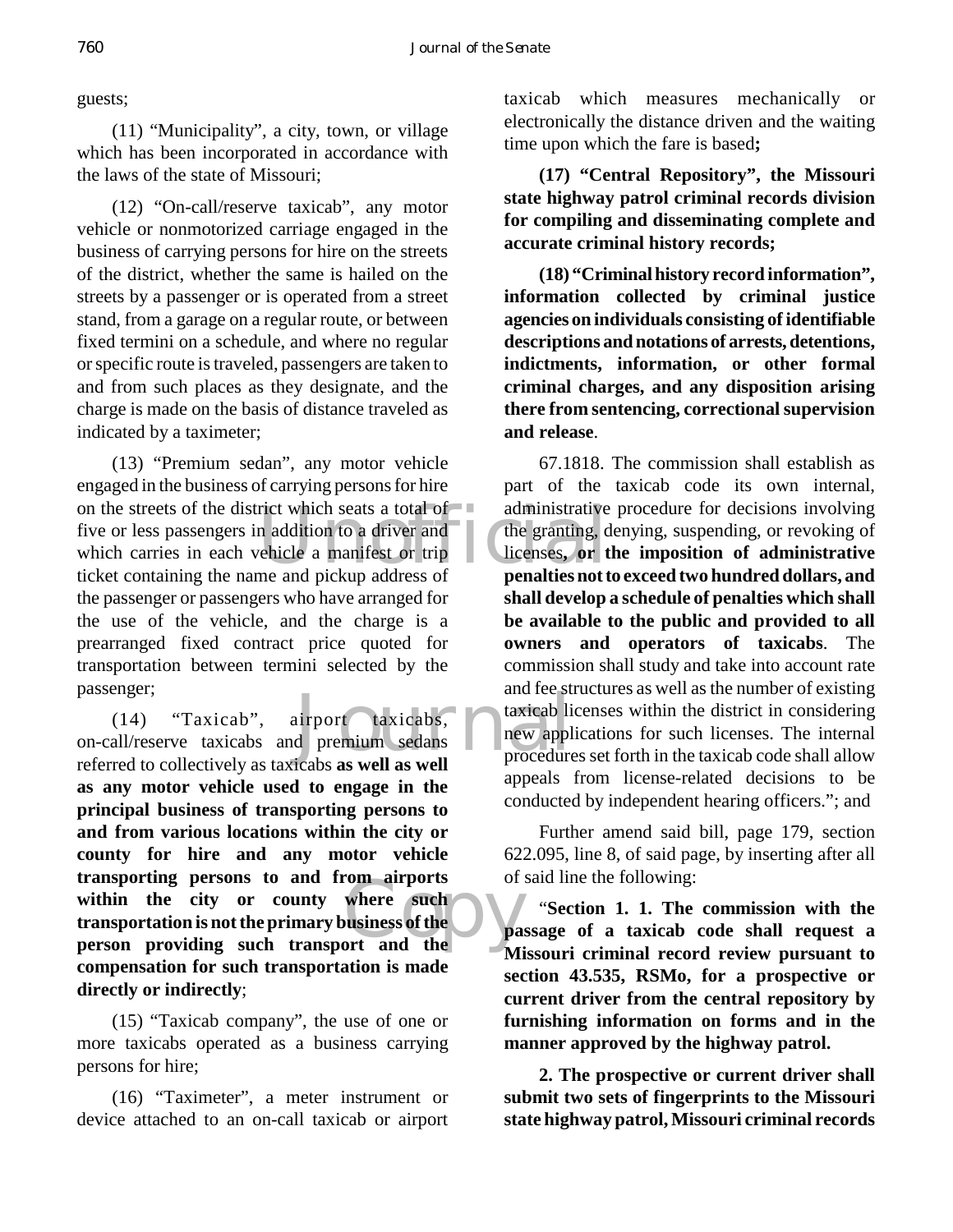**repository, for the purpose of checking the person's criminal history. The first set of fingerprints shall be used to search the Missouri criminal records repository and the second set shall be submitted to the Federal Bureau of Investigation to be used for searching the federal criminal history files.**

**3. The prospective or current driver shall pay the appropriate fee to the state central repository payable to the criminal record system fund and pay the appropriate fee determined by the Federal Bureau of Investigation for the federal criminal history record when applying for or renewing a license.**

determining the suitability of the prospective or<br>
current driver. The dissemination of criminal<br>
history information form the Federal Bureau of taxicab com **4. Any criminal history information received by the commission pursuant to the provisions of this section shall be used solely for the internal purposes of the commission in current driver. The dissemination of criminal history information form the Federal Bureau of Investigation beyond the authorized or related governmental entity is prohibited. All criminal record check information shall be confidential and any person who discloses the information beyond the scope allowed is guilty of a class A misdemeanor.**"; and

and enacting clause and other entities Further amend the title and enacting clause accordingly.

Senator Dolan moved that the above amendment be adopted, which motion prevailed.

Senator Dolan offered **SA 14**:

# SENATE AMENDMENT NO. 14

for Senate<br>
Ils Nos. 1233,  $\sum_{\text{reg}}$ <br>
P5. Line 18. by Amend Senate Substitute for Senate Committee Substitute for Senate Bills Nos. 1233, 840 and 1043, Page 10, Section 21.795, Line 18, by inserting immediately thereafter the following:

"67.1808. The regional taxicab commission is empowered to:

(1) Develop and implement plans, policies, and programs to improve the quality of taxicab service within the district;

(2) Cooperate and collaborate with the hotel

and restaurant industry to:

(a) Restrict the activities of those doormen employed by hotels and restaurants who accept payment from taxicab drivers or taxicab companies in exchange for the doormen's assistance in obtaining passengers for such taxicab drivers and companies; and

(b) Obtain the adherence of hotel shuttle vehicles to the requirement that they operate solely on scheduled trips between fixed termini and shall have authority to create guidelines for hotel and commercial shuttles;

(3) Cooperate and collaborate with other governmental entities, including the government of the United States, this state, and political subdivisions of this and other states;

(4) Cooperate and collaborate with governmental entities whose boundaries adjoin those of the district to assure that any taxicab or taxicab company neither licensed by the commission nor officed within its boundaries shall nonetheless be subject to those aspects of the taxicab code applicable to taxicabs operating within the district's boundaries;

(5) Contract with any public or private agency, individual, partnership, association, corporation or other entity, consistent with law, for the provision of services necessary to improve the quality of taxicab service within the district;

(6) Accept grants and donations from public or private entities for the purpose of improving the quality of taxicab service within the district;

(7) Execute contracts, sue, and be sued;

(8) Adopt a taxicab code to license and regulate taxicab companies and individual taxicabs within the district consistent with existing ordinances, and to provide for the enforcement of such code for the purpose of improving the quality of taxicab service within the district;

(9) Collect reasonable fees in an amount sufficient to fund the commission's licensing, regulatory, inspection, and enforcement functions; except that, for the first year after the regional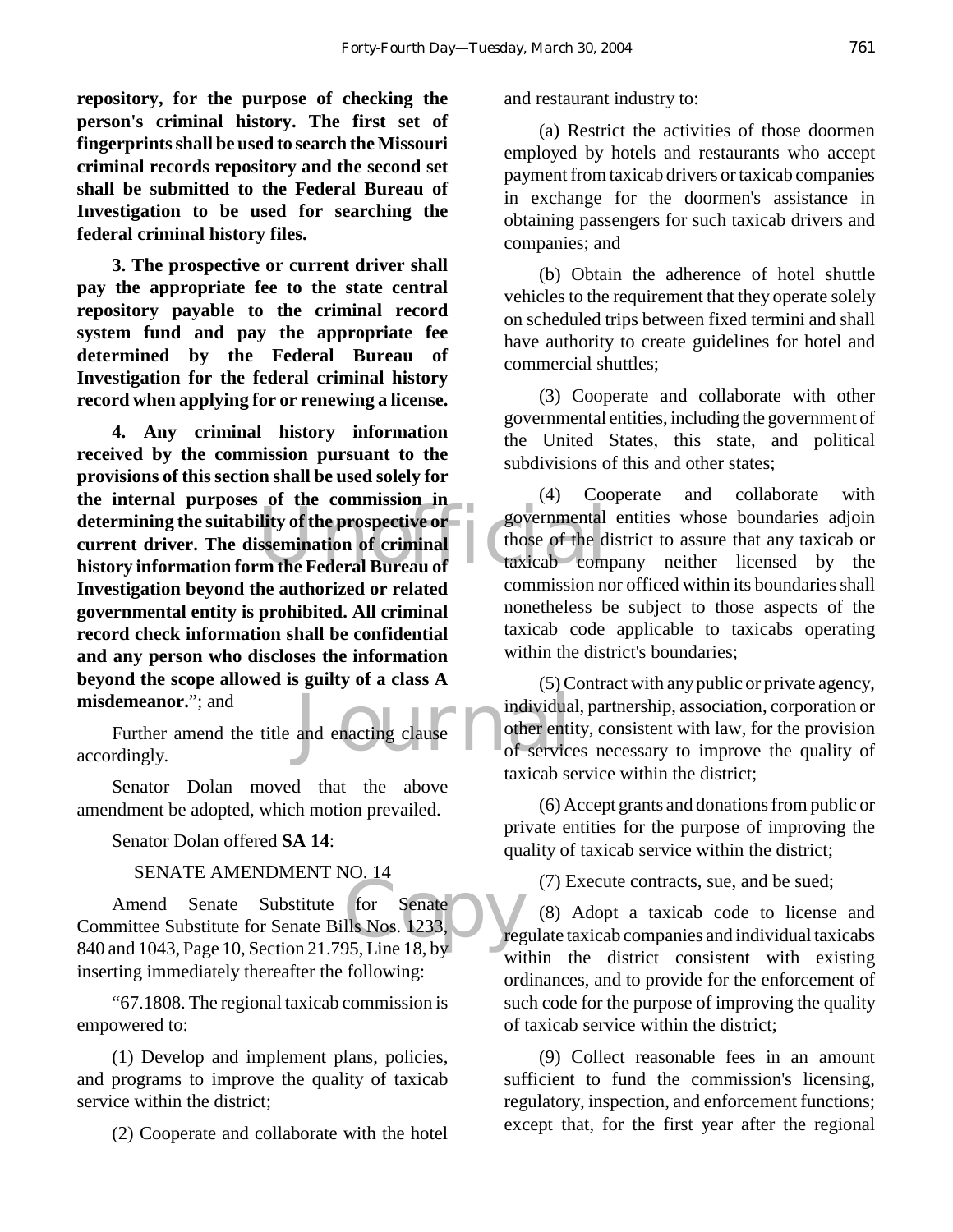762 *Journal of the Senate*

taxicab commission's taxicab code becomes effective, any increase in fees shall not exceed twenty percent of the total fees collected and for subsequent years, the fees may be adjusted annually based on the rate of inflation according to the consumer price index; and

(10) Establish accounts with appropriate banking institutions, borrow money, buy, sell, or lease property for the necessary functions of the commission.

**(11) Require taxicabs to display special taxicab license plates as provided in Chapter 301 in order to operate within the district. If the commission revokes the taxicab license the commission may confiscate such license plates and return them to the director of revenue pursuant to section 1.3**"; and

bill, section 622.095, page<br>
mmediately thereafter the<br> **annul** a r<br> **annul** a r<br> **annul** a r<br> **annul** a r<br> **annul** a r<br> **annul** a r Further amend said bill, section 622.095, page 179, line 8, by inserting immediately thereafter the following:

"**Section 1. 1. Any such person required by the regional taxicab commission pursuant to section 67.1808 to obtain and display a special taxicab license plate shall make application for such license plates on a form prescribed by the director of revenue.**

director of revenue.<br> **Sena 2. Upon application and payment of the amendme**<br> **same fee as required in section 301.144, in 2. Upon application and payment of the addition to the regular registration fees and documents as required by law the director of revenue shall issue special taxicab license plates that display the word "TAXICAB" in place of the words "SHOW-ME STATE".**

commission<br>
thorizing the set of the district, the **3. If the regional taxicab commission revokes the taxicab license authorizing the taxicab to be operated within the district, the licensee or owner shall immediately surrender the special taxicab license plates to the director of revenue and obtain new license plates as otherwise provided by law. If the licensee or owner fails to surrender the special taxicab license plate the regional taxicab commission has the authority to confiscate such plates and return them to the director of revenue.**

**4. The director of the department of revenue may promulgate rules and regulations for the administration of this section. Any rule or portion of a rule, as that term is defined in section 536.010, RSMo, that is promulgated under the authority delegated in this section shall become effective only if it has been promulgated pursuant to the provisions of chapter 536, RSMo. All rulemaking authority delegated prior to August 28, 1999, is of no force and effect; however, nothing in this section shall be interpreted to repeal or affect the validity of any rule filed or adopted prior to August 28, 1999, if it fully complied with the provisions of chapter 536, RSMo. This section and chapter 536, RSMo, are nonseverable and if any of the powers vested with the general assembly pursuant to chapter 536, RSMo, to review, to delay the effective date or to disapprove and annul a rule are subsequently held unconstitutional, then the grant of rulemaking authority and any rule proposed or adopted after August 28, 1999, shall be invalid and void.**"; and

Further amend the title and enacting clause accordingly.

Senator Dolan moved that the above amendment be adopted, which motion prevailed.

Senator Bland offered **SA 15**:

# SENATE AMENDMENT NO. 15

Amend Senate Substitute for Senate Committee Substitute for Senate Bills Nos. 1233, 840 and 1043, Page 84, Section 301.2999, Line 7, of said page, by inserting after all of said line the following:

"**301.3074. 1. Any member of the National Association for the Advancement of Colored People, after an annual payment of an emblemuse authorization fee to any branch office of the National Association for the Advancement of Colored People located within Missouri, may receive special license plates for any vehicle the member owns, either solely or jointly, other than an apportioned motor vehicle or a**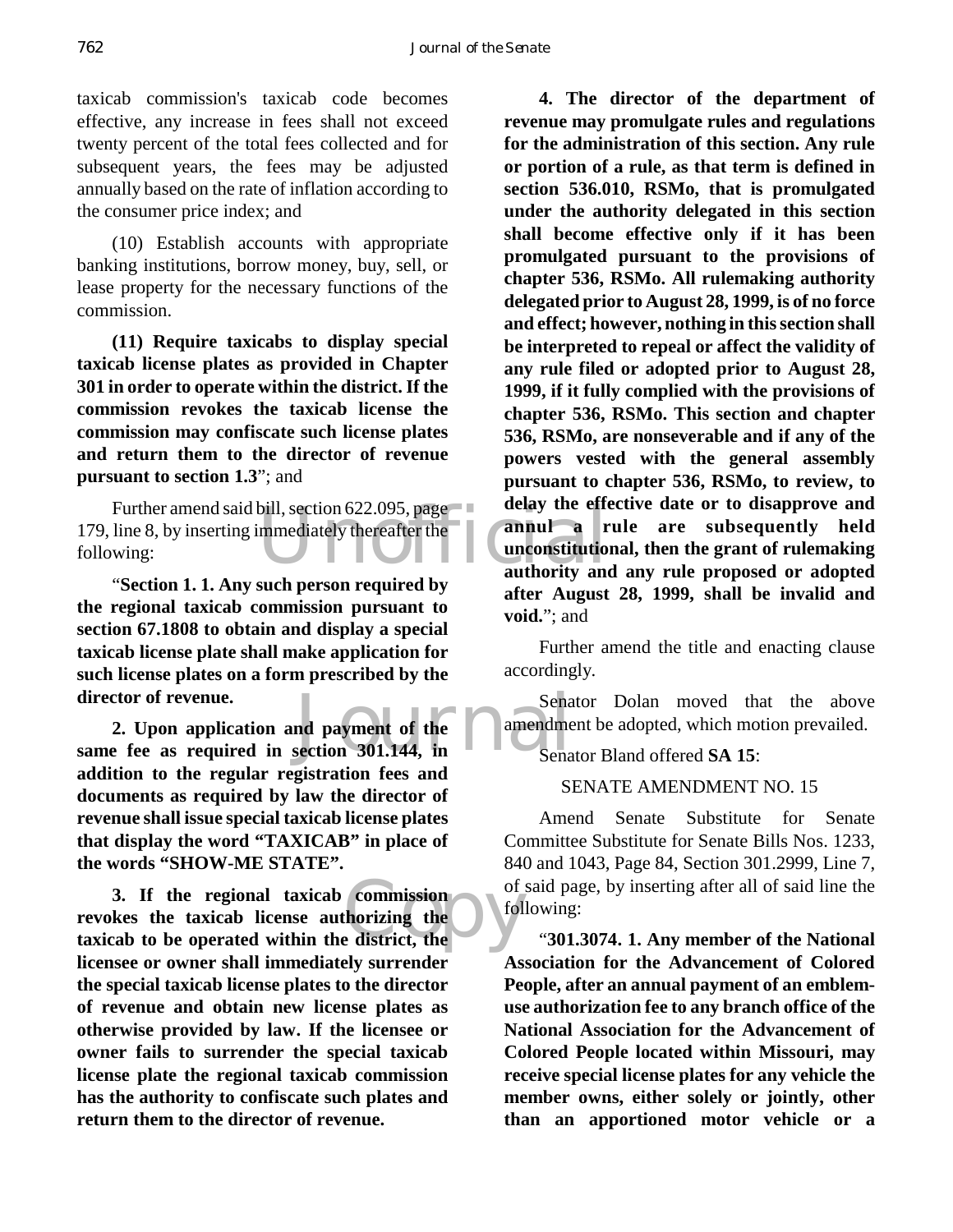**commercial motor vehicle licensed in excess of eighteen thousand pounds gross weight. The National Association for the Advancement of Colored People hereby authorizes the use of its official emblem to be affixed on multiyear personalized license plates within the plate area prescribed by the director of revenue and as provided in this section. Any contribution to the National Association for the Advancement of Colored People derived from this section, except reasonable administrative costs, shall be used solely for the purposes of the National Association for the Advancement of Colored People. Any member of the National Association for the Advancement of Colored People may annually apply for the use of the emblem.**

any branch office of the National Association<br>
for the Advancement of Colored People located<br>
within Missouri, the National Association for<br>
the Advancement of Colored People shall issue ation of the annual<br>fifteen dollar fee in<br>gistration fees, and<br>ents which may be<br>convicted Figure of the according to the contract and with the contract of the contract of the contract of the contract of the contract of the contract of the contract of the contract of the contract of the contract of the contract **2. Upon annual application and payment of a twenty-five dollar emblem-use contribution to for the Advancement of Colored People located within Missouri, the National Association for the Advancement of Colored People shall issue to the vehicle owner, without further charge, an "emblem-use authorization statement", which shall be presented by the vehicle owner to the director of revenue at the time of registration. Upon presentation of the annual statement and payment of a fifteen dollar fee in addition to the regular registration fees, and presentation of any documents which may be required by law, the director of revenue shall issue to the vehicle owner a special license plate which shall bear the emblem of the National Association for the Advancement of Colored People and the letters "NAACP" in place of the words SHOW-ME STATE. Such license plates shall be made with fully reflective material with a common color scheme and design of the standard license plate, shall be clearly visible at night, shall have a reflective white background in the area of the plate configuration, and shall be aesthetically attractive, as prescribed by section 301.130. Notwithstanding the provisions of section 301.144, no additional fee shall be charged for the personalization of license plates**

**pursuant to this section.**

**3. A vehicle owner who was previously issued a plate with the National Association for the Advancement of Colored People emblem authorized by this section, but who does not provide an emblem-use authorization statement at a subsequent time of registration, shall be issued a new plate which does not bear the National Association for the Advancement of Colored People emblem, as otherwise provided by law. The director of revenue shall make necessary rules and regulations for the enforcement of this section, and shall design all necessary forms required by this section.**"; and

Further amend the title and enacting clause accordingly.

Senator Bland moved that the above amendment be adopted, which motion prevailed.

Senator Days offered **SA 16**:

#### SENATE AMENDMENT NO. 16

Amend Senate Substitute for Senate Committee Substitute for Senate Bills Nos. 1233, 840 and 1043, Page 179, Section 622.095, Line 8, by inserting immediately after all of said line the following new section to read as follows:

"**Section 1. No motor vehicle driver shall be convicted of any traffic violation if there is evidence that TSPS has been used by a government official to improperly change the sequence of the traffic signals.**"; and

Further amend the title and enacting clause accordingly.

Senator Days moved that the above amendment be adopted, which motion prevailed.

Senator Shields offered **SA 17**:

#### SENATE AMENDMENT NO. 17

Amend Senate Substitute for Senate Committee Substitute for Senate Bills Nos. 1233, 840 and 1043, Page 173, Section 390.126, Line 13, by inserting after all of said line the following: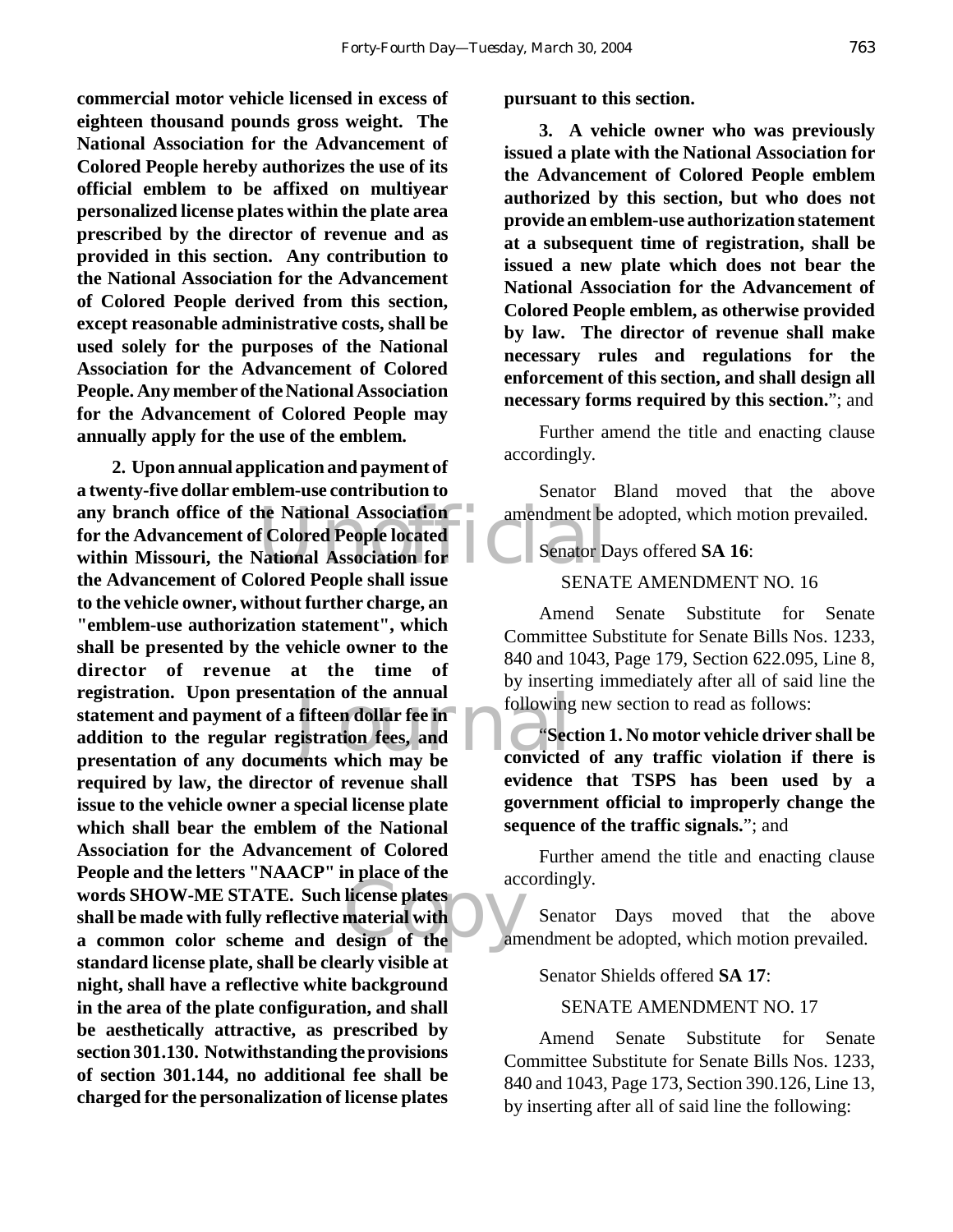"577.010. 1. A person commits the crime of "driving while intoxicated" if he operates a motor vehicle while in an intoxicated or drugged condition.

2. Driving while intoxicated is for the first offense, a class **[**B**] A** misdemeanor. No person convicted of or pleading guilty to the offense of driving while intoxicated shall be granted a suspended imposition of sentence for such offense, unless such person shall be placed on probation for a minimum of two years.

577.012. 1. A person commits the crime of "driving with excessive blood alcohol content" if such person operates a motor vehicle in this state with eight-hundredths of one percent or more by weight of alcohol in such person's blood.

II be based upon grams of<br>
milliliters of blood or two<br>
ath and may be shown by<br>
e person's blood breath<br>
e person's blood breath 2. As used in this section, percent by weight of alcohol in the blood shall be based upon grams of alcohol per one hundred milliliters of blood or two hundred ten liters of breath and may be shown by chemical analysis of the person's blood, breath, saliva or urine. For the purposes of determining the alcoholic content of a person's blood under this section, the test shall be conducted in accordance with the provisions of sections 577.020 to 577.041.

3. For the first offense, driving with excessive<br>
d alcohol content is a class [B] A shall be g<br>
shall be g<br>
3. An blood alcohol content is a class **[**B**] A** misdemeanor.

577.023. 1. For purposes of this section, unless the context clearly indicates otherwise:

pursuant to subdivision (2) of subsection 1 of<br>section 565.024, RSMo, assault in the second<br>degree pursuant to subdivision (4) of subsection 1 (1) An "intoxication-related traffic offense" is driving while intoxicated, driving with excessive blood alcohol content, involuntary manslaughter section 565.024, RSMo, assault in the second degree pursuant to subdivision (4) of subsection 1 of section 565.060, RSMo, assault of a law enforcement officer in the second degree pursuant to subdivision (3) of subsection 1 of section 565.082, RSMo, or driving under the influence of alcohol or drugs in violation of state law or a county or municipal ordinance, where the judge in such case was an attorney and the defendant was represented by or waived the right to an attorney in

writing;

(2) A "persistent offender" is one of the following:

(a) A person who has pleaded guilty to or has been found guilty of two or more intoxication-related traffic offenses**[**, where such two or more offenses occurred within ten years of the occurrence of the intoxication-related traffic offense for which the person is charged**]**;

(b) A person who has pleaded guilty to or has been found guilty of involuntary manslaughter pursuant to subsection 1 of section 565.024, RSMo, assault in the second degree pursuant to subdivision (4) of subsection 1 of section 565.060, RSMo, assault of a law enforcement officer in the second degree pursuant to subdivision (3) of subsection 1 of section 565.082, RSMo; and

(3) A "prior offender" is a person who has pleaded guilty to or has been found guilty of one intoxication-related traffic offense, where such prior offense occurred within five years of the occurrence of the intoxication-related traffic offense for which the person is charged.

2. Any person who pleads guilty to or is found guilty of a violation of section 577.010 or 577.012 who is alleged and proved to be a prior offender shall be guilty of a class A misdemeanor.

3. Any person who pleads guilty to or is found guilty of a violation of section 577.010 or 577.012 who is alleged and proved to be a persistent offender shall be guilty of a class **[**D**] C** felony.

4. No court shall suspend the imposition of sentence as to a prior or persistent offender under this section nor sentence such person to pay a fine in lieu of a term of imprisonment, section 557.011, RSMo, to the contrary notwithstanding. No prior offender shall be eligible for parole or probation until he has served a minimum of five days imprisonment, unless as a condition of such parole or probation such person performs at least thirty days of community service under the supervision of the court in those jurisdictions which have a recognized program for community service. No persistent offender shall be eligible for parole or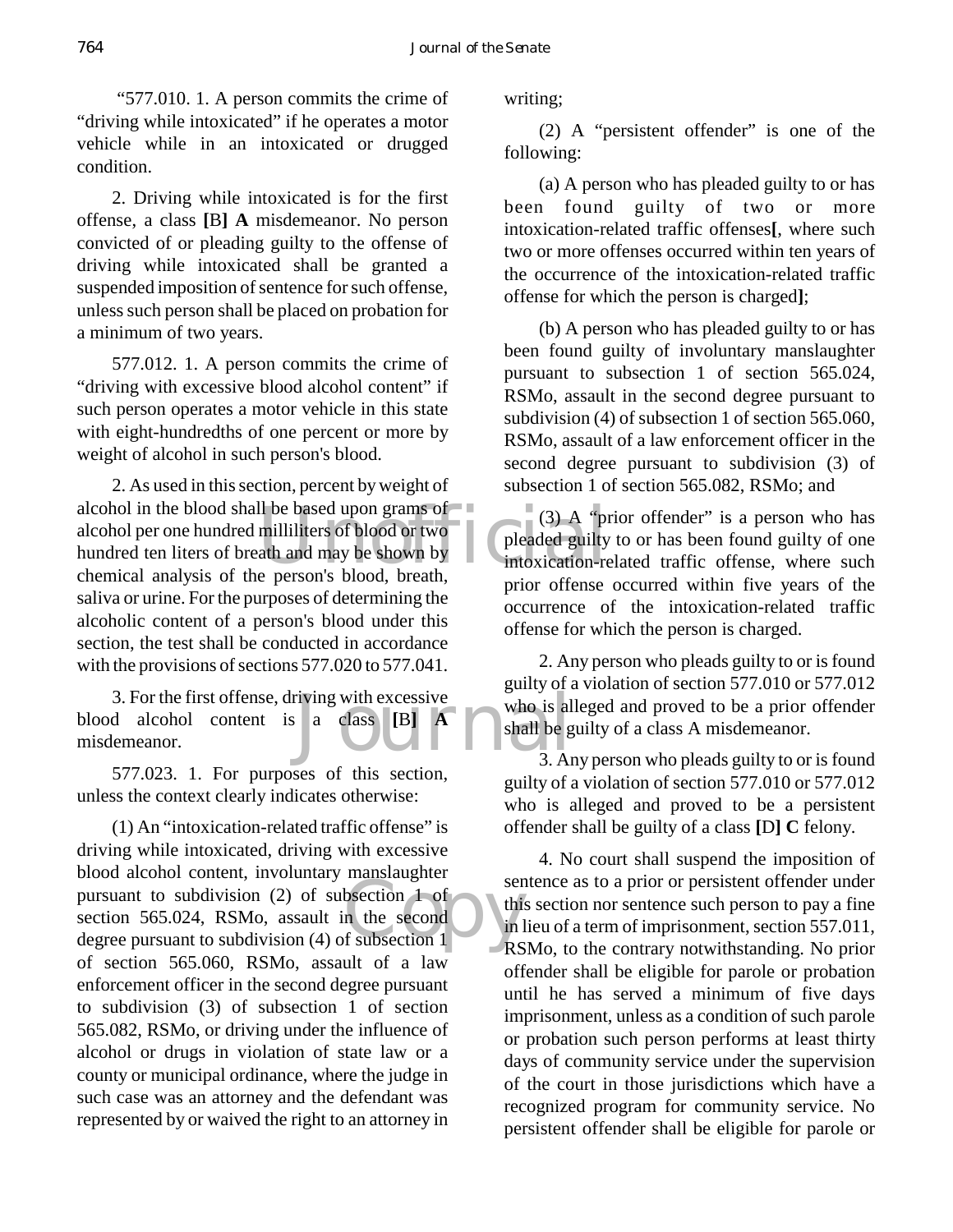probation until he or she has served a minimum of ten days imprisonment, unless as a condition of such parole or probation such person performs at least sixty days of community service under the supervision of the court.

5. The court shall find the defendant to be a prior offender or persistent offender, if:

(1) The indictment or information, original or amended, or the information in lieu of an indictment pleads all essential facts warranting a finding that the defendant is a prior offender or persistent offender; and

(2) Evidence is introduced that establishes sufficient facts pleaded to warrant a finding beyond a reasonable doubt the defendant is a prior offender or persistent offender; and

a reasonable doubt by the combination that is a prior offender or as a prior convention to the contract of the same of the contract of the contract of the contract of the contract of the contract of the contract of the con (3) The court makes findings of fact that warrant a finding beyond a reasonable doubt by the court that the defendant is a prior offender or persistent offender.

6. In a jury trial, the facts shall be pleaded, established and found prior to submission to the jury outside of its hearing.

Example proof in findings of<br>prior to sentencing.<br>Example accorded full rights<br>was refer 7. In a trial without a jury or upon a plea of guilty, the court may defer the proof in findings of such facts to a later time, but prior to sentencing.

8. The defendant shall be accorded full rights of confrontation and cross-examination, with the opportunity to present evidence, at such hearings.

9. The defendant may waive proof of the facts alleged.

the commitments.<br>
and to prosent 10. Nothing in this section shall prevent the use of presentence investigations or commitments.

11. At the sentencing hearing both the state and the defendant shall be permitted to present additional information bearing on the issue of sentence.

12. The pleas or findings of guilty shall be prior to the date of commission of the present offense.

13. The court shall not instruct the jury as to the range of punishment or allow the jury, upon a finding of guilty, to assess and declare the punishment as part of its verdict in cases of prior offenders or persistent offenders.

14. Evidence of prior convictions shall be heard and determined by the trial court out of the hearing of the jury prior to the submission of the case to the jury, and shall include but not be limited to evidence of convictions received by a search of the records of the Missouri uniform law enforcement system maintained by the Missouri state highway patrol. After hearing the evidence, the court shall enter its findings thereon. A conviction of a violation of a municipal or county ordinance in a county or municipal court for driving while intoxicated or a conviction or a plea of guilty or a finding of guilty followed by a suspended imposition of sentence, suspended execution of sentence, probation or parole or any combination thereof in a state court shall be treated as a prior conviction."; and

Further amend the title and enacting clause accordingly.

Senator Shields moved that the above amendment be adopted.

Senator Caskey raised the point of order that SA 17<sup>t</sup> is out of order as it goes beyond the scope and purpose of the original bill. The point of order was referred to the President Pro Tem.

At the request of Senator Shields, **SA 17** was withdrawn rendering the point of order moot.

Senator Jacob offered **SA 18**, which was read:

#### SENATE AMENDMENT NO. 18

Amend Senate Substitute for Senate Committee Substitute for Senate Bills Nos. 1233, 840 and 1043, Page 179, Section 622.095, Line 8, by inserting after the end of said line the following:

"**Section 1. Notwithstanding any other provision of law, no person shall be permitted to knowingly transport or possess a concealable firearm in a motor vehicle without first obtaining a concealed carry endorsement issued pursuant to sections 571.101 to 571.121, RSMo. A violation of this section shall constitute a class**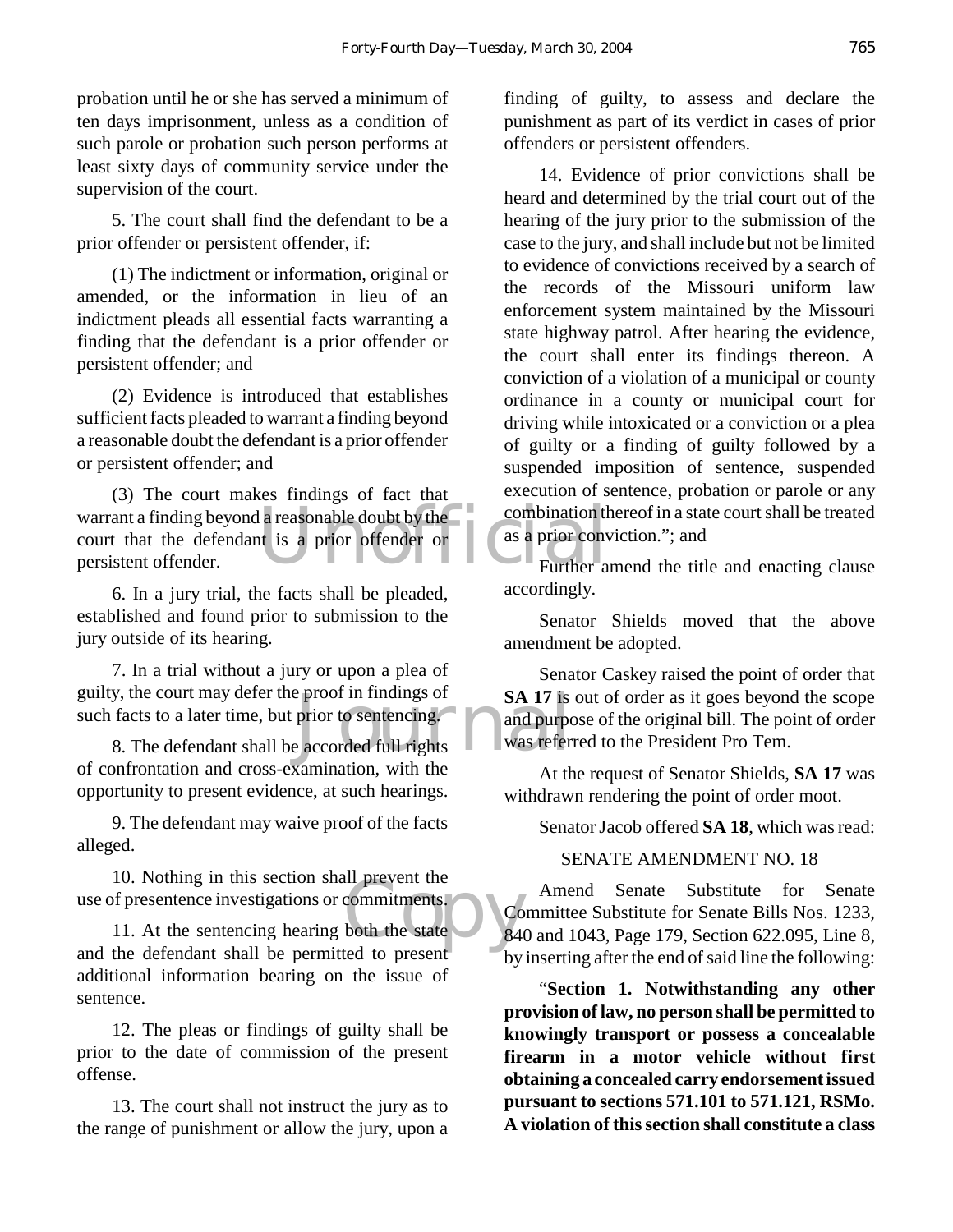# **B misdemeanor.**".

Senator Jacob moved that the above amendment be adopted.

Senator Caskey raised the point of order that **SA 18** is out of order as it goes beyond the scope and purpose of the original bill.

The point of order was referred to the President Pro Tem who ruled it well taken.

Senator Goode offered **SA 19**:

SENATE AMENDMENT NO. 19

Amend Senate Substitute for Senate Committee Substitute for Senate Bills Nos. 1233, 840 and 1043, Page 170, Section 304.157, Line 28, by inserting immediately after said line the following:

External Act, as amended, 42 U.S.C. 7401, et seq. In any thigh has the calendar year. ed prior to sale or resides if<br>fter to determine that<br>actioning within the population bet of the contract the substantial space of the space of the space of the contract of the space of the space of the space of the space of the space of the space of the space of the space of the space of the space of the s "307.366. 1. This enactment of the emissions inspection program is a mandate of the United States Congress pursuant to the federal Clean Air portion of an area designated by the governor as a nonattainment area, as defined in the federal Clean Air Act, as amended, 42 U.S.C.A. Section 7501, and located within the area described in subsection 1 of section 643.305, RSMo, certain motor vehicles shall be tested and approved prior to sale or transfer and biennially thereafter to determine that the emissions system is functioning within the emission standards as specified by the Missouri air conservation commission and as required to attain the national health standards for air quality. For such biennial testing, any such vehicle manufactured as an even-numbered model year vehicle shall be tested and approved in each even-numbered calendar year and any such vehicle manufactured as an odd-numbered model year vehicle shall be tested and approved in each odd-numbered calendar year. The motor vehicles to be tested shall be all motor vehicles except those specifically exempted pursuant to subdivisions (1) to (3) of subsection 1 of section 307.350 and those exempted pursuant to this section.

2. The provisions of this section shall not apply to:

(1) Motor vehicles with a manufacturer's gross vehicle weight rating in excess of eight thousand five hundred pounds;

(2) Motorcycles and motortricycles;

(3) Model year vehicles **manufactured twenty-six years or more** prior to **[**1971**] the current model year**;

(4) School buses;

(5) Diesel-powered vehicles;

(6) Motor vehicles registered in the area covered by this section but which are based and operated exclusively in an area of this state not subject to the provisions of this section if the owner of such vehicle presents to the director a sworn affidavit that the vehicle will be based and operated outside the covered area;

 $\circ$  (7) New and unused motor vehicles, of model years of the current calendar year and of any calendar year within two years of such calendar year, which have an odometer reading of less than six thousand miles at the time of original sale by a motor vehicle manufacturer or licensed motor vehicle dealer to the first user; and

(8) Motor vehicles owned by a person who resides in a county of the first classification without a charter form of government with a population of less than one hundred thousand inhabitants according to the most recent decennial census who has completed an emission inspection pursuant to section 643.315, RSMo.

Each official inspection station which conducts emissions inspections within the area referred to in subsection 1 of this section shall indicate the gross vehicle weight rating of the motor vehicle on the inspection certificate if the vehicle is exempt from the emissions inspection pursuant to subdivision (1) of this subsection.

3. (1) At the time of sale, a licensed motor vehicle dealer, as defined in section 301.550, RSMo, may choose to sell a motor vehicle subject to the inspection requirements of this section either:

(a) With prior inspection and approval as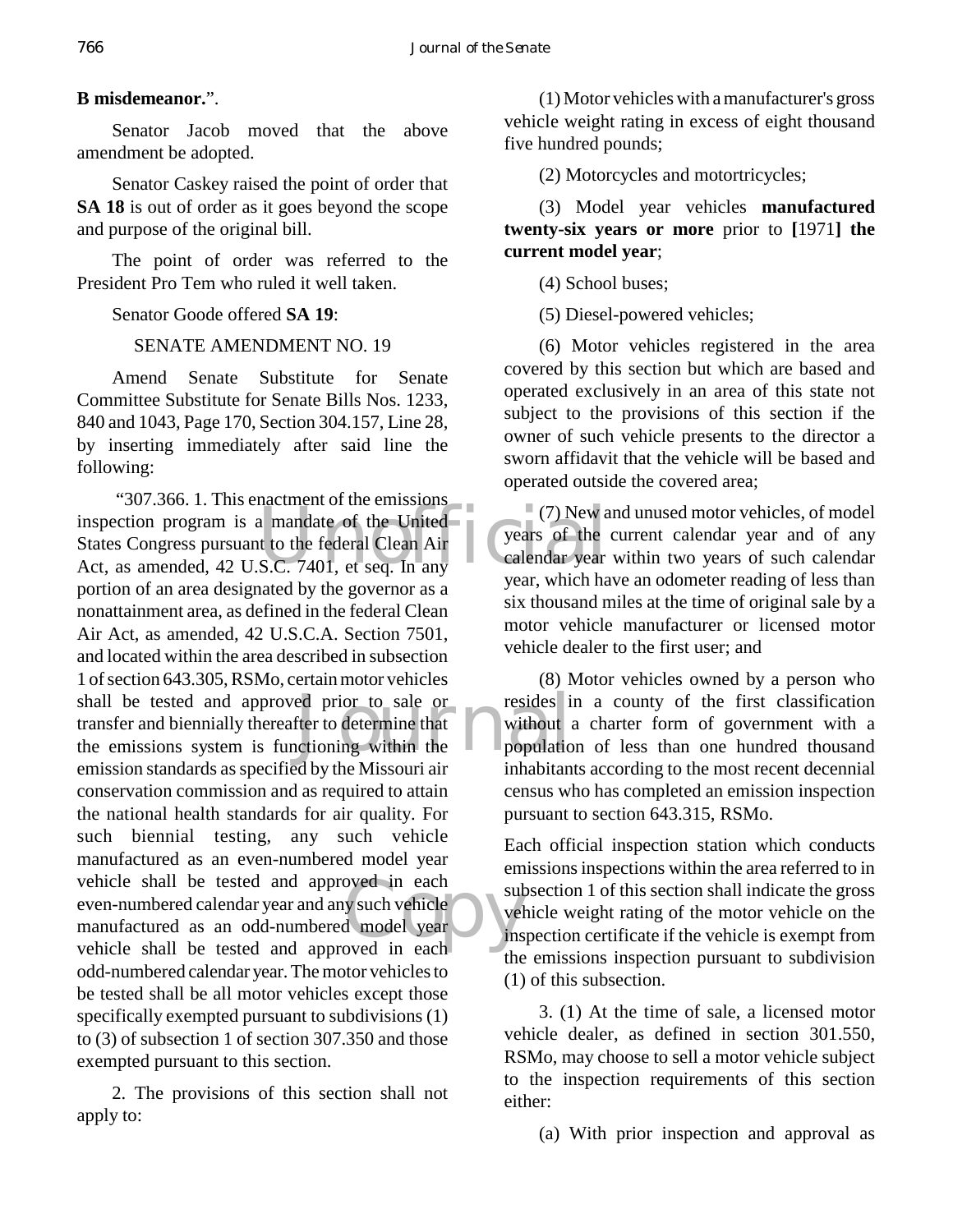provided in subdivision (2) of this subsection; or

(b) Without prior inspection and approval as provided in subdivision (3) of this subsection.

(2) If the dealer chooses to sell the vehicle with prior inspection and approval, the dealer shall disclose, in writing, prior to sale, whether the vehicle obtained approval by meeting the emissions standards established pursuant to this section or by obtaining a waiver pursuant to subsection 6 of this section. A vehicle sold pursuant to this subdivision by a licensed motor vehicle dealer shall be inspected and approved within the one hundred twenty days immediately preceding the date of sale, and, for the purpose of registration of such vehicle, such inspection shall be considered timely.

ion and approval, the<br>vehicle within ten days of<br>wided that the vehicle has<br>and additional miles since<br>well is completed The equol for a wavel of the emissions standard<br>
and return the vehicle to the purchaser with a valid<br>
working days or the purchaser and dealer may return the vehicle within ten days, provided that the convehicle has no more than one thousand additional insulses since the time of sale, to have the dealer (3) If the dealer chooses to sell the vehicle without prior inspection and approval, the purchaser may return the vehicle within ten days of the date of purchase, provided that the vehicle has no more than one thousand additional miles since the time of sale, if the vehicle fails, upon inspection, to meet the emissions standards specified by the commission and the dealer shall have the vehicle inspected and approved without the option for a waiver of the emissions standard and return the vehicle to the purchaser with a valid emissions certificate and sticker within five enter into any other mutually acceptable agreement. If the dealer chooses to sell the vehicle without prior inspection and approval, the dealer shall disclose conspicuously on the sales contract and bill of sale that the purchaser has the option to vehicle has no more than one thousand additional miles since the time of sale, to have the dealer repair the vehicle and provide an emissions certificate and sticker within five working days if the vehicle fails, upon inspection, to meet the emissions standards established by the commission, or enter into any mutually acceptable agreement with the dealer. A violation of this subsection shall be an unlawful practice as defined in section 407.020, RSMo. No emissions

inspection shall be required pursuant to this section for the sale of any motor vehicle which may be sold without a certificate of inspection and approval, as provided pursuant to subsection 2 of section 307.380.

4. A fee not to exceed twenty-four dollars may be charged for an automobile emissions and air pollution control inspection in order to attain the national health standards for air quality. Such fee shall be conspicuously posted on the premises of each such inspection station. The official emissions inspection station shall issue a certificate of inspection and an approval sticker or seal certifying the emissions system is functioning properly. The certificate or approval issued shall bear the legend: "This cost is mandated by your United States Congress.". No owner shall be charged an additional fee after having corrected defects or unsafe conditions in the automobile's emissions and air pollution control system if the reinspection is completed within twenty consecutive days, excluding Saturdays, Sundays and holidays, and if such follow-up inspection is made by the station making the initial inspection.

5. The air conservation commission shall establish, by rule, a waiver amount which may be lower for older model vehicles and which shall be no greater than seventy-five dollars for model year vehicles prior to 1981 and no greater than two hundred dollars for model year vehicles of 1981 and all subsequent model years.

6. An owner whose vehicle fails upon reinspection to meet the emission standards specified by the Missouri air conservation commission shall be issued a certificate of inspection and an approval sticker or seal by the official emissions inspection station that provided the inspection if the vehicle owner furnishes a complete, signed affidavit satisfying the requirements of this subsection and the cost of emissions repairs and adjustments is equal to or greater than the waiver amount established by the air conservation commission pursuant to this section. The air conservation commission shall establish, by rule, a form and a procedure for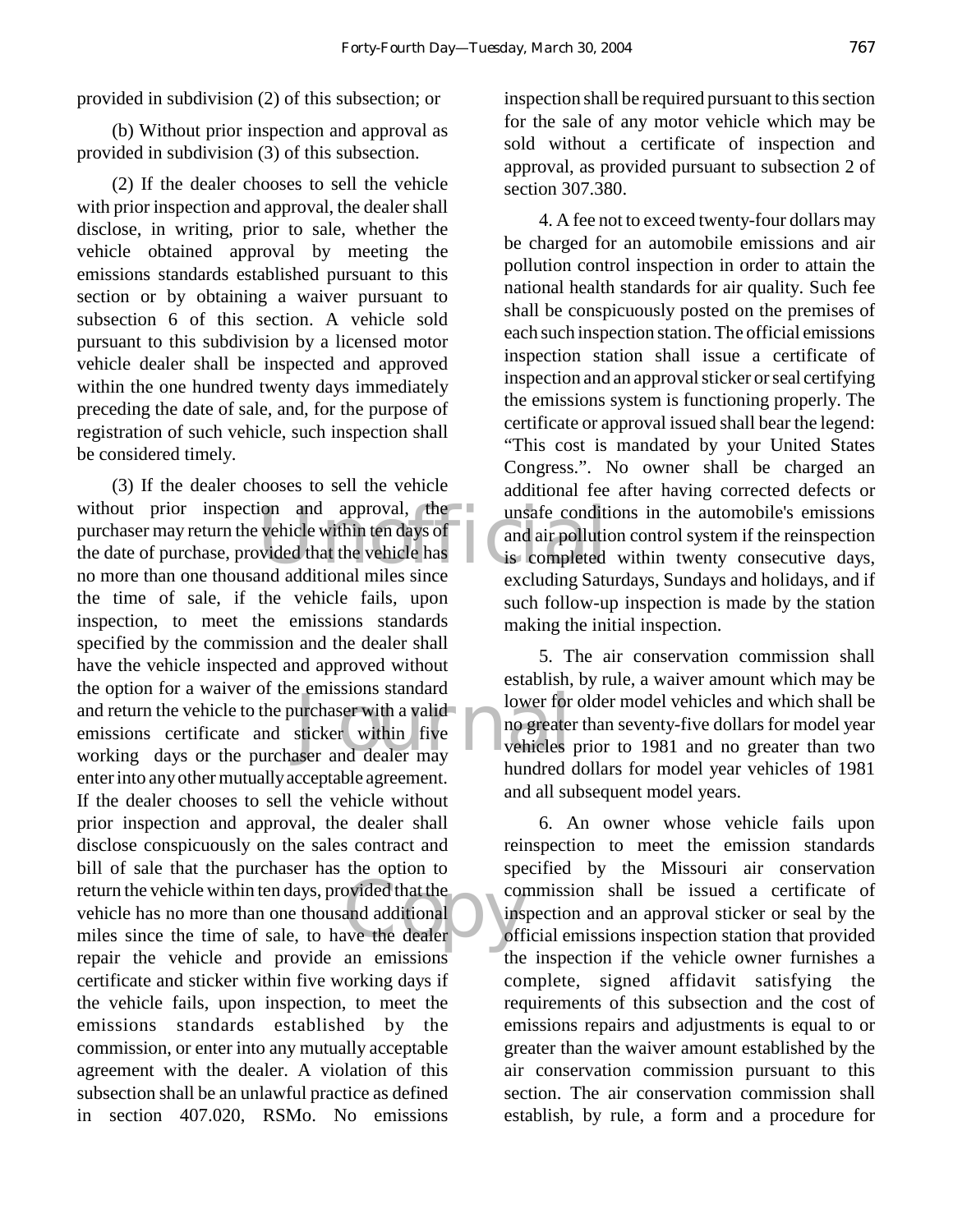verifying that repair and adjustment was performed on a failing vehicle prior to the granting of a waiver and approval. The waiver form established pursuant to this subsection shall be an affidavit requiring:

(1) A statement signed by the repairer that the specified work was done and stating the itemized charges for the work; and

(2) A statement signed by the inspector that an inspection of the vehicle verified, to the extent practical, that the specified work was done.

7. The department of revenue shall require evidence of the inspection and approval required by this section in issuing the motor vehicle annual registration in conformity with the procedure required by sections 307.350 to 307.370.

the area described in subsection 1 of this section section, and<br>
shall purchase from the highway patrol sufficient<br>
forms and stickers or other devices to evidence 8. Each emissions inspection station located in shall purchase from the highway patrol sufficient forms and stickers or other devices to evidence approval of the motor vehicle's emissions control system. In addition, emissions inspection stations may be required to purchase forms for use in automated analyzers from outside vendors of the inspection station's choice. The forms must comply with state regulations.

with state regulations. 12.<br>
9. In addition to the fee collected by the apply in superintendent pursuant to subsection 5 of section<br>
which the subsection 5 of section to official emissions inspection stations operated<br>by governmental entities. All fees collected by the<br>superintendent pursuant to this section shall be<br>dependent in the state transury to the credit of the 9. In addition to the fee collected by the 307.365, the highway patrol shall collect a fee of seventy-five cents for each automobile emissions certificate issued to the applicable official emissions inspection stations, except that no charge shall be made for certificates of inspection issued to official emissions inspection stations operated by governmental entities. All fees collected by the deposited in the state treasury to the credit of the "Missouri Air Pollution Control Fund", which is hereby created.

10. The moneys collected and deposited in the Missouri air pollution control fund pursuant to this section shall be allocated on an equal basis to the Missouri state highway patrol and the Missouri department of natural resources, air pollution

control program, and shall be expended subject to appropriation by the general assembly for the administration and enforcement of sections 307.350 to 307.390. The unexpended balance in the fund at the end of each appropriation period shall not be transferred to the general revenue fund, except as directed by the general assembly by appropriation, and the provisions of section 33.080, RSMo, relating to the transfer of funds to the general revenue fund at the end of the biennium, shall not apply to this fund. The moneys in the fund shall be invested by the treasurer as provided by law, and the interest shall be credited to the fund.

11. The superintendent of the Missouri state highway patrol shall issue such rules and regulations as are necessary to determine whether a motor vehicle's emissions control system is operating as required by subsection 1 of this section, and the superintendent and the state highways and transportation commission shall use their best efforts to seek federal funds from which reimbursement grants may be made to those official inspection stations which acquire and use the necessary testing equipment which will be required to perform the tests required by the provisions of this section.

12. The provisions of this section shall not apply in any county for any time period during which the air conservation commission has established a motor vehicle emissions inspection program pursuant to sections 643.300 to 643.355, RSMo, for such county, except where motor vehicle owners have the option of biennial testing pursuant to chapter 643, RSMo. In counties where such option is available, the emissions inspection may be conducted in stations conducting only an emissions inspection under contract to the state.

13. Notwithstanding the provisions of section 307.390, violation of this section shall be deemed a class C misdemeanor."; and

Further amend said bill, Page 179, Section 622.095, Line 8 of said page, by inserting after all of said line the following:

"643.315. 1. Except as provided in sections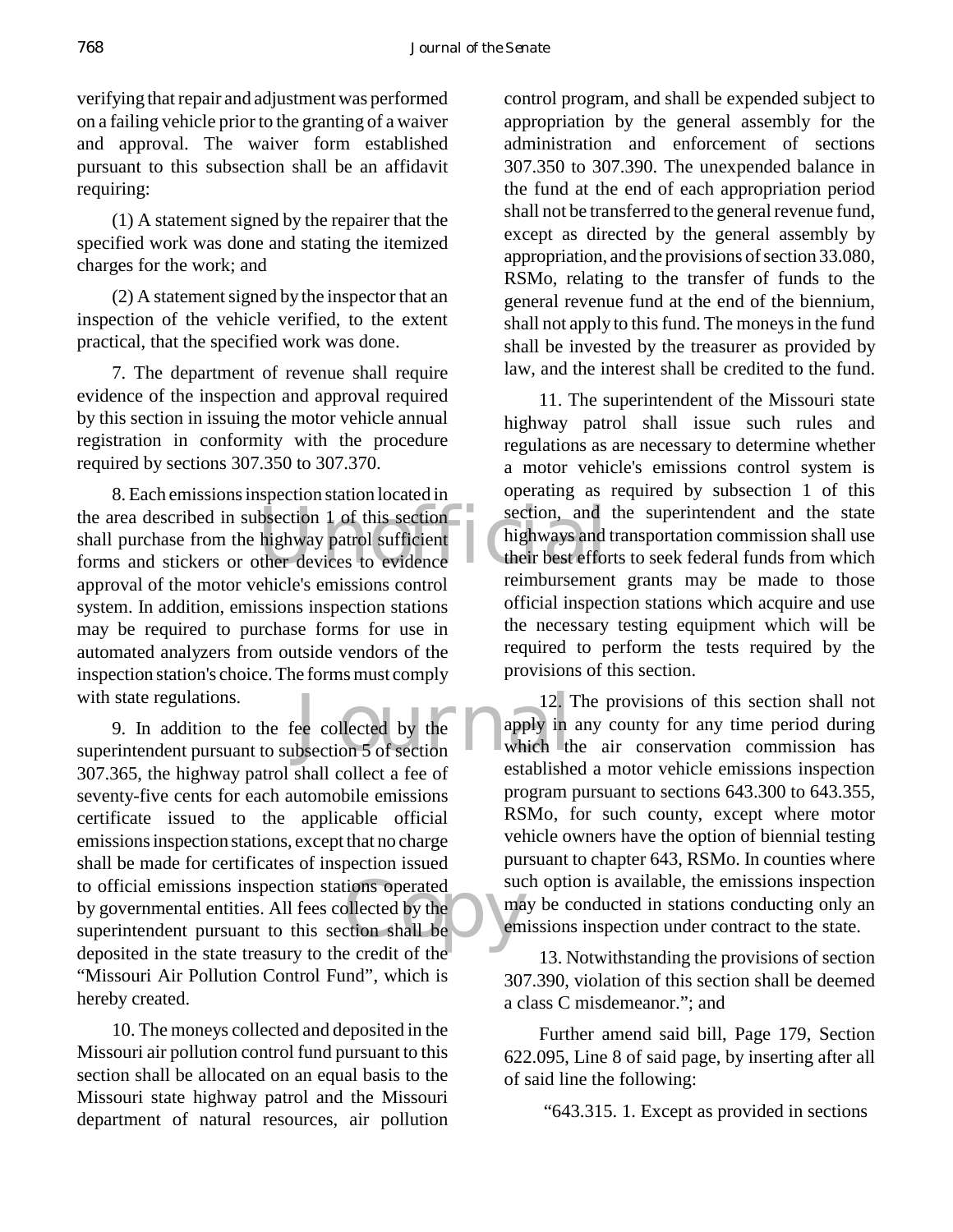Subject to the<br>
del year vehicle shall be<br>
del year vehicle shall be<br>
del year the emissions<br>
lished pursuant to sections<br>
the vehicle will extraction or registration renewal of such motor<br>
vehicle. Calendar 643.300 to 643.355, all motor vehicles which are domiciled, registered or primarily operated in an area for which the commission has established a motor vehicle emissions inspection program pursuant to sections 643.300 to 643.355, which may include all motor vehicles owned by residents of a county of the first classification without a charter form of government with a population of less than one hundred thousand inhabitants according to the most recent decennial census who have chosen to participate in such a program in lieu of the provisions of section 307.366, RSMo, shall be inspected and approved prior to sale or transfer. In addition, any such vehicle manufactured as an even-numbered model year vehicle shall be inspected and approved under the emissions inspection program established pursuant to sections 643.300 to 643.355 in each even-numbered calendar year and any such vehicle manufactured as an odd-numbered model year vehicle shall be inspected and approved under the emissions inspection program established pursuant to sections 643.300 to 643.355 in each odd-numbered calendar year. All motor vehicles subject to the inspection requirements of sections 643.300 to 643.355 shall display a valid emissions inspection sticker, and when applicable, a valid emissions inspection registration or registration renewal of such motor vehicle.

2. No emission standard established by the commission for a given make and model year shall exceed the lesser of the following:

el year as established by the United States<br>
ronmental Protection Agency; or<br>
(2) The emission standard for that vehicle (1) The emission standard for that vehicle model year as established by the United States Environmental Protection Agency; or

make and model year as established by the vehicle manufacturer.

3. The inspection requirement of subsection 1 of this section shall apply to all motor vehicles except:

(1) Motor vehicles with a manufacturer's gross vehicle weight rating in excess of eight thousand five hundred pounds;

(2) Motorcycles and motortricycles if such vehicles are exempted from the motor vehicle emissions inspection under federal regulation and approved by the commission by rule;

(3) Model year vehicles **manufactured twenty-six years or more** prior to **[**1971**] the current model year**;

(4) Vehicles which are powered exclusively by electric or hydrogen power or by fuels other than gasoline which are exempted from the motor vehicle emissions inspection under federal regulation and approved by the commission by rule;

(5) Motor vehicles registered in an area subject to the inspection requirements of sections 643.300 to 643.355 which are domiciled and operated exclusively in an area of the state not subject to the inspection requirements of sections 643.300 to 643.355, but only if the owner of such vehicle presents to the department an affidavit that the vehicle will be operated exclusively in an area of the state not subject to the inspection requirements of sections 643.300 to 643.355 for the next twenty-four months, and the owner applies for and receives a waiver which shall be presented at the time of registration or registration renewal;

(6) New and unused motor vehicles, of model years of the current calendar year and of any calendar year within two years of such calendar year, which have an odometer reading of less than six thousand miles at the time of original sale by a motor vehicle manufacturer or licensed motor vehicle dealer to the first user; and

(7) Historic motor vehicles registered pursuant to section 301.131, RSMo.

4. The commission may, by rule, allow inspection reciprocity with other states having equivalent or more stringent testing and waiver requirements than those established pursuant to sections 643.300 to 643.355.

5. (1) At the time of sale, a licensed motor vehicle dealer, as defined in section 301.550, RSMo, may choose to sell a motor vehicle subject to the inspection requirements of sections 643.300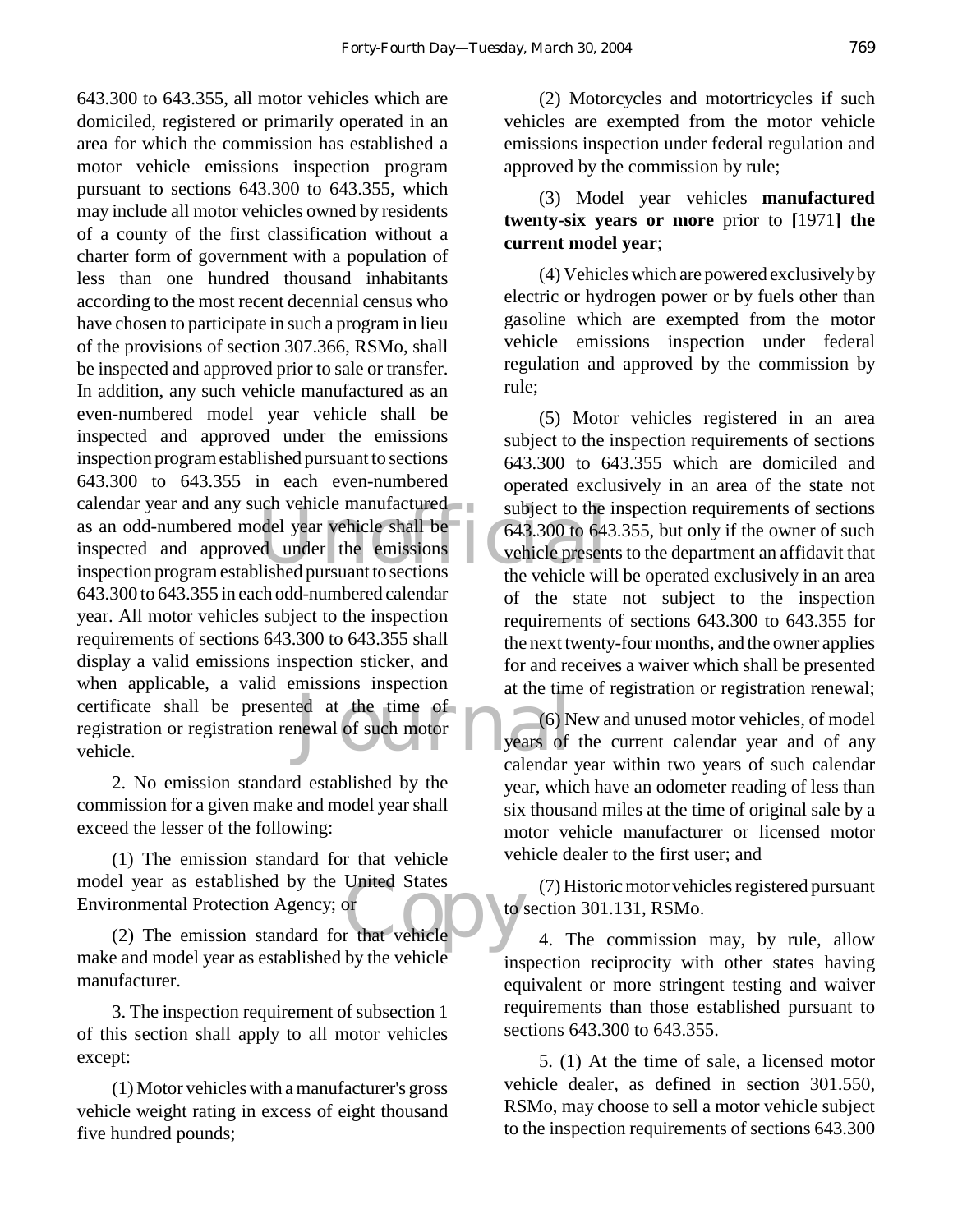to 643.355 either:

(a) With prior inspection and approval as provided in subdivision (2) of this subsection; or

(b) Without prior inspection and approval as provided in subdivision (3) of this subsection.

(2) If the dealer chooses to sell the vehicle with prior inspection and approval, the dealer shall disclose, in writing, prior to sale, whether the vehicle obtained approval by meeting the emissions standards established pursuant to sections 643.300 to 643.355 or by obtaining a waiver pursuant to section 643.335. A vehicle sold pursuant to this subdivision by a licensed motor vehicle dealer shall be inspected and approved within the one hundred twenty days immediately preceding the date of sale, and, for the purpose of registration of such vehicle, such inspection shall be considered timely.

or said page,<br>
1000ses to sell the vehicle<br>
ion and approval, the and the dealer shall<br>
and approved without<br>
a emissions standard<br>
a relief ourth of the standard<br>
a relief ourth of the standard<br>
fourth of the standard  $\begin{array}{c}\n\text{e} \text{ dealer} \text{ snan} \\
\text{contract and} \text{the option to} \\
\text{provided that the}\n\end{array}$ (3) If the dealer chooses to sell the vehicle without prior inspection and approval, the purchaser may return the vehicle within ten days of the date of purchase, provided that the vehicle has no more than one thousand additional miles since the time of sale, if the vehicle fails, upon inspection, to meet the emissions standards specified by the commission and the dealer shall have the vehicle inspected and approved without the option for a waiver of the emissions standard and return the vehicle to the purchaser with a valid emissions certificate and sticker within five working days or the purchaser and dealer may enter into any other mutually acceptable agreement. If the dealer chooses to sell the vehicle without prior inspection and approval, the dealer shall disclose conspicuously on the sales contract and bill of sale that the purchaser has the option to return the vehicle within ten days, provided that the vehicle has no more than one thousand additional miles since the time of sale, to have the dealer repair the vehicle and provide an emissions certificate and sticker within five working days if the vehicle fails, upon inspection, to meet the emissions standards established by the commission, or enter into any mutually acceptable agreement with the dealer. A violation of this

subdivision shall be an unlawful practice as defined in section 407.020, RSMo. No emissions inspection shall be required pursuant to sections 643.300 to 643.360 for the sale of any motor vehicle which may be sold without a certificate of inspection and approval, as provided pursuant to subsection 2 of section 307.380, RSMo."; and

Further amend the title and enacting clause accordingly.

Senator Goode moved that the above amendment be adopted, which motion prevailed.

Senator Goode offered **SA 20**:

# SENATE AMENDMENT NO. 20

Amend Senate Substitute for Senate Committee Substitute for Senate Bills Nos. 1233, 840 and 1043, Page 158, Section 304.154, Line 19, of said page, by striking the word "commercial" and inserting in lieu thereof the following: "**business**"; and

Further amend said bill and section, Page 159, Line 1 of said page, by striking the following: "one million" and inserting in lieu thereof the following: "**five hundred thousand**"; and further amend Line 8 of said page, by striking the following: "Municipalities and"; and further amend Line 10 of said page, by inserting at the end of said line the following: "**Counties of the second, third, and fourth classification are exempt from the provisions of this section.**".

Senator Goode moved that the above amendment be adopted, which motion prevailed.

Senator Jacob offered **SA 21**:

SENATE AMENDMENT NO. 21

Amend Senate Substitute for Senate Committee Substitute for Senate Bills Nos. 1233, 840 and 1043, Pages 2-10, Section 21.795, Line 7, by striking all of said section, and further amend said bill, pages 112-118, sections 301.3150, 301.3152, 301.3154 by striking all of aforementioned sections; and

Further amend said bill, page 84, section 301.2999, line 1, by striking such bracket, and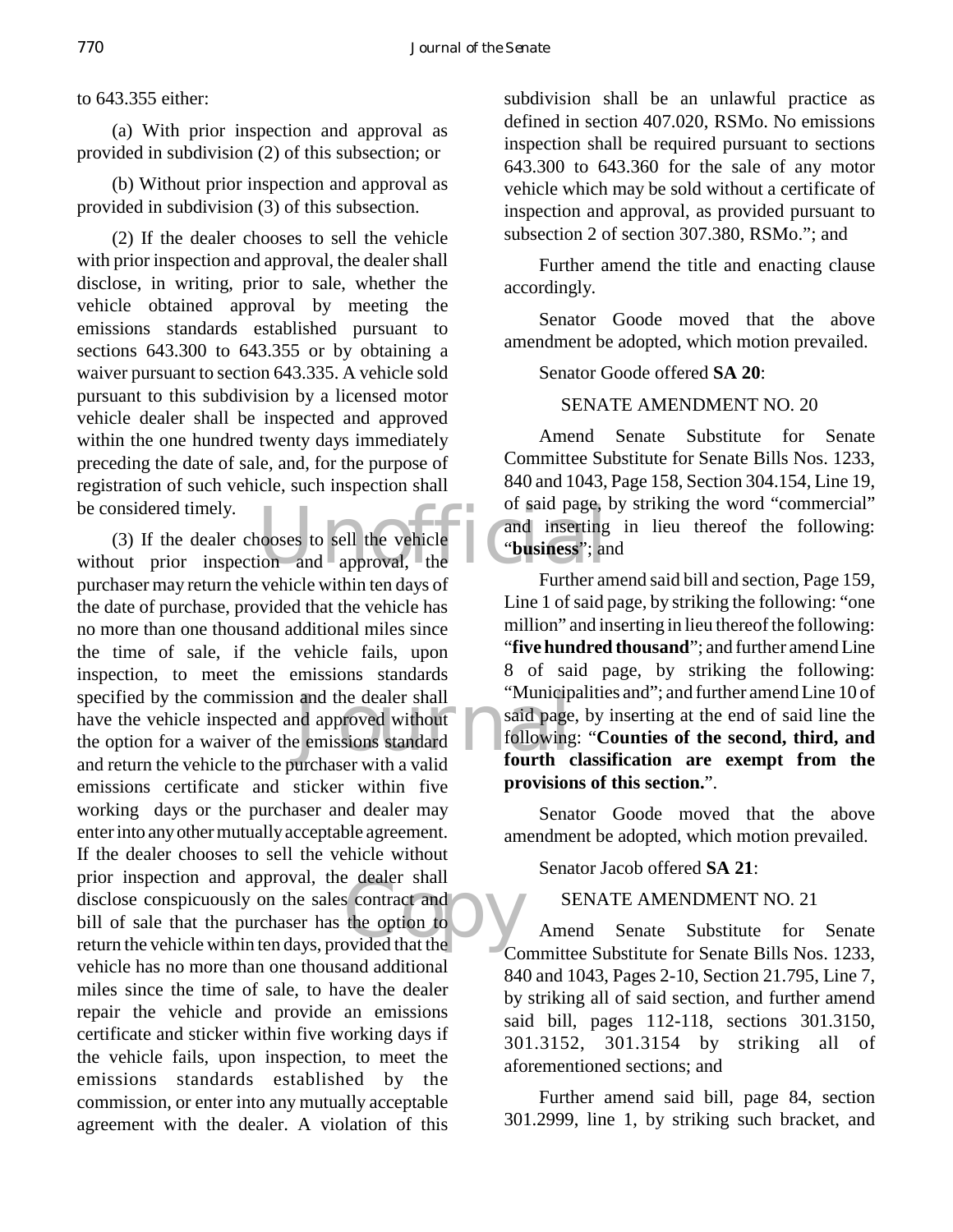further amend said bill, page, section, line 2, by inserting a "[" after the word "revenue" and further amend said bill, page, section, line 3, by inserting a bracket "]" after the word "plates" and further amend said bill, page, section, line 4, by striking the word "ten" and inserting in lieu thereof the following: "**two hundred**" and by striking the closing bracket "]".

Senator Jacob moved that the above amendment be adopted.

Senator Dolan offered **SA 1** to **SA 21**, which was read:

# SENATE AMENDMENT NO. 1 TO SENATE AMENDMENT NO. 21

321.556, 393.<br>840 and 1043, Page 1, by<br>1 insert in lieu thereof the 650.330, 701<br>further amend said bill, Amend Senate Amendment No. 21 to Senate Substitute for Senate Committee Substitute for Senate Bills Nos. 1233, 840 and 1043, Page 1, by striking lines 11-13, and insert in lieu thereof the following "bracket, and further amend said bill, page, section, line 2 by inserting after the word 'revenue' the following '**a fee of up to five thousand dollars to defray the cost for issuing, developing and programming the implementation of the specialty plate. [** and further amend."

section. Senator Dolan moved that the amendment be adopted, which motion prevailed.

**SA 21**, as amended, was again taken up.

Senator Jacob moved that the above amendment be adopted, which motion prevailed.

on prevaried.<br>
FSCS for SBs<br>
the adopted, Senator Dolan moved that **SS** for **SCS** for **SBs 1233**, **840** and **1043**, as amended, be adopted, which motion prevailed.

On motion of Senator Dolan, **SS** for **SCS** for **SBs 1233**, **840** and **1043**, as amended, was declared perfected and ordered printed.

#### **THIRD READING OF SENATE BILLS**

**SS** for **SS** for **SCS** for **SB 715**, introduced by Senator Childers, entitled:

# SENATE SUBSTITUTE FOR SENATE SUBSTITUTE FOR SENATE COMMITTEE SUBSTITUTE FOR SENATE BILL NO. 715

An Act to repeal sections 48.020, 48.030, 49.272, 50.343, 50.550, 50.740, 64.215, 64.825, 67.402, 67.793, 67.799, 67.1706, 67.1754, 89.410, 115.124, 137.720, 190.044, 190.050, 190.051, 190.092, 190.094, 190.100, 190.101, 190.105, 190.108, 190.109, 190.120, 190.131, 190.133, 190.142, 190.143, 190.146, 190.160, 190.165, 190.171, 190.172, 190.175, 190.185, 190.196, 190.246, 190.248, 190.250, 190.300, 190.305, 190.310, 190.335, 190.400, 190.410, 190.420, 190.430, 190.440, 190.525, 190.528, 190.531, 190.534, 190.537, 191.630, 191.631, 221.070, 229.340, 247.040, 250.140, 260.830, 260.831, 304.010, 321.130, 321.180, 321.552, 321.554, 321.556, 393.015, 393.760, 479.020, 488.447, 488.2275, 488.5026, 559.021, 589.400, 650.320, 650.330, 701.304, 701.308, 701.309, 701.311, 701.312, 701.320, 701.336, and 701.342, RSMo, and to enact in lieu thereof one hundred four new sections relating to counties, with penalty provisions, an emergency clause for certain sections, and an expiration date for a certain section.

#### Was taken up.

On motion of Senator Childers, **SS** for **SS** for **SCS** for **SB 715** was read the 3rd time and passed by the following vote:

| YEAS—Senators  |              |          |           |
|----------------|--------------|----------|-----------|
| Bartle         | <b>Bland</b> | Bray     | Callahan  |
| Caskey         | Cauthorn     | Champion | Childers  |
| <b>Clemens</b> | Coleman      | Days     | Dolan     |
| Dougherty      | Foster       | Gibbons  | Goode     |
| Griesheimer    | Gross        | Jacob    | Kennedy   |
| Kinder         | Klindt       | Loudon   | Mathewson |
| Nodler         | Ouick        | Russell  | Scott     |
| <b>Shields</b> | Steelman     | Stoll    | Vogel     |
| Wheeler        | Yeckel—34    |          |           |

NAYS—Senators—None

Absent—Senators—None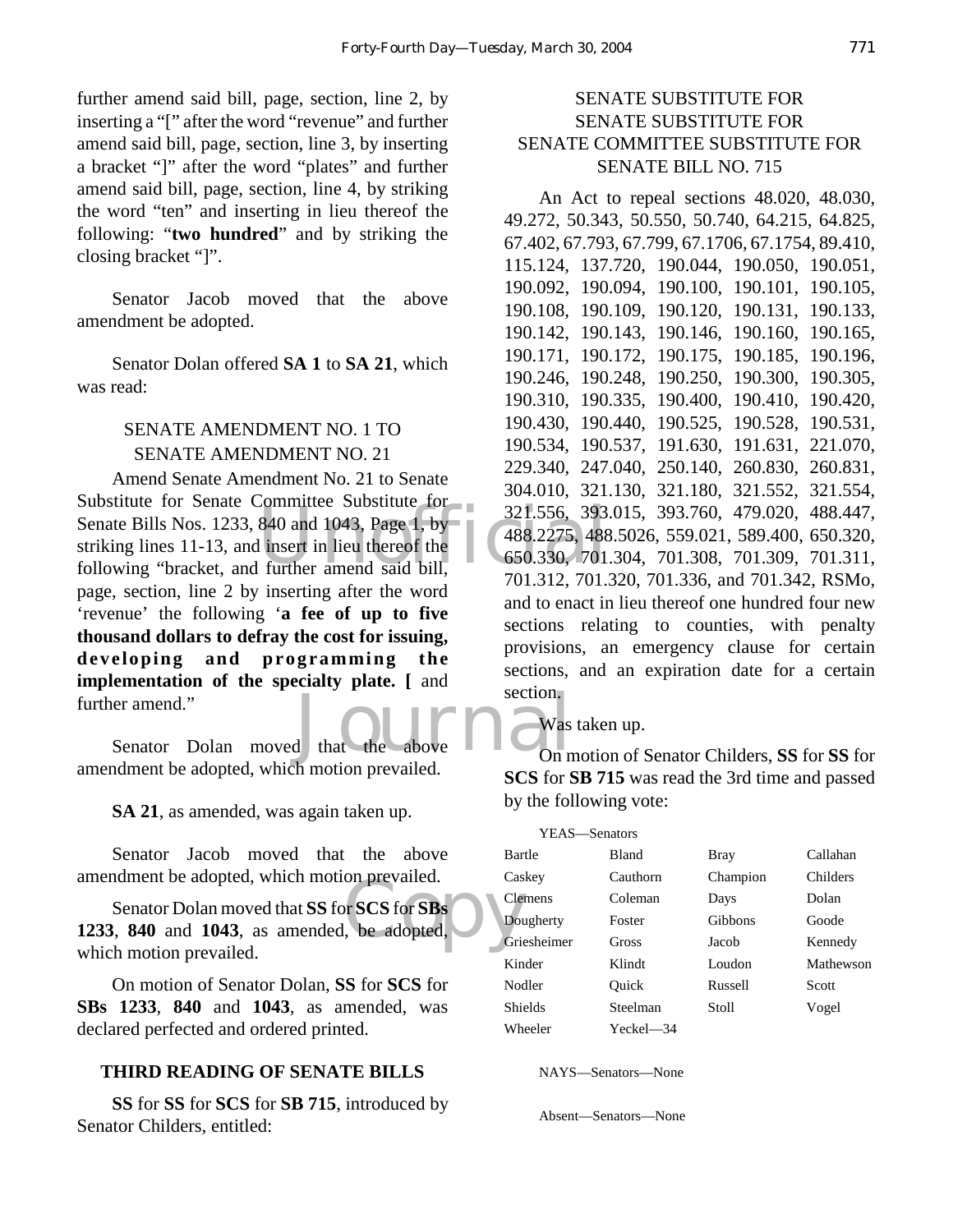Absent with leave—Senators—None

The President declared the bill passed.

On motion of Senator Childers, title to the bill was agreed to.

Senator Childers moved that the vote by which the bill passed be reconsidered.

Senator Gibbons moved that motion lay on the table, which motion prevailed.

**SCS** for **SB 988**, entitled:

# SENATE COMMITTEE SUBSTITUTE FOR SENATE BILL NO. 988

with penalty provisions and an emergency clause. Senator G<br>Was taken up by Senator Steelman. An Act to repeal sections 260.200, 260.270, 260.272, 260.273, 260.274, 260.275, 260.276, 260.278, and 260.342, RSMo, and to enact in lieu thereof nine new sections relating to scrap tires,

Was taken up by Senator Steelman.

On motion of Senator Steelman, **SCS** for **SB 988** was read the 3rd time and passed by the following vote:

Elemens passed by a passed by the passed by the contract of the contract of the contract of the contract of the contract of the contract of the contract of the contract of the contract of the contract of the contract of th YEAS—Senators Bartle Bray Callahan Caskey Cauthorn Champion Childers Clemens Coleman Days Dolan Dougherty Foster Gibbons Goode Griesheimer Gross Kennedy Kinder Klindt Loudon Mathewson Nodler Russell Scott Shields Steelman Stoll Vogel Wheeler Yeckel—31

NAYS—Senators—None

Absent—Senators Bland Jacob Quick—3

Absent with leave—Senators—None

The President declared the bill passed.

The emergency clause was adopted by the following vote:

YEAS—Senators Bartle Bray Callahan Caskey

| Cauthorn | Champion | Childers       | <b>Clemens</b> |
|----------|----------|----------------|----------------|
| Coleman  | Days     | Dolan          | Dougherty      |
| Foster   | Gibbons  | Goode          | Griesheimer    |
| Gross    | Jacob    | Kennedy        | Kinder         |
| Klindt   | Loudon   | Mathewson      | Nodler         |
| Russell  | Scott    | <b>Shields</b> | Steelman       |
| Stoll    | Vogel    | Wheeler        | Yeckel-32      |

NAYS—Senators—None

Absent—Senators Bland Quick—2

Absent with leave—Senators—None

On motion of Senator Steelman, title to the bill was agreed to.

Senator Steelman moved that the vote by which the bill passed be reconsidered.

Senator Gibbons moved that motion lay on the table, which motion prevailed.

Senator Wheeler moved that **SCS** for **SB 1212** be called from the Consent Calendar and again taken up for 3rd reading and final passage, which motion prevailed.

**SCS** for **SB 1212** was read the 3rd time and passed by the following vote:

|  | Dougherty   | YEAS—Senators  |              |             |           |
|--|-------------|----------------|--------------|-------------|-----------|
|  | Griesheimer | Bartle         | <b>Bland</b> | <b>Bray</b> | Callahan  |
|  | Klindt      | Caskey         | Cauthorn     | Champion    | Childers  |
|  | Russell     | <b>Clemens</b> | Coleman      | Days        | Dolan     |
|  | Stoll       | Dougherty      | Foster       | Gibbons     | Goode     |
|  |             | Griesheimer    | Gross        | Jacob       | Kennedy   |
|  |             | Kinder         | Klindt       | Loudon      | Mathewson |
|  |             | Nodler         | Ouick        | Russell     | Scott     |
|  |             | <b>Shields</b> | Steelman     | Stoll       | Vogel     |
|  |             | Wheeler        | Yeckel-34    |             |           |
|  |             |                |              |             |           |

NAYS—Senators—None

Absent—Senators—None

Absent with leave—Senators—None

The President declared the bill passed.

On motion of Senator Wheeler, title to the bill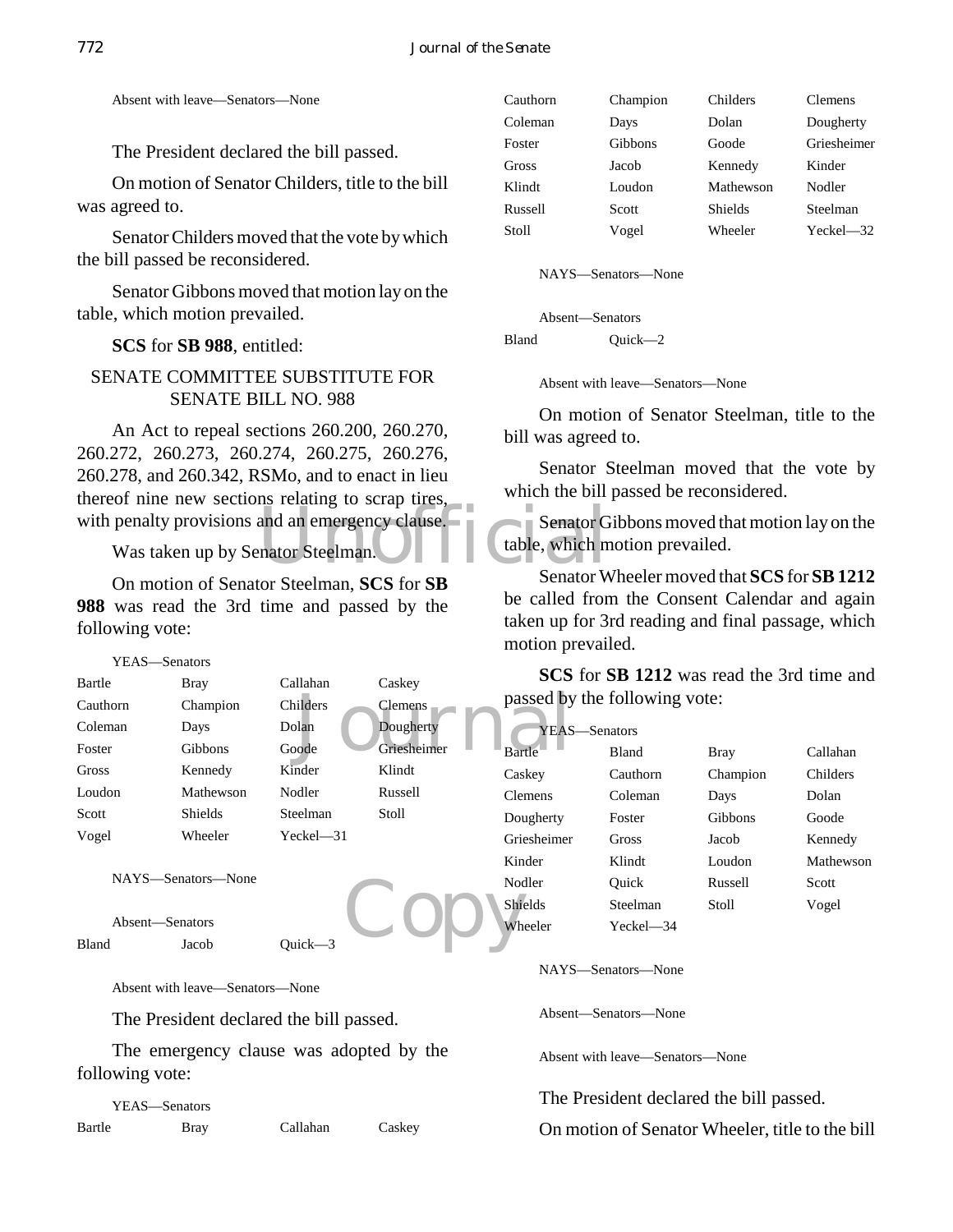was agreed to.

Senator Wheeler moved that the vote by which the bill passed be reconsidered.

Senator Gibbons moved that motion lay on the table, which motion prevailed.

Senator Foster moved that **SCS** for **SBs 1085** and **800** be called from the Consent Calendar and again taken up for 3rd reading and final passage, which motion prevailed.

**SCS** for **SBs 1085** and **800** was read the 3rd time and passed by the following vote:

#### **SCS** for **SB 1215**, entitled:

# SENATE COMMITTEE SUBSTITUTE FOR SENATE BILL NO. 1215

An Act to amend chapter 376, RSMo, by adding thereto one new section relating to subrogation rights of public entities.

Was taken up.

Senator Griesheimer moved that **SCS** for **SB 1215** be adopted, which motion prevailed.

On motion of Senator Griesheimer, **SCS** for **SB 1215** was read the 3rd time and passed by the following vote:

| 1 L L N<br>-vulator o |              |                |           |               |          |             |                |
|-----------------------|--------------|----------------|-----------|---------------|----------|-------------|----------------|
| Bartle                | Bland        | <b>Bray</b>    | Callahan  | YEAS—Senators |          |             |                |
| Caskey                | Cauthorn     | Champion       | Childers  | Bartle        | Bland    | <b>Bray</b> | Callahan       |
| <b>Clemens</b>        | Coleman      | Days           | Dolan     | Cauthorn      | Champion | Childers    | <b>Clemens</b> |
| Dougherty             | Foster       | Gibbons        | Goode     | Coleman       | Days     | Dolan       | Dougherty      |
| Griesheimer           | <b>Gross</b> | Jacob          | Kennedy   | Foster        | Gibbons  | Goode       | Griesheimer    |
| Kinder                | Klindt       | Loudon         | Mathewson | <b>Gross</b>  | Jacob    | Kennedy     | Kinder         |
| Nodler                | Ouick        | <b>Russell</b> | Scott_    | Klindt        | Loudon   | Mathewson   | Nodler         |
| <b>Shields</b>        | Steelman     | Stoll          | Vogel     | Ouick         | Russell  | Scott       | Shields        |
| Wheeler               | Yeckel-34    |                |           | Steelman      | Stoll    | Vogel       | Wheeler        |
|                       |              |                |           | $Yeckel - 33$ |          |             |                |
| NAVS Senators None    |              |                |           |               |          |             |                |

NAYS—Senators—None

VEAS Senators

Absent—Senators—None

Absent with leave—Senators—None

 $J_{\text{one}}$  ournal passed. The President declared the bill passed.

On motion of Senator Foster, title to the bill was agreed to.

Senator Foster moved that the vote by which the bill passed be reconsidered.

otion lay on the Senator Gibbons moved that motion lay on the table, which motion prevailed.

**SB 1215**, with **SCS**, introduced by Senator Griesheimer, entitled:

An Act to amend chapter 376, RSMo, by adding thereto one new section relating to subrogation rights of public entities.

Was called from the Consent Calendar and taken up.

The President declared the bill passed.

NAYS—Senator Caskey—1

Absent—Senators—None

Absent with leave—Senators—None

On motion of Senator Griesheimer, title to the bill was agreed to.

Senator Griesheimer moved that the vote by which the bill passed be reconsidered.

Senator Gibbons moved that motion lay on the table, which motion prevailed.

#### **MESSAGES FROM THE HOUSE**

The following messages were received from the House of Representatives through its Chief Clerk:

Mr. President: I am instructed by the House of Representatives to inform the Senate that the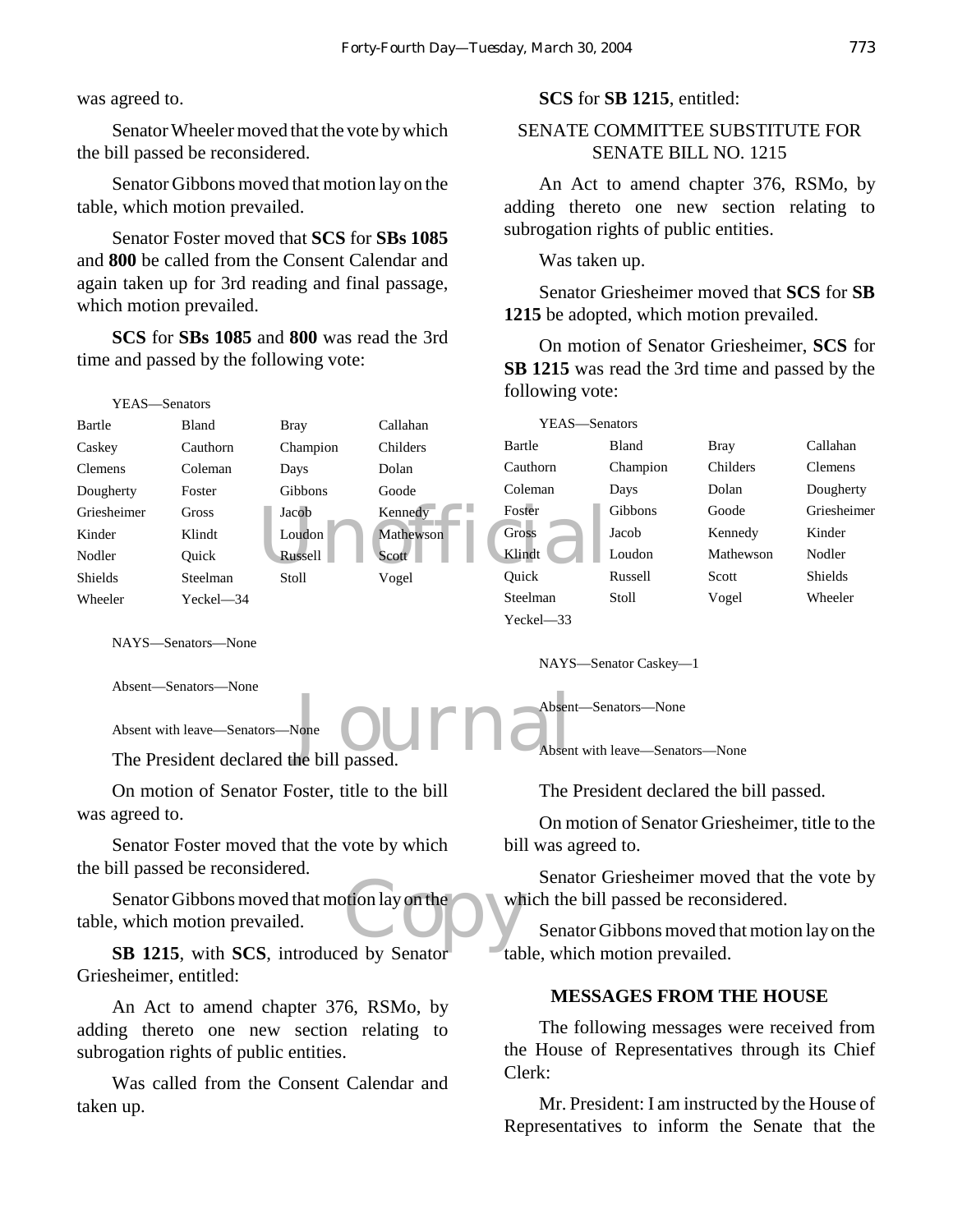Speaker has appointed the following conferees to act with a like committee from the Senate on **HCS** for **SB 739**, as amended. Representatives: Myers, Sander, Bean, Bringer and Whorton.

Also,

Mr. President: I am instructed by the House of Representatives to inform the Senate that the House has taken up and passed **HCS** for **HB 798**, entitled:

An Act to repeal section 488.429, RSMo, and to enact in lieu thereof one new section relating to civil case surcharges.

In which the concurrence of the Senate is respectfully requested.

Read 1st time.

Also,

Mr. President: I am instructed by the House of<br>
Representatives to inform the Senate that the<br>
House has taken up and passed **HB 822**, entitled: Mr. President: I am instructed by the House of Representatives to inform the Senate that the

An Act to amend chapter 67, RSMo, by adding thereto one new section relating to amateur radio antenna regulations.

Journ In which the concurrence of the Senate is respectfully requested.

Read 1st time.

Also,

Mr. President: I am instructed by the House of Representatives to inform the Senate that the House has taken up and passed **HCS** for **HB 1246**, entitled:

An Act to repeal sections 331.010, 331.030,<br>and 331.050, RSMo, and to enact in lieu thereof<br>five new sections relating to chiropractors and their An Act to repeal sections 331.010, 331.030, and 331.050, RSMo, and to enact in lieu thereof keeping of medical records.

In which the concurrence of the Senate is respectfully requested.

Read 1st time.

Also,

Mr. President: I am instructed by the House of Representatives to inform the Senate that the

House has taken up and passed **HCS** for **HB 1422**, entitled:

An Act to amend chapter 332, RSMo, by adding thereto one new section relating to dentists.

In which the concurrence of the Senate is respectfully requested.

Read 1st time.

Also,

Mr. President: I am instructed by the House of Representatives to inform the Senate that the House has taken up and passed **HB 1427**, entitled:

An Act to repeal sections 195.140 and 195.410, RSMo, and to enact in lieu thereof two new sections relating to forfeiture of controlled substances and drug paraphernalia, with a penalty provision.

In which the concurrence of the Senate is respectfully requested.

Read 1st time.

Also,

Mr. President: I am instructed by the House of Representatives to inform the Senate that the House has taken up and passed **HB 1572**, entitled:

An Act to repeal section 37.020, RSMo, and to enact in lieu thereof one new section relating to reciprocity of certification procedures for certain vendors.

In which the concurrence of the Senate is respectfully requested.

Read 1st time.

Also,

Mr. President: I am instructed by the House of Representatives to inform the Senate that the House has taken up and passed **HB 1622**, entitled:

An Act to repeal section 329.010, RSMo, and to enact in lieu thereof one new section relating to cosmetology.

In which the concurrence of the Senate is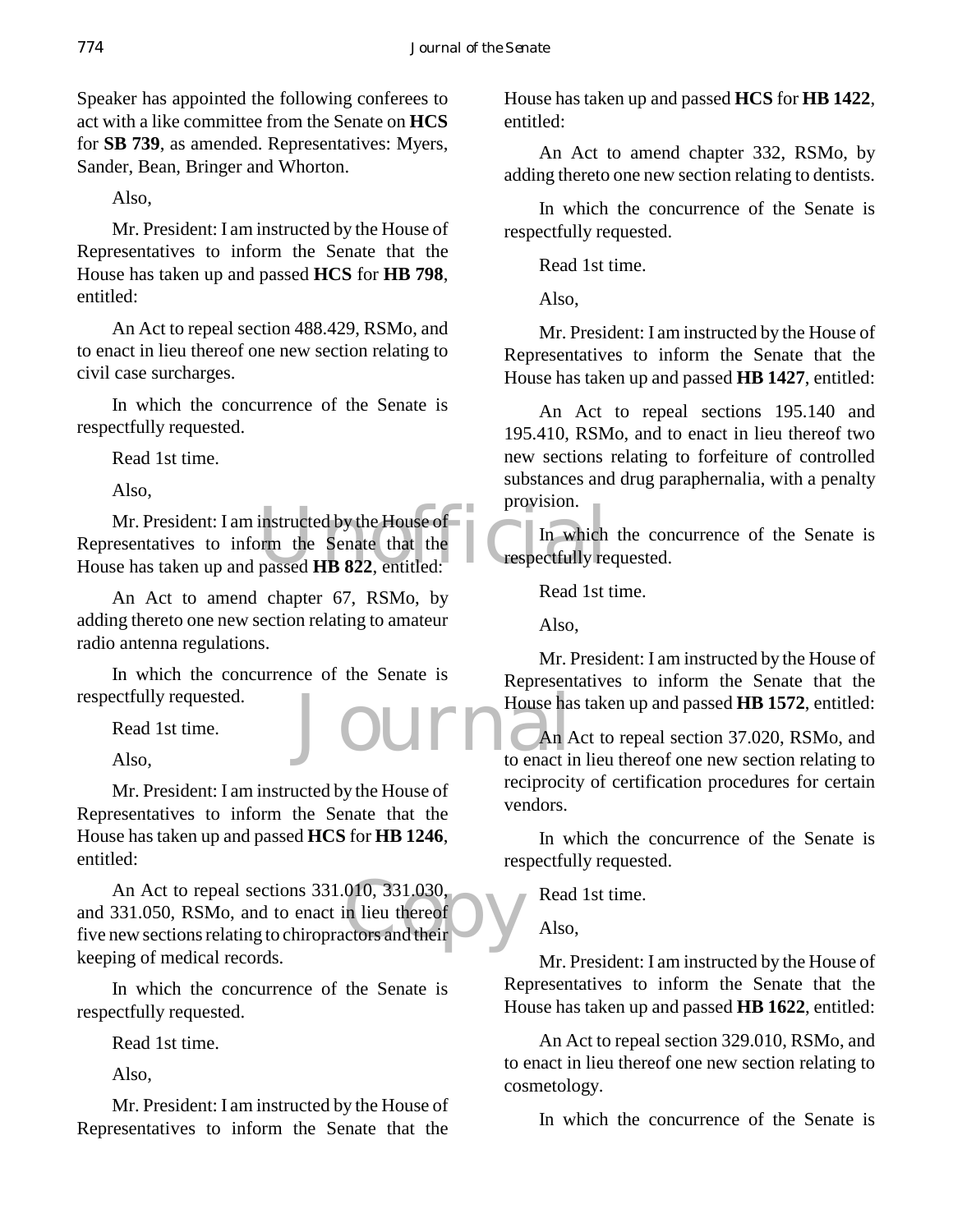respectfully requested.

Read 1st time.

Also,

Mr. President: I am instructed by the House of Representatives to inform the Senate that the House has taken up and passed **HCS** for **HB 928**, entitled:

An Act to repeal section 302.178, RSMo, and to enact in lieu thereof one new section relating to intermediate driver's licenses.

In which the concurrence of the Senate is respectfully requested.

Read 1st time.

Also,

enact in heutrem<br>orm the Senate that the registration of<br>passed HB 970, entitled:<br> $\frac{222.171.222.191}{222.191}$ Mr. President: I am instructed by the House of Representatives to inform the Senate that the House has taken up and passed **HB 970**, entitled:

An Act to repeal sections 332.171, 332.181, 332.261, 332.321, and 332.341, RSMo, and to enact in lieu thereof five new sections relating to dentists and dental hygienists.

In which the concurrence of the Senate is respectfully requested.

Read 1st time.

Also,

Mr. President: I am instructed by the House of Representatives to inform the Senate that the House has taken up and passed **HCS** for **HB 1123**, entitled:

99, RSMo, and res An Act to repeal section 301.2999, RSMo, and to enact in lieu thereof one new section relating to specialized license plates.

In which the concurrence of the Senate is respectfully requested.

Read 1st time.

Also,

Mr. President: I am instructed by the House of Representatives to inform the Senate that the

House has taken up and passed **HCS** for **HB 1201**, entitled:

An Act to repeal section 304.156, RSMo, and to enact in lieu thereof one new section relating to disposal of damaged vehicles.

In which the concurrence of the Senate is respectfully requested.

Read 1st time.

Also,

Mr. President: I am instructed by the House of Representatives to inform the Senate that the House has taken up and passed **HCS** for **HB 1280**, entitled:

An Act to repeal sections 301.041, 390.136, 390.340, 622.095, and 622.618, RSMo, and to enact in lieu thereof three new sections relating to registration of commercial motor vehicles, with a penalty provision.

In which the concurrence of the Senate is respectfully requested.

Read 1st time.

Also,

Journ Represen Mr. President: I am instructed by the House of Representatives to inform the Senate that the House has taken up and passed **HCS** for **HB 1284**, entitled:

> An Act to repeal sections 301.010 and 301.217, RSMo, and to enact in lieu thereof two new sections relating to salvage motor vehicles.

> In which the concurrence of the Senate is respectfully requested.

Read 1st time.

Also,

Mr. President: I am instructed by the House of Representatives to inform the Senate that the House has taken up and passed **HB 1442**, entitled:

An Act to amend chapter 227, RSMo, by adding thereto one new section relating to the designation of a memorial highway.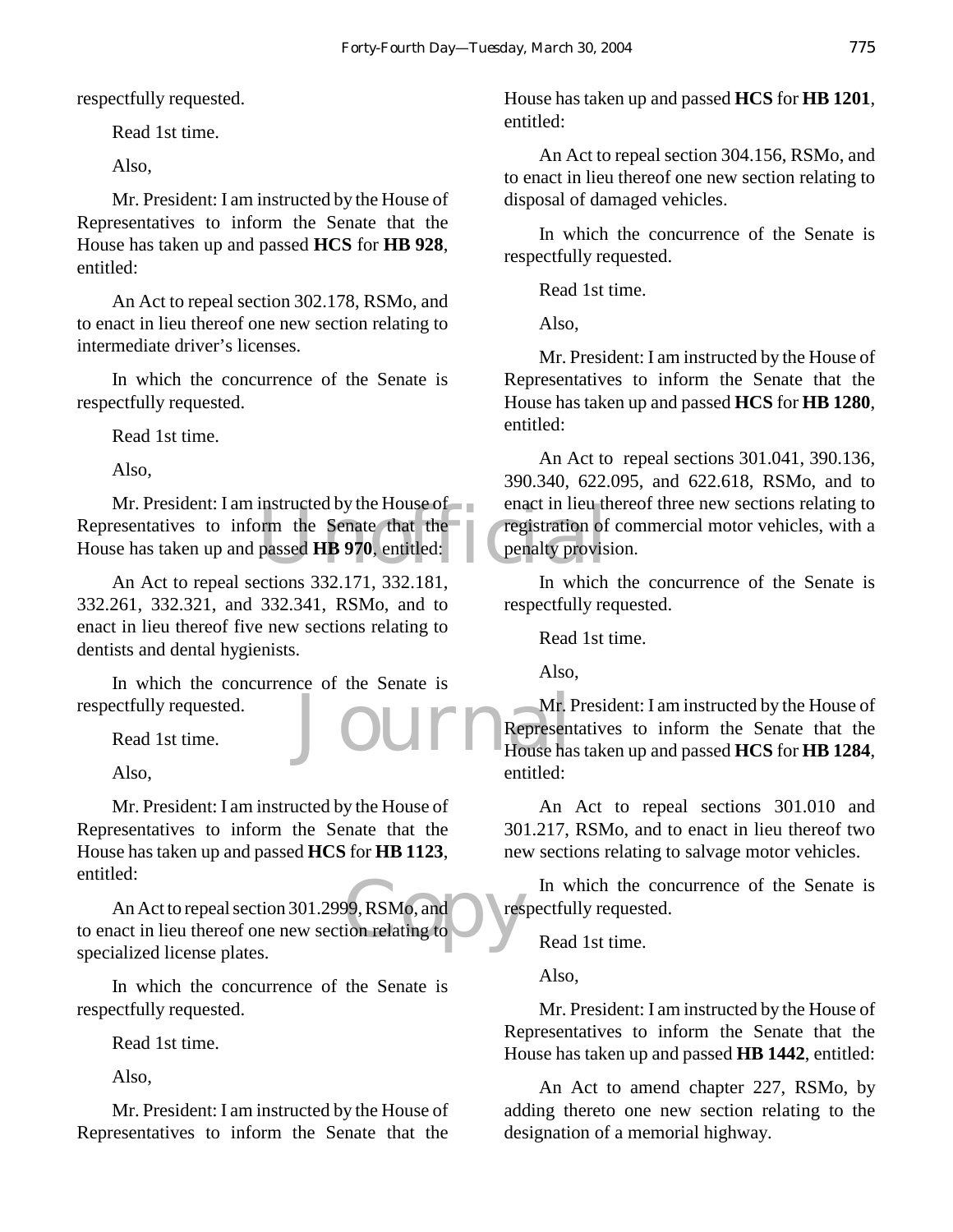In which the concurrence of the Senate is respectfully requested.

Read 1st time.

Also,

Mr. President: I am instructed by the House of Representatives to inform the Senate that the House has taken up and passed **HCS** for **HB 1449**, entitled:

An Act to amend chapter 301, RSMo, by adding thereto two new sections relating to special license plates.

In which the concurrence of the Senate is respectfully requested.

Read 1st time.

Also,

Examples instructed by the House of<br>
orm the Senate that the<br>
passed HB 1489, entitled: Also, Mr. President: I am instructed by the House of Representatives to inform the Senate that the House has taken up and passed **HB 1489**, entitled:

An Act to repeal sections 301.010 and 304.013, RSMo, and to enact in lieu thereof two new sections relating to operation of all-terrain vehicles, with penalty provisions.

In which the concurrence of the Senate is to enact in extractly requested. respectfully requested.

Read 1st time.

Also,

Mr. President: I am instructed by the House of Representatives to inform the Senate that the House has taken up and passed **HB 1508**, entitled:

 $P(2, RSMo, and$ <br>ion relating to  $\bigcup_{H \in \mathcal{H}} P(H)$ An Act to repeal section 301.472, RSMo, and to enact in lieu thereof one new section relating to Kansas City Chiefs' license plates.

In which the concurrence of the Senate is respectfully requested.

Read 1st time.

Also,

Mr. President: I am instructed by the House of Representatives to inform the Senate that the

House has taken up and passed **HB 1575**, entitled:

An Act to repeal section 416.615, RSMo, as enacted by conference committee substitute for senate substitute for senate committee substitute for house substitute for house bill no. 414, eighty-eighth general assembly, first regular session, and to reenact section 416.615, RSMo, as enacted by house committee substitute for senate bill no. 374, eighty-seventh general assembly, first regular session, and section 416.640 as repealed by conference committee substitute for senate substitute for senate committee substitute for house substitute for house bill no. 414, eighty-eighth general assembly, first regular session, for the sole purpose of the republication of sections 416.615 and 416.640.

In which the concurrence of the Senate is respectfully requested.

Read 1st time.

Also,

Mr. President: I am instructed by the House of Representatives to inform the Senate that the House has taken up and passed **HB 1362**, entitled:

An Act to repeal section 64.825, RSMo, and to enact in lieu thereof one new section relating to regulation of subdivisions in unincorporated areas.

In which the concurrence of the Senate is respectfully requested.

Read 1st time.

Also,

Mr. President: I am instructed by the House of Representatives to inform the Senate that the House has taken up and passed **HB 1493**, entitled:

An Act to repeal sections 247.172 and 394.312, RSMo, and to enact in lieu thereof two new sections relating to electric territorial agreements.

In which the concurrence of the Senate is respectfully requested.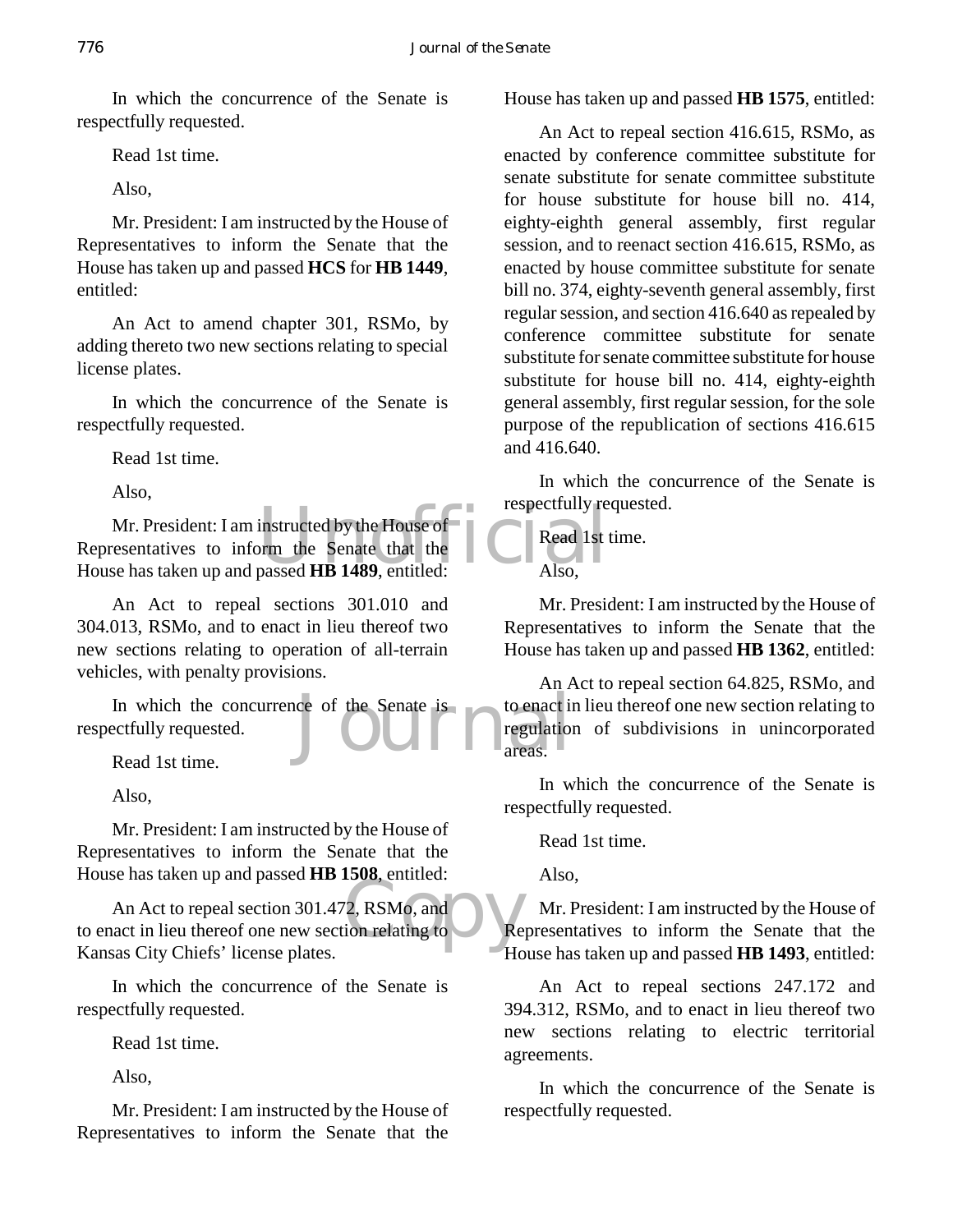Read 1st time.

Also,

Mr. President: I am instructed by the House of Representatives to inform the Senate that the House has taken up and passed **HB 1407**, entitled:

An Act to amend chapter 479, RSMo, by adding thereto one new section relating to adjudication of certain municipal code violations.

In which the concurrence of the Senate is respectfully requested.

Read 1st time.

#### **RESOLUTIONS**

G. Ficken, Knob Noster, Senator Q.<br>Dolt, her daughters Lexi Senator Caskey offered Senate Resolution No. 1633, regarding Larry G. Ficken, Knob Noster, which was adopted.

Senator Caskey offered Senate Resolution No. 1634, regarding Troy Burton, Butler, which was adopted.

Senator School of Mr. and Mrs. Larry Ross Seelinger, Pleasant<br>
Hill, which was adopted.<br>
Senator Stoll offered Senate Resolution No Senator Caskey offered Senate Resolution No. 1635, regarding the Fiftieth Wedding Anniversary Hill, which was adopted.

Senator Stoll offered Senate Resolution No. 1636, regarding Garry Crow, Festus, which was adopted.

Senator Stoll offered Senate Resolution No. 1637, regarding Theresa Ponzar, Festus, which was adopted.

adopted.<br>
Senator Yeckel offered Senate Resolution No.<br>
1638, regarding Angel Lynett Robinson, Florissant, Senator Yeckel offered Senate Resolution No. which was adopted.

Senator Yeckel offered Senate Resolution No. 1639, regarding Kristin Standley, Chesterfield, which was adopted.

Senator Yeckel offered Senate Resolution No. 1640, regarding Julie Rich, St. Louis, which was adopted.

#### **INTRODUCTIONS OF GUESTS**

Senator Nodler introduced to the Senate, Earl Garrett, Carl Junction; Jenni Sexton, Lisa Keele, Mark Peron, Mica Henry, Annetta St. Clair and Mike Cavener, Joplin; and Vince Himmelsbach and Erin Trout, Neosho; Brendan Walker, Carthage; and Todd Rominger, Asbury.

Senator Kennedy introduced to the Senate, Robert Nemeth and Kenneth Stephens, St. Louis.

Senator Gibbons introduced to the Senate, Jennifer Miller, Kirkwood; and Jacob Herschend, Maryland Heights.

Senator Loudon introduced to the Senate, Dr. Steven Shields and his children, Marissa and Seth, Ballwin; and Marissa and Seth were made honorary pages.

Senator Quick introduced to the Senate, Karen Dolt, her daughter, Tricia Greathouse and her daughters Lexi, Payton and Josie; and Kayla Green, Lawson; and Lexi, Peyton and Kayla were made honorary pages.

Senator Klindt introduced to the Senate, Dereck Raines and Beth Boxley, Princeton.

Senator Vogel introduced to the Senate, Tawn Newton, Sherri Holland and thirty-five fourth grade students from Blair Oaks Elementary School, Wardsville.

Senator Jacob introduced to the Senate, the Physician of the Day, Dr. Kristin Hahn-Cover, M.D., Columbia.

Senator Dougherty introduced to the Senate, students from Camp Wyman Camp Coca Cola Group, St. Louis.

Senator Loudon introduced to the Senate, his son, John William (Jack) Loudon, Jr., Ballwin; and Gene Grimshaw, Maryland Heights.

On motion of Senator Gibbons, the Senate adjourned under the rules.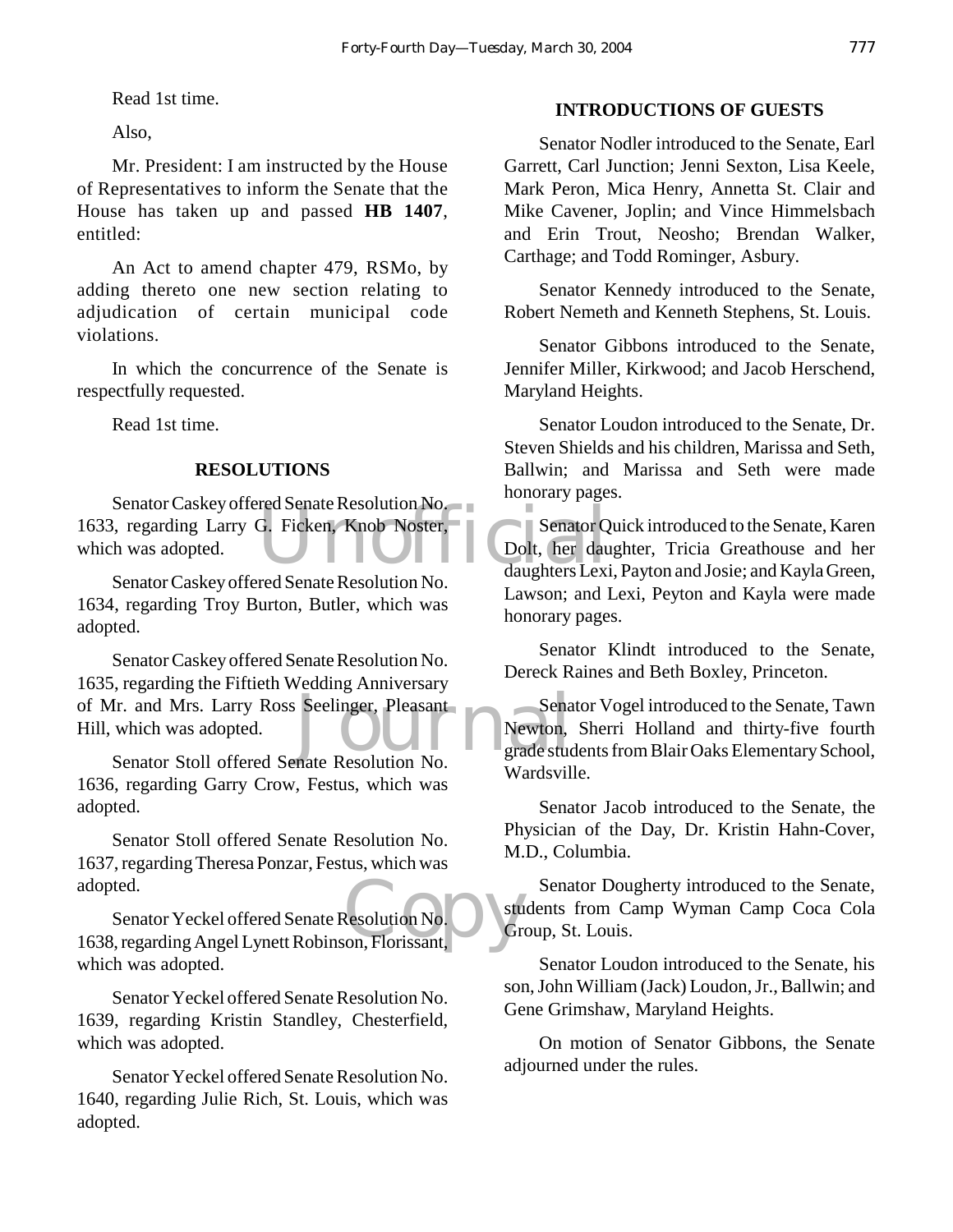# SENATE CALENDAR  $\overline{\phantom{a}}$

# FORTY-FIFTH DAY–WEDNESDAY, MARCH 31, 2004  $\overline{\phantom{a}}$

#### FORMAL CALENDAR

#### HOUSE BILLS ON SECOND READING

HCS for HB 798 HB 822-Luetkemeyer, et al HCS for HB 1246 HCS for HB 1422 HB 1427-Portwood HB 1572-St. Onge, et al HB 1622-Wasson, et al HCS for HB 928 HB 970-Portwood, et al HCS for HB 1123 HCS for HB 1201

Unoffiche 1493-Em HCS for HB 1280 HCS for HB 1284 HB 1442-Lipke, et al HCS for HB 1449 HB 1489-Barnitz, et al HB 1508-Baker HB 1575-Mayer HB 1362-Hobbs, et al HB 1493-Emery, et al HB 1407-Mayer and Villa

#### THIRD READING OF SENATE BILLS

<sup>71-Kinder</sup>, urnal SS for SS for SCS for SB 1371-Kinder, et al (In Fiscal Oversight)

#### SENATE BILLS FOR PERFECTION

with SCS<br>SCS COPY S SB 1234-Mathewson and Childers, with SCS SJR 40-Stoll SB 817-Kennedy and Griesheimer, with SCS SB 1124-Goode and Steelman, with SCS SB 1128-Cauthorn, with SCS SJR 24-Caskey and Bartle, with SCS SB 1370-Nodler SJR 41-Kinder, et al, with SCS SB 717-Childers SB 1183-Dolan, with SCS SB 1254-Klindt, with SCS SB 1171-Griesheimer, et al, with SCS

SB 1116-Stoll, with SCS SB 1355-Days SB 810-Klindt, with SCS SB 728-Steelman, with SCS SB 1198-Russell, with SCA 1 SB 1213-Steelman and Gross, with SCS SB 1159-Foster and Dougherty SB 807-Loudon SB 1023-Griesheimer SB 1166-Caskey SB 1076-Caskey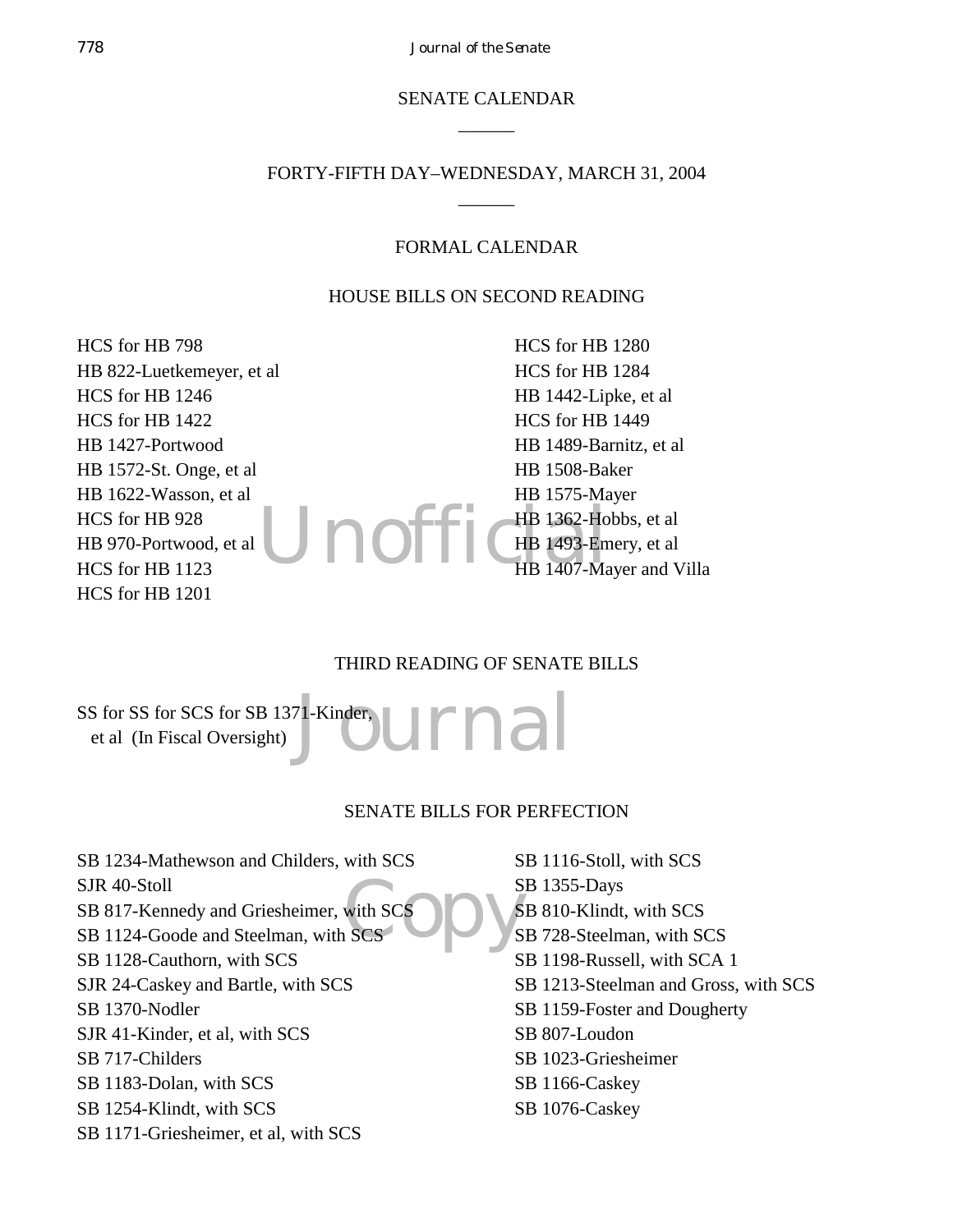#### INFORMAL CALENDAR

#### SENATE BILLS FOR PERFECTION

SB 710-Goode and Bray, with SCS SBs 738 & 790-Loudon, with SCS SB 755-Shields, with SCS SB 809-Klindt, with SCS (pending) SB 856-Loudon, with SCS SB 933-Yeckel, et al SB 989-Gross, et al, with SCS (pending) SB 990-Loudon, with SCS SBs 1069, 1068, 1025, 1005 & 1089-Gross and Griesheimer, with SCS, SS for SCS, SA 2 & SA 2 to SA 2 (pending) SB 1138-Bartle SB 1180-Shields and Kinder, with SCS SB 1232-Clemens, et al, with SCS (pending)

#### HOUSE BILLS ON THIRD READING

HB 969-Cooper, et al, with SA 1 (pending) (Bartle) HCS for HB 1182, with SCS (Klindt)



Journal

Senate Bills

Reported 2/9

Reported 3/15

SB 741-Klindt

SB 1269-Yeckel, with SCS SB 1091-Klindt, with SCS SB 1323-Shields SB 941-Coleman, with SCS SB 1189-Scott, with SCS SB 1242-Wheeler SB 847-Bland SB 1311-Wheeler SB 1195-Klindt, with SCS SB 1066-Steelman, with SCS SB 1265-Bartle, with SCS SB 1211-Wheeler

Copy's SB 1247-Dougherty and Kennedy, with SCS (In Fiscal Oversight) SB 983-Quick, with SCS SB 842-Childers SB 1320-Kinder SB 1322-Mathewson SB 972-Stoll, with SCS SB 1336-Kennedy and Dougherty, with SCS SB 1287-Griesheimer, with SCS SB 1365-Yeckel, et al, with SCS SB 1285-Wheeler